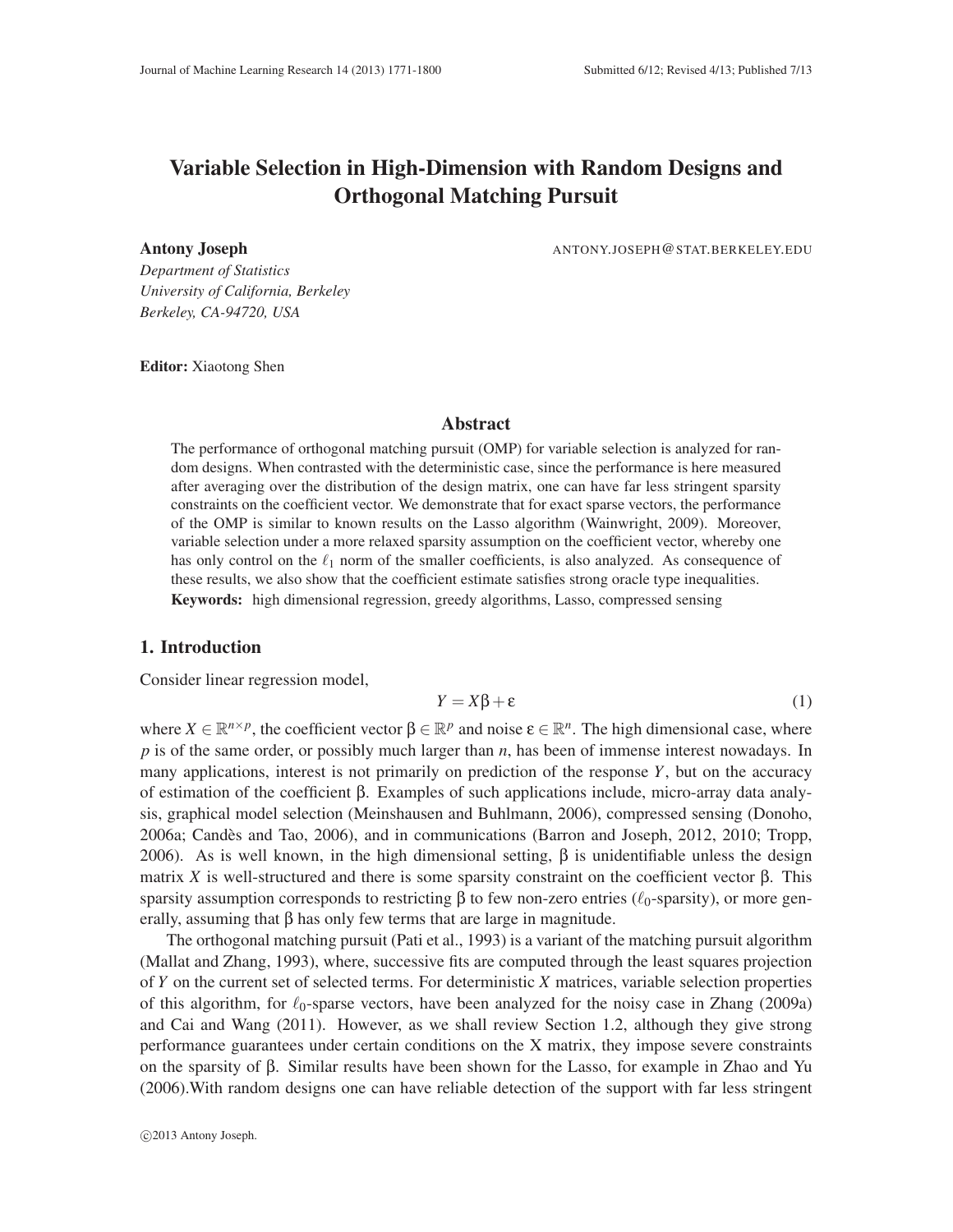sparsity constraints; the performance is here measured after averaging over the distribution of *X*. For example, Wainwright (2009) proved such results for the Lasso algorithm. The main results of this paper, apart from showing that similar properties hold for the OMP, demonstrate two important additional properties. Firstly, we give results on partial support recovery, which is important since exact recovery of support places strong requirements on *n* if some of the non-zero elements are small in magnitude. Secondly, and more importantly, we relax the assumption that  $\beta$  is  $\ell_0$ -sparse and address variable selection under a more general notion of sparsity, whereby one has only control on the  $\ell_1$  norm of the smaller elements of  $\beta$ . We demonstrate that even under this more relaxed assumption, one can reliably estimate the position of the larger entries using the OMP. This has certain parallels with recent work on the Lasso by Zhang and Huang (2008). As a consequence of these results, we show that our coefficient estimate, after running the algorithm, satisfies strong oracle inequalities, similar to that demonstrated for the Lasso (Zhang, 2009b) and Dantzig selector (Candès and Tao, 2007).

The paper is organized as follows. Below, we describe the OMP algorithm. The stopping criterion we use is slightly different from what is traditionally used in literature. Section 1.2 motivates in greater detail our interest in random designs. In Section 2.1 we give results for design matrices that have i.i.d sub-Gaussian entries and  $\ell_0$ -sparse vectors. This extends the results in Tropp and Gilbert (2007) for the noisy case. In Section 2.2 we describe more general results with correlated Gaussian designs, where we only have control over the  $\ell_1$  norm of the smaller coefficients. Sections 3, 4 and 5 gives proofs of our main results. The appendices contains auxiliary results.

#### 1.1 The Orthogonal Matching Pursuit Algorithm

Denote as  $J = J_1 = \{1, 2, ..., p\}$  to be the set of indices corresponding to columns in the *X* matrix. For each step *i*, with  $i \ge 1$ , a single index  $a(i)$  is detected to be non-zero in that step. Accordingly, denoting  $d(i) = a(1) \cup a(2) \dots \cup a(i)$  as the set of detected columns after *i* steps, step  $i + 1$  of the algorithm only operates on the columns in  $J_{i+1} = J - d(i)$ , that is, the columns not detected in the previous steps. In other words, indices detected in previous steps remain detected.

The decision on whether a particular index *j* is detected during a particular step *i* is based on the absolute value of a statistic  $Z_{ij}$ . Here,  $Z_{ij}$  is simply the inner product between  $X_j$  and the normalized residual  $R_{i-1}$  computed for the previous step.

Apart from the response vector  $Y$  and design matrix  $X$ , the other input to the algorithm is a positive threshold value τ. Our theoretical analysis assumes that each entry of *X* has a sub-Gaussian distribution with mean 0 and scale 1. In practice, however, the algorithm should be performed after standardizing the columns of *X* to have average 0 and norm  $\sqrt{n}$ . Denote  $\|\cdot\|$  as the euclidean norm. We now describe the OMP algorithm.

- Initialize  $R_0 = Y$ ,  $d(0) = \emptyset$ . Start with step  $i = 1$ .
- Update

$$
\mathcal{Z}_{ij} = X_j^{\mathrm{T}} \frac{R_{i-1}}{\|R_{i-1}\|}, \quad \text{for} \quad j \in J_i.
$$

- If  $\max_{j \in J_i} |Z_{ij}| > \tau$ , do the following:
	- $-$  Assign  $a(i)$  = arg max { $|Z_{i,j}|$  :  $j \in J_i$  }.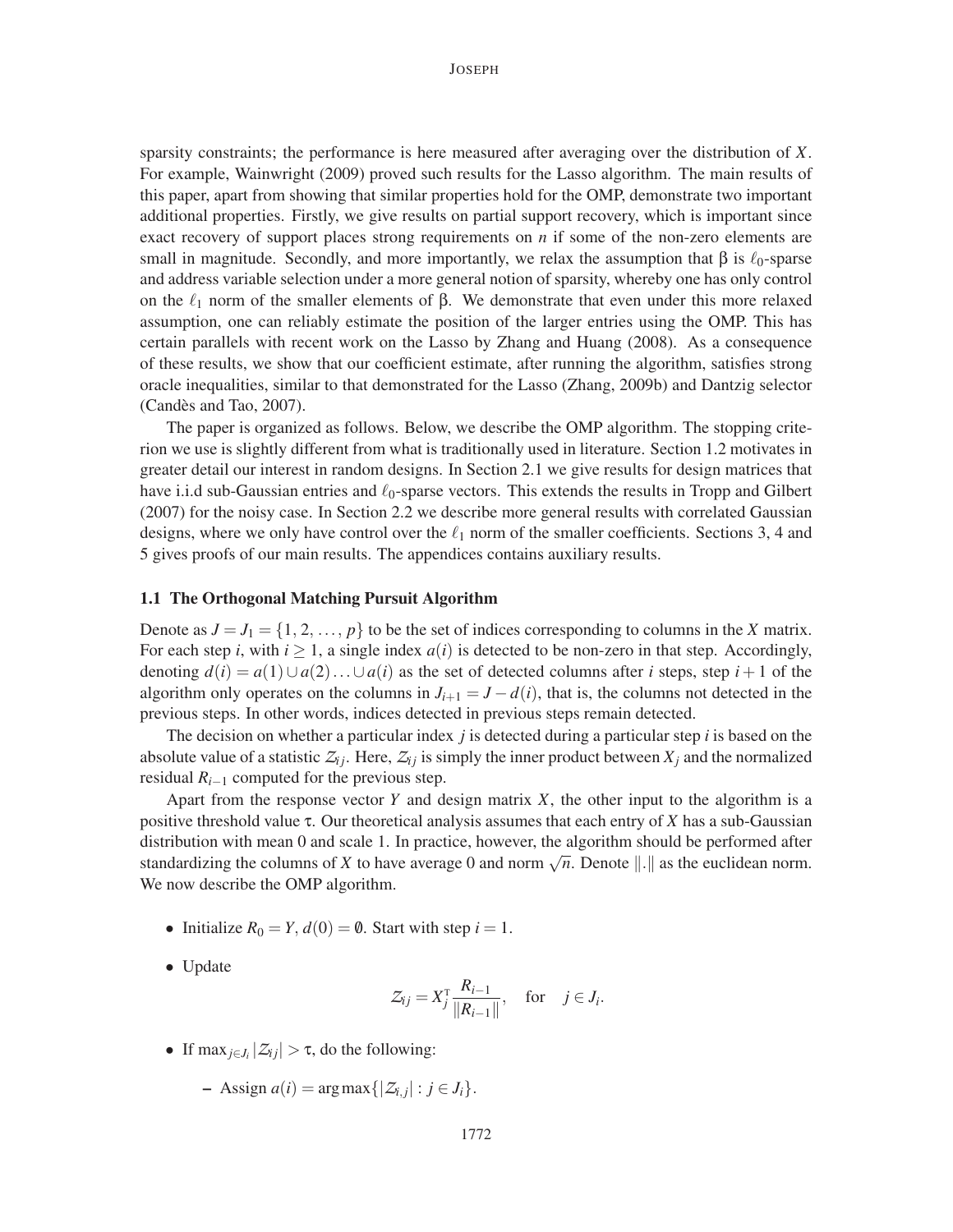- $\rightarrow$  Set *d*(*i*) = *d*(*i* − 1)∪*a*(*i*). Update *R*<sub>*i*</sub> = (*I* − *P*<sub>*i*</sub>)*Y*, where *P*<sub>*i*</sub> is the projection matrix for the column space of  $X_{d(i)}$ , and set  $J_{i+1} = J_i - a(i)$ .
- Increase *i* by one and go to step 2.
- Stop if max<sub>*j*∈*J*<sub>*i*</sub></sub>  $|Z_{ij}| \leq \tau$ .

We remark that for any step *i*, the inner product  $X_j^{\dagger}R_{i-1}$ , for  $j \in d(i-1)$ , is 0. Correspondingly, since  $Z_{ij} = 0$ , for  $j \in d(i-1)$ , the maximum of  $Z_{ij}$  over  $j \in J_i$ , is the same as the maximum over all  $j \in J$ . Also, the newly selected term  $a(i)$  may be equivalently expressed as,

$$
a(i) = \arg\min_{j \in J} \inf_{w \in \mathbb{R}} ||Y - Fit_{i-1} - wX_j||^2,
$$

where  $Fit_{i-1}$  is the least squares fit of *Y* on the columns in  $d(i-1)$ . In this respect, the OMP is similar to other greedy algorithms such as relaxed greedy and forward-stepwise algorithms (Barron et al., 2008; Huang et al., 2008; Jones, 1992; Lee et al., 1996), that operate through successive reduction in the approximation error.

As mentioned earlier, the stopping criterion considered here is slightly different from that considered in literature. Traditionally, for the no noise setting, the algorithm is run until there is a perfect fit between *Y* and the selected terms, that is  $R_i = 0$  (Tropp, 2004; Tropp and Gilbert, 2007). In the noisy case, as analyzed over here, there are two standard approaches. The first method (Cai and Wang, 2011; Zhang, 2009a) is to stop when  $\max_{j \in J} |X_j^T R_{i-1}|$  is less than some fixed threshold. The second approach (Donoho et al., 2006; Cai and Wang, 2011), is to stop when  $\|R_i\|$  is less than some pre-specified value.

Our stopping criterion, which is more similar to the first approach, is equivalent to continuing the algorithm until max<sub>*j*∈*J*</sub>  $|X_j^{\text{T}} R_{i-1}| \le \tau ||R_{i-1}||$ . The motivation for the use of such a statistic comes from the analysis of a similar iterative algorithm in Barron and Joseph (2010) for a communications setting. However, there the values of the non-zero  $\beta_i$ 's were known in advance; this added information played an important role in the analysis of the algorithm. A similar statistic was used by Fletcher and Rangan (2011) for an asymptotic analysis of the OMP for exact support recovery using i.i.d designs.

*Notation*: Let  $a = a(n, p, k)$ ,  $b = b(n, p, k)$  be two positive functions of *n*, *p* and *k*. We denote as  $a = O(b)$ , if  $a \leq c_1b$  for some constant positive constant  $c_1$  that is independent of *n*, *p* or *k*. Similarly,  $a = \Omega(b)$  means  $a \ge c_2b$  for positive  $c_2$  independent of *n*, *p* or *k*.

#### 1.2 Related Work

As mentioned earlier, we are interested in variable selection in the high dimensional setting. Apart from iterative schemes, another popular approach is the convex relaxation scheme Lasso (Tibshirani, 1996). In order to motivate our interest in random design matrices, we describe existing results on variable selection, using both methods, with deterministic as well as random design matrices. For convenience, we concentrate on implications of these results assuming the simplest sparsity constraint on β, namely that β has only a few non-zero entries.

In particular, we assume that,

$$
|S_0(\beta)| = k
$$
, where  $S_0(\beta) = \{j : \beta_j \neq 0\}$ . (2)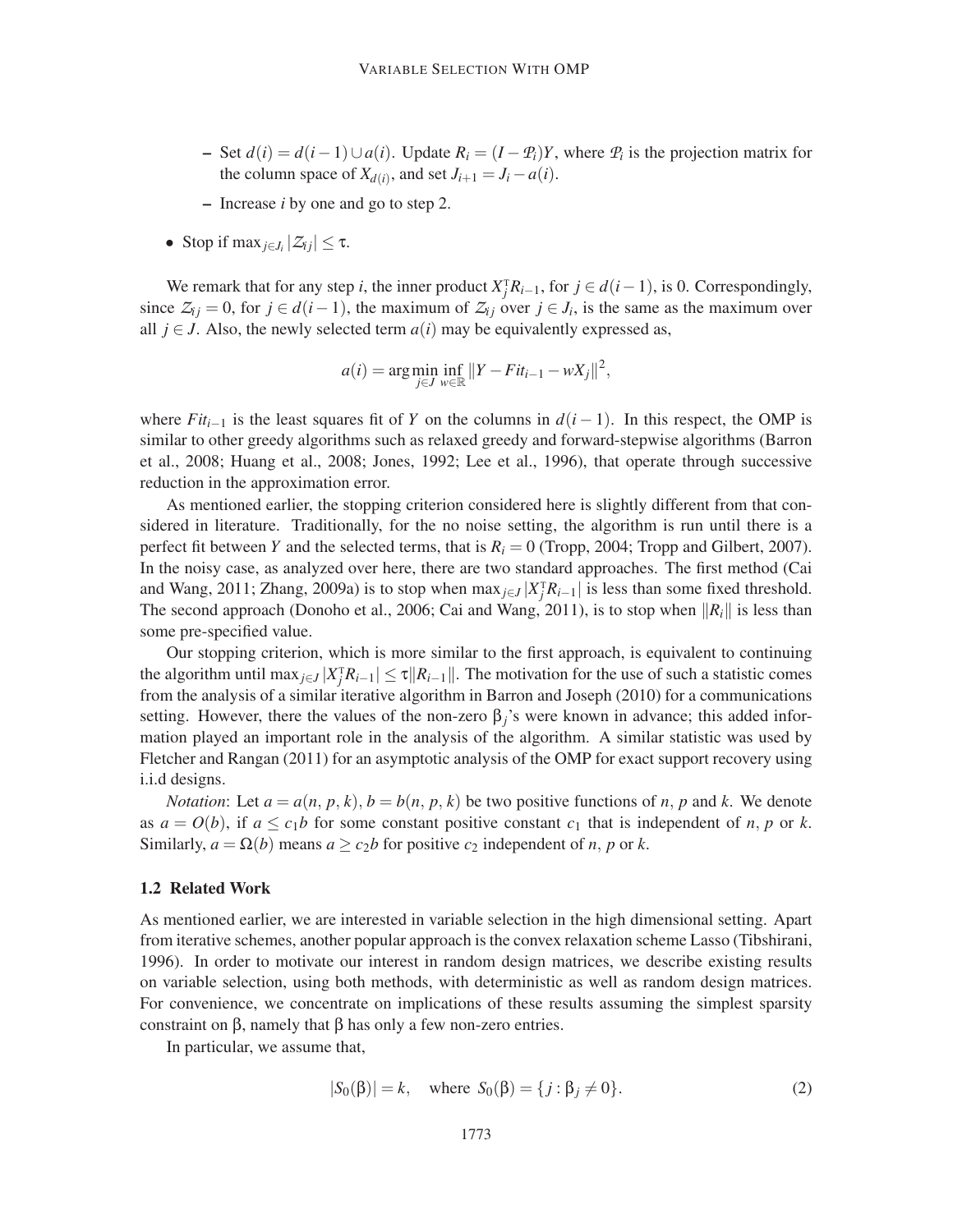In other words, attention is restricted to all *k*-sparse vectors, that is, those that have exactly *k* nonzero entries. For convenience, we drop the dependence on β and denote  $S_0(\beta)$  as  $S_0$  whenever there is no ambiguity. The simplest goal then is to recover  $S_0$  exactly, under the additional assumption that all  $\beta_j$ , for  $j \in S_0$ , have magnitude at least  $\beta_{min}$ , where  $\beta_{min} > 0$ . Denote as  $C \equiv C(\beta_{min}, k)$ , as the set of coefficient vectors satisfying this assumption.

Further, denote  $\hat{S}$  as the estimate of  $S_0$  obtained using either method, and  $\mathcal{E} = {\hat{S} \neq S_0}$  the error event that one is not able to recover the support exactly. For deterministic *X*, interest is mainly on conditions on *X* so that

$$
P_{err,X} = \sup_{\beta \in C} \mathbb{P}_{\beta} \left( \mathcal{L} | X \right) \tag{3}
$$

can be made arbitrarily small when *n*, *p*, or *k* become large. Here  $\mathbb{P}_{\beta}(.|X)$  denotes the distribution of *Y* for the given *X* and β.

A common sufficient condition on *X* for this type of recovery is the *mutual incoherence condition*, which requires that the the inner product between distinct columns be small. In particular, letting  $||X_j||^2/n = 1$ , for all  $j \in J$ , it is assumed that

$$
\gamma(X) = \frac{1}{n} \max_{j \neq j'} \left| X_j^{\mathrm{T}} X_{j'} \right| \tag{4}
$$

is *O*(1/*k*). Another related criterion is the *irrepresentable criterion* (Tropp, 2004; Zhao and Yu, 2006), which assumes, for all subset *T* of size *k*, that

$$
\|(X_T^{\mathrm{T}} X_T)^{-1} X_T^{\mathrm{T}} X_j\|_1 < 1, \quad \text{for all} \quad j \in J - T. \tag{5}
$$

Here  $\|\cdot\|_1$  denotes the  $\ell_1$  norm.

Observe that if *Perr*,*<sup>X</sup>* (3) is small, it gives strong guarantees on support recovery, since it ensures that any β, with  $|S_0(\beta)| = k$ , can be recovered with high probability. However, it imposes severe constraints on the *X* matrix. As as example, when the entries of *X* are i.i.d Gaussian, the coherence  $γ(X)$  is around  $\sqrt{2 \log p/n}$ . Correspondingly, for (4) to hold, *n* needs to be  $Ω(k^2 \log p)$ . In other words, the sparsity *k* should be  $O(\sqrt{n/\log p})$ , which is rather strong since ideally one would like *k* to be of the same order as *n*. Similar requirements are needed for the irrepresentable condition to hold. Recovery using the irrepresentable condition has been shown for Lasso (Zhao and Yu, 2006; Wainwright, 2009), and for the OMP (Zhang, 2009a; Cai and Wang, 2011).

A natural question is to ask about requirements on *X* to ensure recovery in an average sense, as opposed to the strong sense described above. One way to proceed, as done over here, is to consider random *X* matrices and ask about the requirements on *n*, *p*, *k*, as well as β*min*, so that

$$
P_{err} = \sup_{\beta \in \mathcal{C}} \mathbb{P}_{\beta} \left( \mathcal{E} \right) \tag{6}
$$

is small. Here  $\mathbb{P}_{\beta}(\mathcal{E}) = E_X \mathbb{P}_{\beta}(\mathcal{E}|X)$ , where the expectation on the right is over the distribution of *X*. For the Lasso, Wainwright (2009) considers random *X* matrices, with rows drawn i.i.d  $N_p(0, \Sigma)$ . It is shown that under certain conditions on  $\Sigma$ , which can be described as population counterparts of the conditions for deterministic *X*'s, one can recover *S*<sub>0</sub> with high probability with  $n = \Omega(k \log p)$ observations, with the constant depending inversely on  $\beta_{min}^2$ . The form of *n* is in a sense ideal since now  $k = O(n/\log p)$  is nearly the same *n*, if we ignore the log *p* factor. As mentioned earlier, apart from establishing similar properties to hold for the OMP with *k*-sparse vectors, we also demonstrate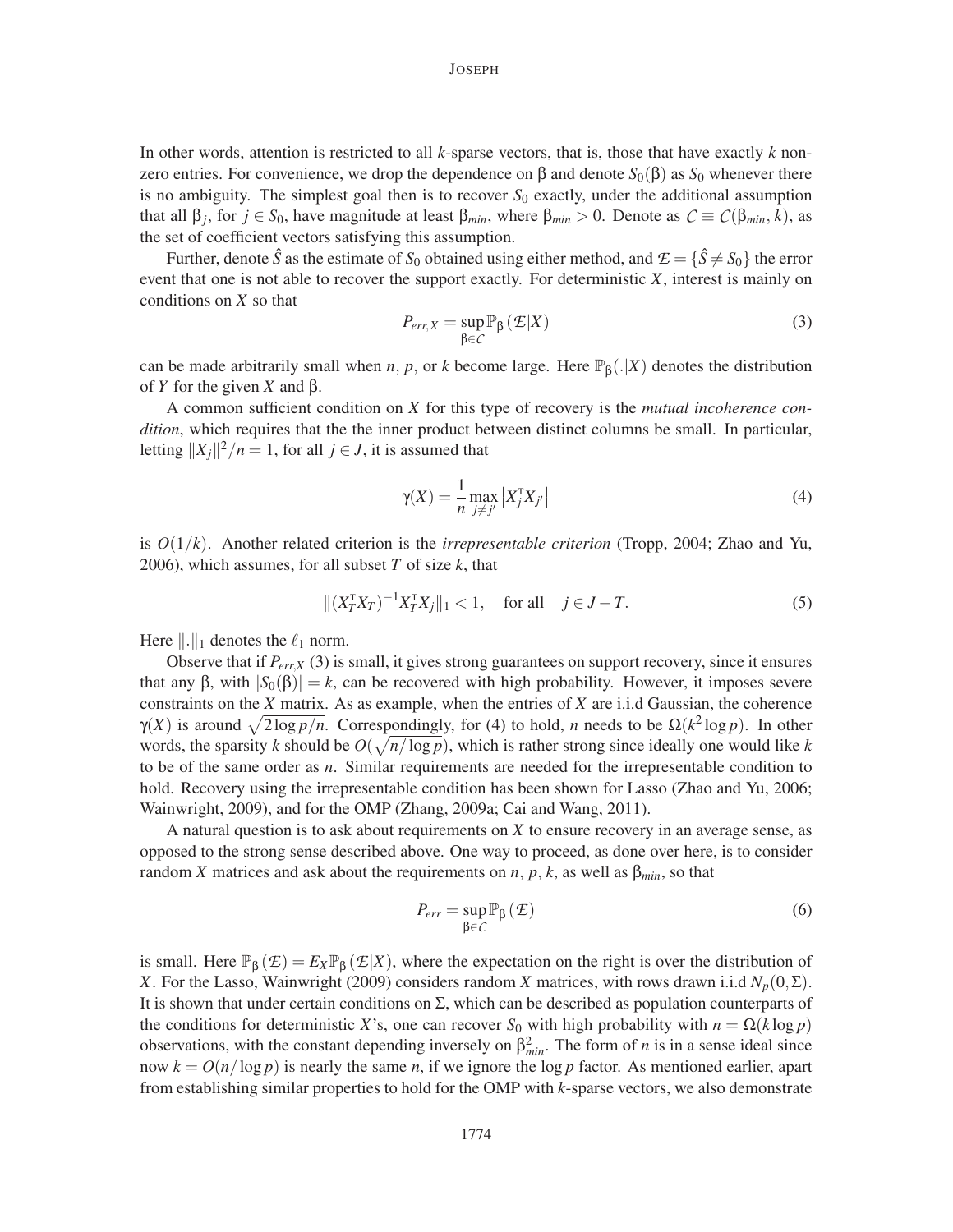strong support recovery results under a more general notion of sparsity. These results are described in the next section.

We also note that instead of averaging over *X*, one could assume a distribution on  $\beta$  and analyze the average probability of  $E$  over this distribution. This is done in Candès and Plan (2009) for the Lasso. Here, for fixed magnitudes of the *k* non-zero β, the support of β is uniformly assigned over all possible subsets of size *k*. Once the support is chosen, the signs for the non-zero  $\beta$ <sup>*j*</sup>'s are assigned  $\pm 1$  with equal probability. If Avg[.] denotes the expectation with this distribution of  $\beta$ , it is shown that one could keep  $Avg\left[\mathbb{P}_{\beta}(\mathcal{E}|X)\right]$  low for  $\gamma(X)$  as high as  $O(1/\log p)$ . This condition on  $\gamma(X)$  is less stringent than before and leads to a demonstration that  $n = \Omega(k \log p)$  is sufficient for support recovery, provided  $|||X||| \approx \sqrt{p/n}$ , where  $|||.|||$  denotes the spectral norm. We provide comparisons with this work in Section 6.

*Notation:* For a set  $A \subseteq J$ , we denote as  $X_A$  the sub-matrix of *X* comprising of columns with indices in *A*. Similarly, for any  $p \times 1$  vector β, we denote as  $β<sub>A</sub>$  the  $|A| \times 1$  sub-vector with indices in *A*. Also let  $A^c = J - A$ .

## 2. Results

Before discussing our main results with Gaussian matrices, in Section 2.1 we state results when the entries of *X* are i.i.d sub-Gaussian and when the vector β has *k* non-zero entries. The noise vector is also assumed to come from a sub-Gaussian distribution with scale  $\sigma$ . This generalizes the results of Tropp and Gilbert (2007) for the noisy case. While preparing this manuscript we discovered that Fletcher and Rangan (2011) have analyzed the OMP for i.i.d designs and for *k*-sparse vectors, similar to that in Section 2.1. However, there the analysis was for exact support recovery and was asymptotic in nature. Further, they focused on a specific regime, where  $k\beta_{min}^2/\sigma^2$  tends to infinity. We provide more comparisons with this work later on in the paper.

One consequence of our results is that  $n = \Omega(k \log p)$  samples are sufficient for the recovery of any coefficient vector with β*min* that is at least the same order as the *noise level*. More specifically, define

$$
\mu_n = \sqrt{(2\log p)/n}.\tag{7}
$$

The quantity  $\sigma_{\mu}$  can thought of as the noise level. To see why this is so, consider the orthogonal design where  $X^T X/n = I$  and noise  $\varepsilon \sim N(0, \sigma^2 I)$ . Assume that, as usual, we are interested in recovering any β with  $|S_0(\beta)| = k$ . A natural estimate of the support would be,

$$
\hat{S} = \{j : |z_j| > t\} \quad \text{with} \quad z_j = X_j^{\mathrm{T}} Y/n,
$$
\n
$$
(8)
$$

where *t* is positive. Notice that  $z_j \sim N(\beta_j, \sigma^2/n)$  for each  $j \in J$ . Correspondingly, since  $z_j \sim$  $N(0, \sigma^2/n)$ , for  $j \in J - S_0$ , one sees that *t* has to be of the form  $\sigma \mu_n$  in order to prevent false discoveries with high probability. Similarly  $\beta_j$ , for all  $j \in S_0$ , has to have magnitude at least  $\sigma \mu_n$  if one wanted to avoid false negatives.

The analysis of iid designs, as done in Section 2.1, forms an important ingredient to compressed sensing (Candès and Tao, 2006; Donoho, 2006a). However, it may not be useful for statistical applications, where typically the choice of the *X* matrix is not under ones control. Accordingly, in Section 2.2, we assume that the rows of *X* are drawn i.i.d from  $N_p(0, \Sigma)$ , with certain assumptions on  $Σ.$  This model was also employed to detect the neighborhood of a node in high dimensional graphs by Meinshausen and Buhlmann (2006). Moreover, we relax the assumption that β is *k*-sparse and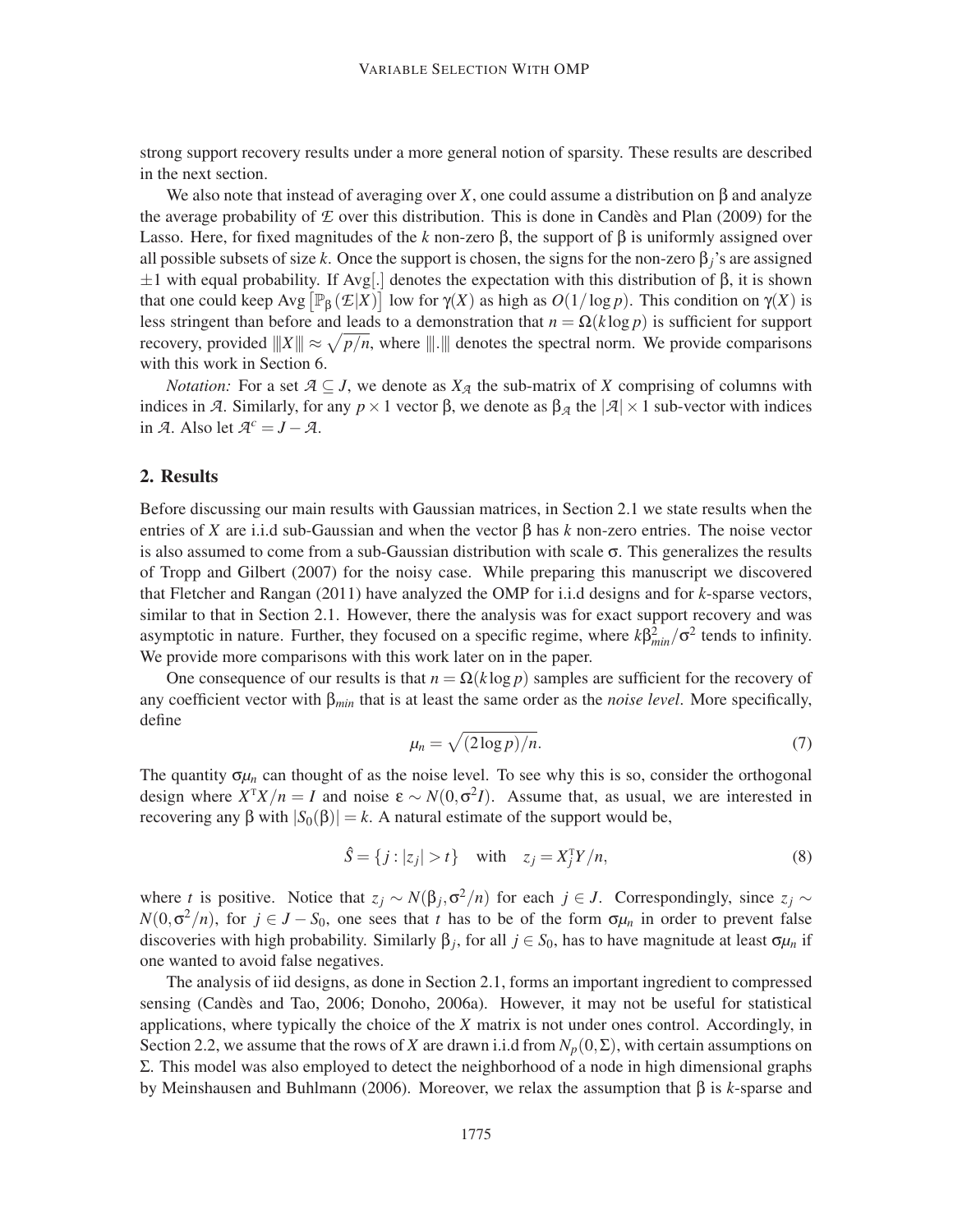only assume that there is a set  $S = S(\beta)$ , of size k, such that  $\beta_{S^c}$  is sparse in a more general sense. Here  $\beta_{S^c}$  denotes the vector of coefficients outside of *S*. More specifically, for a constant  $v \ge 0$ , if

$$
S = \{j : |\beta_j| > \sigma \nu \mu_n\}, \quad \text{with} \quad |S| = k,
$$
\n<sup>(9)</sup>

we assume

$$
\|\beta_{S^c}\|_1 \leq \sigma \eta \mu_n,\tag{10}
$$

for an appropriately chosen η. A natural choice would be to take ν = 1. Then, *S* would correspond to the indices above the noise level. We show that for  $\eta$  not too large, the OMP can detect the large indices in *S* with high probability, provided  $\Sigma$  satisfies certain conditions. As a consequence of these results, we show that the coefficient estimate satisfies strong oracle inequalities.

#### 2.1 Recovery With Sub-Gaussian Designs

In this section we address the requirements on *n*, *p*, *k* as well as  $β<sub>min</sub>$ , to recover the support of  $β$ , either exactly or nearly so, where we assume that  $|S_0(\beta)| = k$ . Here  $S_0(\beta)$  is as in (2). We allow the case that  $k$  may be zero. Further, since it may not be a realistic assumption that  $k$  is known, we assume that we only know an upper bound  $\bar{k}$  on  $k$ , with  $\bar{k} \ge \max\{k, 1\}$ .

Let  $X_{\ell j}$ , for  $\ell = 1, \ldots, n$  and  $j = 1, \ldots, p$ , denote the entries of the *X* matrix. Throughout this section we assume that the  $X_{\ell j}$ 's are independent sub-Gaussian with mean 0 and scale 1, that is  $Ee^{tX_{\ell j}} \leq e^{t^2/2}$ , for  $t \in \mathbb{R}$ . Further, we assume that the noise vector  $\varepsilon$  is independent of *X* and has independent sub-Gaussian entries with mean 0 and scale  $\sigma$ , that is  $E e^{t\epsilon_\ell} \leq e^{\sigma^2 t^2/2}$ , for  $t \in \mathbb{R}$ ,  $\ell = 1, \ldots, n$ . Additionally, if  $k \ge 1$ , we assume that the following two conditions are satisfied with high probability.

**Condition 1.** There exists  $\lambda_{max} \ge \lambda_{min} > 0$ , so that the eigenvalues of  $X_{S_0}^T X_{S_0}/n$  are between  $\lambda_{min}$ and  $\lambda_{max}$ , that is

$$
\lambda_{max} ||v||^2 \ge ||X_{S_0}v||^2/n \ge \lambda_{min} ||v||^2 \quad \text{for all} \quad v \in \mathbb{R}^k.
$$

**Condition 2.** The  $\ell_2$  norm of the noise vector is bounded, that is  $||\epsilon||^2/n \le \sigma^2 \lambda$ , for some  $\lambda > 0$ .

Let  $\mathcal{E}_{cond}$  be the event that Conditions 1 or 2 fail. The first assumption is related to the restricted isometry property (Candès and Tao, 2005) and the sparse eigenvalues conditions (Zhang and Huang, 2008). Condition 1 is satisfied for a wide variety of random ensembles. For example (Baraniuk et al., 2007), it is satisfied with high probability for the Gaussian ensemble, where the  $X_{\ell}$  are i.i.d  $N(0,1)$ and the binary ensemble, where the  $X_{\ell}$  are i.i.d uniform on  $\{-1, +1\}$ . Notice that since we are interested in controlling the probability *Perr* in (6), because of the averaging over *X*, we do require that the Condition 1 hold uniformly over all  $S_0$ , with  $|S_0| = k$ . Condition 2, which bounds the  $\ell_2$ norm of the noise vector, is required for controlling the norm of the residuals *R<sup>i</sup>* . It is satisfied with high probability, for example, when the noise  $\varepsilon \sim N(0, \sigma^2)$ .

Below, we state the theorem giving sufficient conditions on *n* for reliable recovery of the support of β. The threshold  $\tau$  is taken to be

$$
\tau = \sqrt{2(1+a)\log p},\tag{11}
$$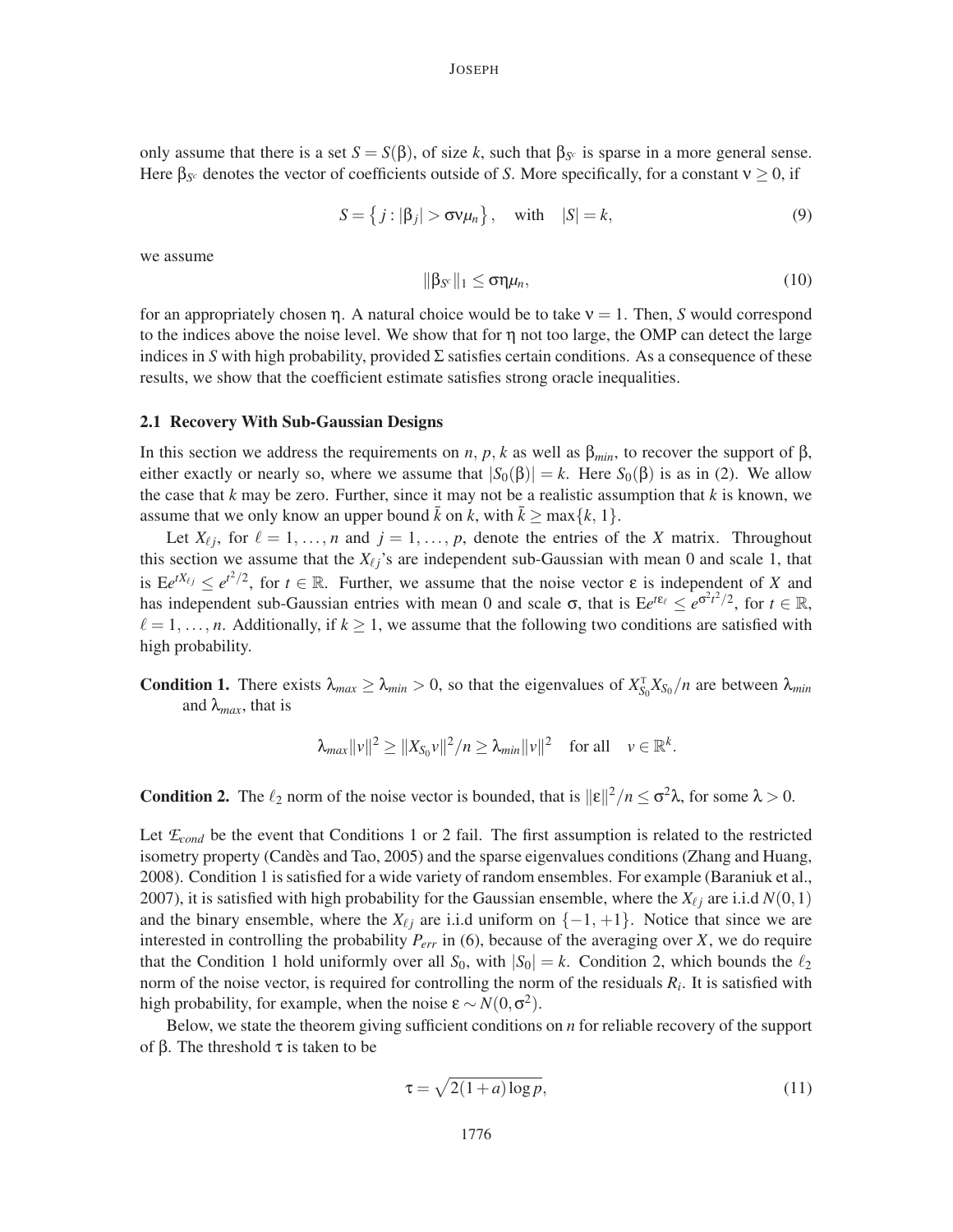for some  $a > 0$ . Here *n* will be a function  $\bar{k}$  and *p*, as well as the various quantities defined above. The results of course hold with  $\bar{k}$  replaced by  $k$ , provided  $k$  is non-zero. In particular, for  $\alpha, \delta > 0$ , define

$$
\xi \equiv \xi(\alpha, \delta) = \max \left\{ (1 + \delta) r_1, \sigma^2 r_2^2 f(\delta) / (\bar{k}\alpha) \right\}. \tag{12}
$$

where,

$$
r_1 = \frac{\max\{\lambda_{max}, \lambda\}}{\lambda_{min}^3} \qquad r_2 = \left[\frac{1}{\sqrt{\lambda_{min}}} + \sqrt{r_1}\right]
$$
(13)

and

$$
f(\delta) = \frac{1}{\left(1 - 1/\sqrt{1 + \delta}\right)^2}.
$$

Denote as  $\hat{S} = \hat{S}(Y, X, \tau)$ , the estimate of the support obtained after running the algorithm with the given *Y*, *X* and threshold τ. Further, denote the undetected elements of the support as  $\hat{F} = S_0 - \hat{S}$ . The theorem below, provides bounds on  $\sum_i \beta_j^2$ , the signal strength of the undetected components; *<sup>j</sup>*∈*F*<sup>ˆ</sup> here we assume that  $\Sigma$  $\beta_j^2 = 0$  if  $\hat{F} = \emptyset$ .

*<sup>j</sup>*∈*F*<sup>ˆ</sup> The following function of *k* characterizes the probability of failure of the algorithm.

$$
p_{err,k} = \mathbb{P}(\mathcal{E}_{cond}) + 2(k+1)/p^{a} + 2k/p^{1+a}, \quad \text{for } k \ge 1,
$$
 (14)

and  $p_{err,0} = 2/p_{\perp}^a$ . Here, recall that  $\mathcal{L}_{cond}$  is event that Conditions 1 or 2 fail. Notice that  $p_{err,k} \le$  $p_{err, \bar{k}}$ , since  $k \leq \bar{k}$ .

Regarding the choice of *a*, if *k* is  $O(\log p)$ , then *a* can be taken to be slightly larger than 0 for  $p_{err,k}$  to be small, assuming *p* is large; however, if *k* scales, for example, linearly with *p*, then *a* needs to be taken to be larger than 1. We now state our theorem.

Theorem 1 *Let the threshold* τ *be as in (11). Further, let n be of the form*

$$
n = \xi \bar{k} \tau^2,\tag{15}
$$

*with* ξ *as in (12).*

*Then, if*  $k \geq 1$ *, the following condition holds, except on a set with probability*  $p_{err,k}$ *<i>:* 

$$
\hat{S} \subseteq S_0 \quad and \quad \sum_{j \in \hat{F}} \beta_j^2 \le \alpha |\hat{F}|. \tag{16}
$$

*In particular, if*  $\beta_{min}^2 > \alpha$  *then*  $\hat{S} = S_0$ *, that is the support is recovered exactly, with probability at least* 1− *perr*, *<sup>k</sup>.*

*If*  $k = 0$ ,  $\hat{S} = \emptyset$  *with probability at least*  $1 - p_{err,0}$ *.* 

We remark that the proof of the theorem shows that the algorithm stops in at most *k* steps, with probability at least  $1-p_{errk}$ . Also, notice that  $\alpha$  controls accuracy to which the support is estimated. Assuming  $\hat{F}$  is non-empty, another way of stating the theorem is that the average signal strength of the undetected components, that is  $\|\beta_{\hat{F}}\|^2/|\hat{F}|$ , is at most  $\alpha$ . It may seem desirable to make  $\alpha$  as small as possible, however, doing so increases the value of *n* in (15), since *n* is inversely related to  $\alpha$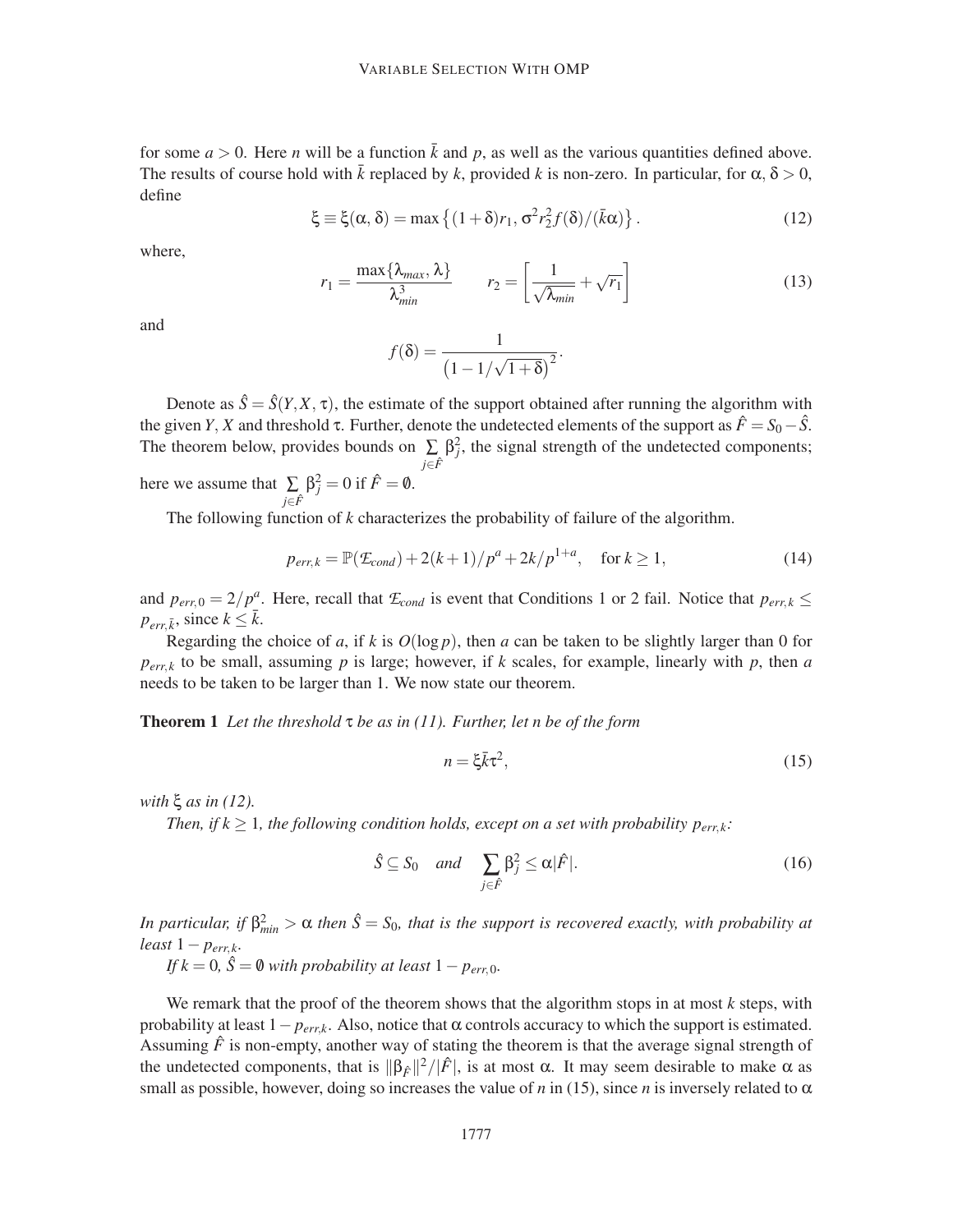through  $\xi(\alpha, \delta)$ . Further, if  $\alpha$  is taken to be less than  $\beta_{min}^2$ , then the above theorem guarantees exact recovery of the support. Correspondingly, from (15) and (12), one sees that if

$$
n = \max\left\{b_1\bar{k}, \frac{b_2}{\beta_{min}^2}\right\} \log p,
$$

for some  $b_1, b_2 > 0$ , then the support can recovered exactly with high probability.

The following corollary, which is a consequence of Theorem 4, shows that if  $n = \Omega(\bar{k} \log p)$ , one can reliably detect the indices with large coefficient values, while ensuring that there are no false discoveries. Further, if all the non zero components are above the noise level (up to a constant factor), one can estimate the support exactly with the same number of observations.

**Corollary 2** Define  $\bar{\xi} = 32r_2^2(1+a)$  and  $r = 2r_2\sqrt{1+a}$ . Let

 $n > \bar{\xi} \bar{k} \log p$ .

*Then, if*  $k \geq 1$ *, with probability at least*  $1 - p_{err,k}$ *, the estimate*  $\hat{S}$  *is contained in*  $S_0$  *and further,* 

$$
\left\{j:|\beta_j|>r\sigma\sqrt{k}\mu_n\right\}\subseteq\hat{S}.
$$

*Further, if*  $β_{min} > rσμ_n$ *, then algorithm can recover the entire support of*  $β$ *, that is*  $\hat{S} = S_0$ *, with probability at least*  $1 - p_{err,k}$ *.* 

*If*  $k = 0$ , then  $\hat{S} = \emptyset$  *with probability at least*  $1 - p_{err,0}$ *. Here*  $p_{err,0}$  *is as in (14).* 

## 2.2 More General Results With Gaussian Designs

For Gaussian ensembles, the methods used in the proof of Theorem 1 can be extended to give more general results on support recovery. In particular, we relax the assumption that *X* has i.i.d entries and assume that rows of the *X* matrix are i.i.d  $N_p(0, \Sigma)$ . We remark that knowledge of  $\Sigma$  is not required for the implementation of the algorithm. The noise vector is assumed to be independent of *X*, with entries i.i.d.  $N(0, \sigma^2)$ . As mentioned earlier, here we also address a more general type of variable selection question, where we are not interested in recovering all non-zero entries but only the ones that are large compared to the noise level. In particular, for a constant  $v \ge 0$ , let *S* be a set of size *k* as in (9), consisting of the indices corresponding to the larger elements (in magnitude) of β. Once again, we do not assume that *k* is known, but only assume that we have an upper bound  $\bar{k}$  on *k*, with  $\bar{k} \geq 1$ . Unlike before, we do not require that the coefficients outside of *S* are zero, but only assume that that  $\|\beta_{S^c}\|_1 \leq \sigma \eta \mu_n$ , where  $\eta$  is allowed to scale at most linearly with  $\bar{k}$ , that is we assume that  $\bar{\eta} = \eta/\bar{k}$  is  $O(1)$ .

Through a permutation of the columns one can, without loss of generality, write  $\Sigma$  as

$$
\Sigma = \left[ \begin{array}{cc} \Sigma_{SS} & \Sigma_{SS^c} \\ \Sigma_{S^cS} & \Sigma_{S^cS^c} \end{array} \right],
$$

where for  $A, A' \subseteq J, \Sigma_{A, A'} = \text{Cov}(X_{1, A}, X_{1, A'})$  is the covariance matrix between terms in  $A$  and  $A'$ . We denote the elements of the matrix as  $\sigma_{ij}$ , or  $\Sigma_{ij}$ , and use both notations interchangeably.

Without loss, we may assume that  $\sigma_{jj} = 1$  for all *j*. To see this, notice that if the covariance matrix  $\Sigma$  were known, we could divide each  $X_j$  by  $\sigma_{jj}$ . If  $\Sigma$  were unknown, we suggest dividing the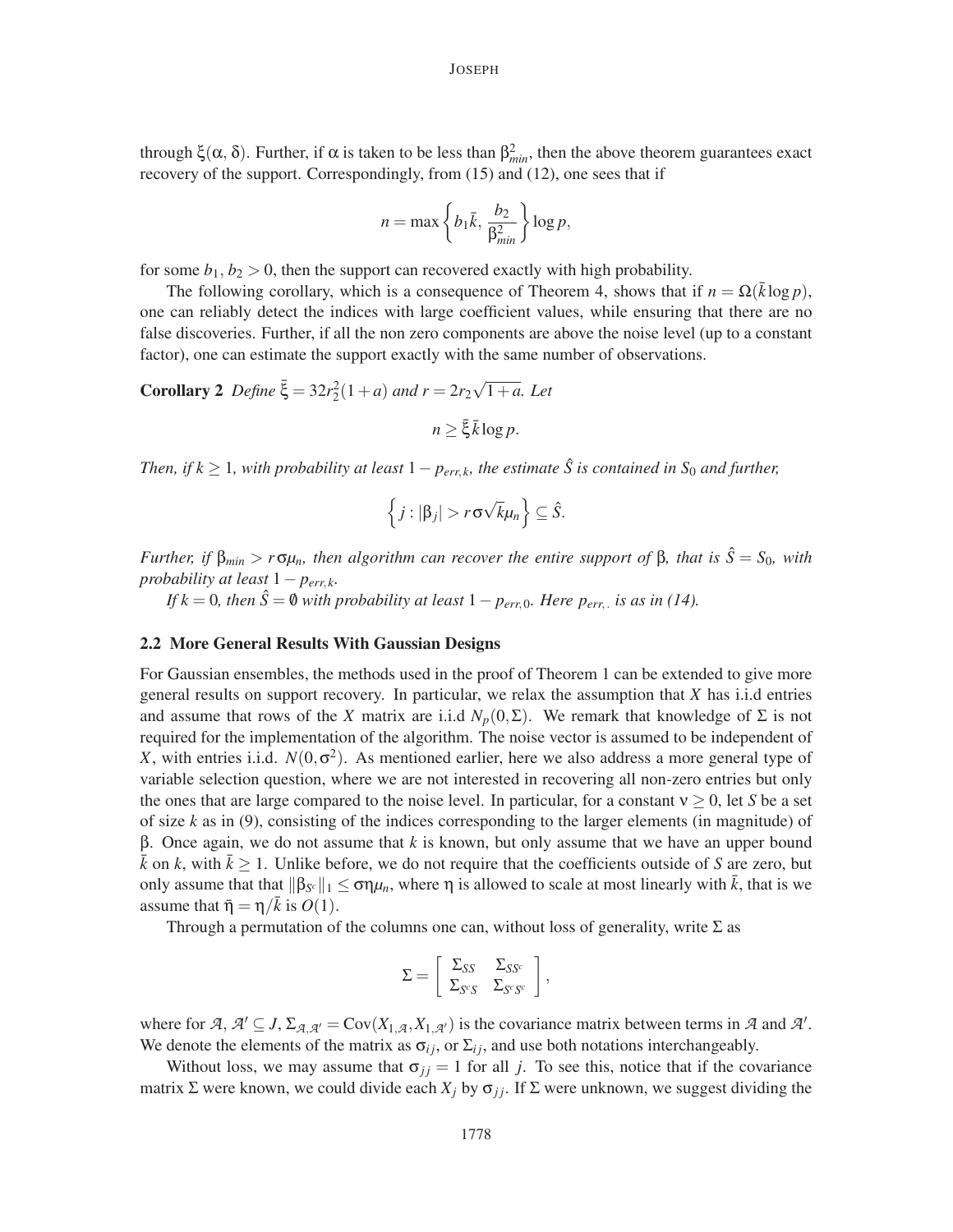statistic  $Z_{ij}$  by  $||X_j||/\sqrt{n}$ . This is equivalent to scaling the columns to have norm  $\sqrt{n}$ . In this case, the statistic becomes,

$$
\tilde{Z}_{ij} := \frac{\sqrt{n}X_j^{\mathrm{T}} R_{i-1}}{\|X_j\| \|R_{i-1}\|} = \left(\frac{\sqrt{n}\sigma_j}{\|X_j\|}\right) \frac{X_j^{\mathrm{T}} R_{i-1}}{\sigma_j \|R_{i-1}\|}.
$$

From Lemma 15, for any  $a > 1$ , with probability  $1 - 1/p^{a-1}$ ,

$$
||X_j||/\sqrt{n} \le 1 + \sqrt{2a(\log p)/n}, \quad \text{for all } j = 1,\ldots,p.
$$

Correspondingly, if *n* were large compared to log *p*, the statistic  $\tilde{Z}_{ij}$  is close to  $Z_{ij}$  and the analysis can be shown to carry through.

In a more general case, where the rows of *X* are i.i.d.  $N(\mu, \Sigma)$ , with an unknown mean vector  $\mu$ , we recommend that one estimates the parameter  $\mu$  by taking the average of rows. As mentioned in Section 1.1, the algorithm should be implemented after standardizing the *X* matrix by subtracting out this estimated mean vector, followed by scaling the columns to ensure that they have norm  $\sqrt{n}$ . This case is more difficult to analyze theoretically since subtracting the estimated mean vector removes the independence of the rows, which is required for the analysis. However, we mention that one can obtain the same order of magnitude results on the sample size *n* by doing the following: Divide the rows of *X* into two sets, each of size  $n/2$ . Estimate  $\mu$  by taking the average of the rows in the first set. Implement the algorithm on the second set after standardizing the columns in this set using the above estimated mean vector from the first set.

Notice that doing the above transforms the rows of the second set to have mean zero, while preserving its independence. The covariance matrix of the second set, after subtracting the mean vector, becomes (1+2/*n*)Σ, which is near Σ for large *n*.

Correspondingly, from hereon, we assume that  $\mu = 0$  and  $\sigma_{ij} = 1$  for each *j*. We make the following assumptions on the correlation matrix  $\Sigma$ , when  $k \geq 1$ . These are essentially population analogs of the sparse eigenvalue and the irrepresentable conditions respectively.

1. There exists  $s_{min}$ ,  $s_{max} > 0$  so that,

$$
\lambda_{min}(\Sigma_{TT}) \ge s_{min} \quad \text{and} \quad \lambda_{max}(\Sigma_{TT}) \le s_{min}, \tag{17}
$$

uniformly for all subsets *T*, with  $|T| = k$ . Here  $\lambda_{min}(A)$ ,  $\lambda_{max}(A)$  denotes the minimum and maximum eigenvalues respectively of a square matrix *A*.

2. For some  $\omega \in [0,1)$ , the following holds,

$$
\max_{j\in J-T} \|\Sigma_{TT}^{-1}\Sigma_{Tj}\|_1 \le \omega,\tag{18}
$$

uniformly for all subsets *T* of size *k*. This is essentially the population analog of the irrepresentable condition (5).

Additionally, for  $k \geq 1$ , we make the following assumption that imposes bounds on certain interactions between β*<sup>S</sup> <sup>c</sup>* and the correlation matrix Σ. As stated below, they are not very intuitive. Lemma 3, however, shows that under a simple condition, which controls the magnitude of correlations of the off diagonal elements of  $\Sigma$ , and along with (10), one can show (17) - (19) to hold.

Let  $\Sigma_{S^c|S} = \Sigma_{S^cS^c} - \Sigma_{S^cS}\Sigma_{SS^c}^{-1}\Sigma_{SS^c}$ , denote the variance of the conditional distribution of  $X_{1,S^c}$  given *X*1,*S*, where we recall that *S* is the subset of indices comprising of the *k* largest elements (in magnitude) of β. Let  $\mu_n$  be as in (7). We make the following additional assumption.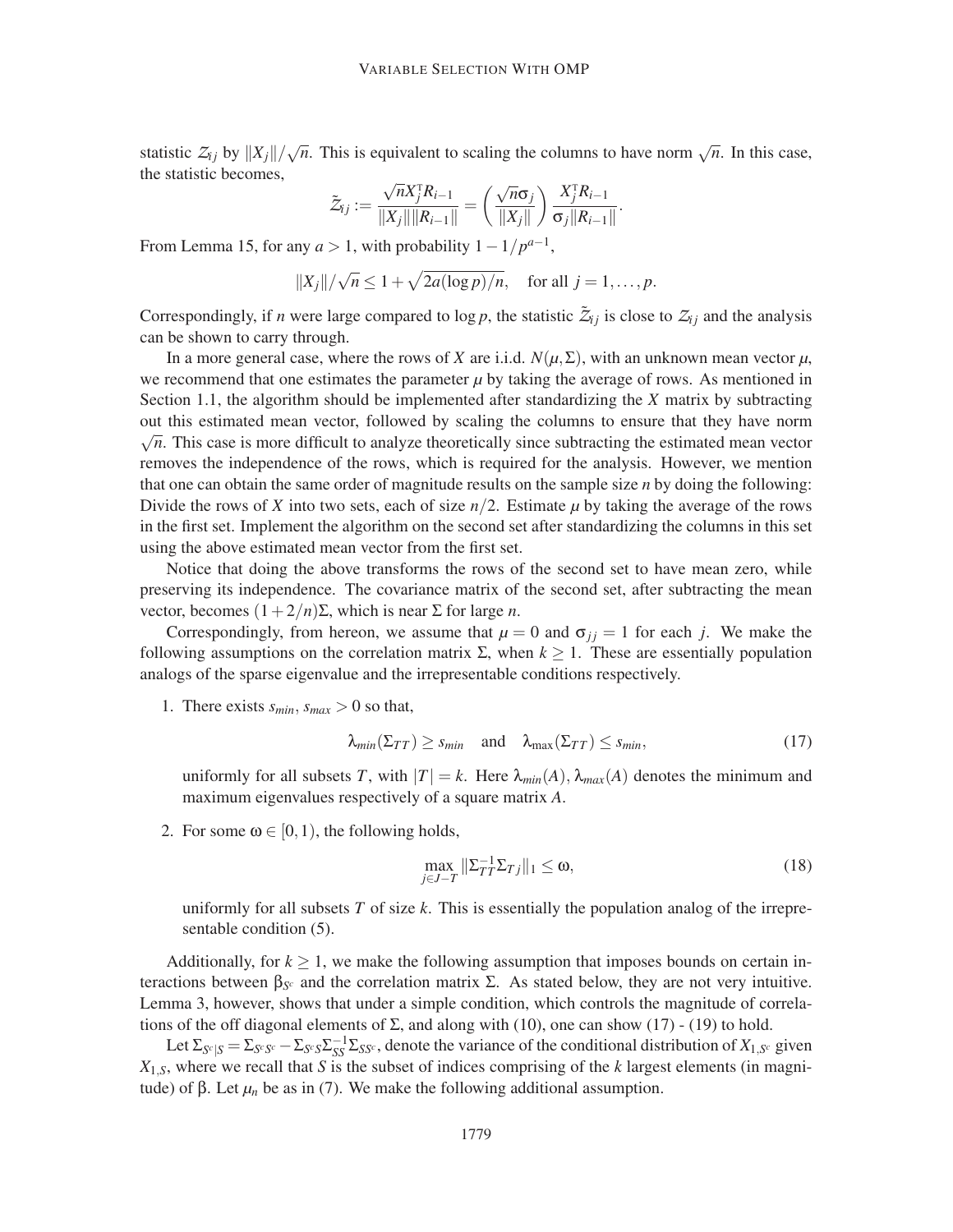3. For constants  $v_1, \tilde{v_1} \geq 0$ , the following holds,

$$
\|\Sigma_{SS}^{-1}\Sigma_{SS^c}\beta_{S^c}\|_{\infty} \leq \sigma\tilde{v_1}\mu_n \quad \text{and} \quad \|\Sigma_{S^c|S}\beta_{S^c}\|_{\infty} \leq \sigma v_1\mu_n. \tag{19}
$$

Notice that condition (19) is not required when β is exactly sparse, that is when it has *k* nonzero entries, since in this case  $\beta_{S^c}$  is identically equal to zero. In this case, assumptions (17, 18) for exactly sparse vectors are identical to the sufficient conditions for support recovery for the Lasso by Wainwright (2009).

As an example, for the standard Gaussian design, condition (17) is satisfied with  $s_{min} = s_{max} = 1$ . Condition (18) is satisfied with  $\omega = 0$ . Condition (19) reduces to requiring that max $_{j \in S^c}$   $|\beta_j| \leq$  $\sigma v_1 \mu_n$ , which is satisfied with  $v_1 = v$ .

For the case  $k = 0$ , instead of (17) - (19), we only make the assumption,

$$
\|\Sigma\beta\|_{\infty} \leq \sigma v_1 \mu_n. \tag{20}
$$

Notice that since in this case  $S = \emptyset$  and  $J = S^c$ , alternatively, one may express the left side of the above as  $\|\sum_{S^c|S} \beta_{S^c}\|_{\infty}$ .

It is well known, see, for example, Cai and Wang (2011), Tropp (2004), that if the correlations between any two distinct columns are small, as given by the incoherence condition, it implies both the sparse eigenvalue condition (17) as well as the irrepresentable condition (18). We use these results to give simple sufficient conditions for  $(17)$  -  $(19)$ , as well as  $(20)$  when  $k = 0$ , in the following lemma. For this, define the coherence parameter,

$$
\gamma \equiv \gamma(\Sigma) = \max_{1 \leq j \neq j' \leq p} |\Sigma_{jj'}|.
$$

Further, recall that  $\bar{\eta} = \eta/\bar{k}$ . Then we have the following.

**Lemma 3** *Let S, with*  $|S| = k$ , *be as in* (9). Assume that the correlation matrix  $\sum$  satisfies,

$$
\gamma(\Sigma) \le \omega_0/(2\bar{k}), \quad \text{where} \quad 0 \le \omega_0 < 1. \tag{21}
$$

*Further, assume that the coefficient vector*  $β$  *satisfies, for some*  $η ≥ 0$ *,* 

$$
\|\beta_{S^c}\|_1 \leq \sigma \eta \mu_n. \tag{22}
$$

*Define:*

$$
s_{min} = 1 - \omega_0/2,
$$
  $s_{max} = 1 + \omega_0/2,$   $\omega = \omega_0,$  (23)

$$
\tilde{\mathbf{v}}_1 = \mathbf{\omega}_0 \bar{\mathbf{\eta}}, \qquad \mathbf{v}_1 = \mathbf{v} + \mathbf{\omega}_0 \bar{\mathbf{\eta}}, \tag{24}
$$

*Then, conditions (17) - (19) holds, for*  $k = 1, ..., \overline{k}$ , with the above values of  $s_{min}$ ,  $s_{max}$ ,  $\omega$ ,  $v_1$  and  $\tilde{v_1}$ .

*If*  $k = 0$ *, condition (20) holds with*  $v_1$  *in (24).* 

The above lemma is proved in Appendix C. Equation (21) controls the maximum correlation between distinct columns and can be regarded as the population analog of the incoherence condition (4). Condition (22) imposes that  $β_{S^c}$  has  $\ell_1$  norm that is  $O(ημ_n)$ , where as mentioned before, η is allowed to scale at most linearly with  $\bar{k}$ .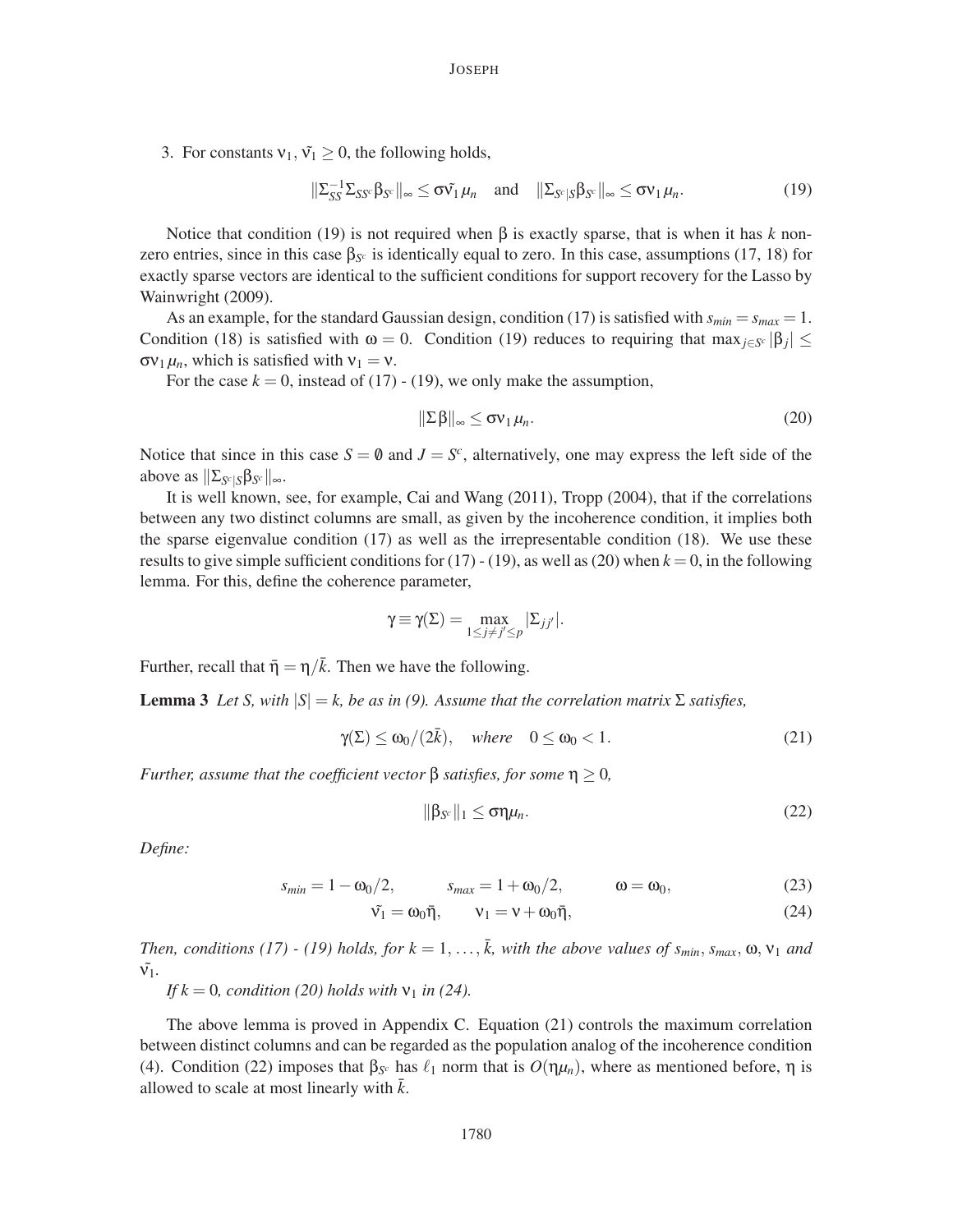Henceforth, for convenience sake, assume that we have control over the incoherence parameter as in (21) and that β satisfies (22). Further, the quantities  $s_{min}$ ,  $s_{max}$ , ω,  $v_1$  and  $\tilde{v_1}$  will be as in (23) and (24).

Condition (22) is more appropriate than an  $\ell_1$  constraint on the whole vector β since it does not impose any constraint on the larger coefficient values. Since the  $\beta_j$ , for  $j \in S^c$ , has magnitude at most  $\sigma v \mu_n$ , which is of the same order as the noise level, it makes sense for any algorithm to only estimate *S* accurately. In Theorem 4 below, we give sufficient conditions on *n* so that one can reliably estimate *S*. We note that this goal is different from that required in Zhang and Huang (2008) for support recovery with approximately sparse β. There, the only constraint on β was that  $\|\beta_{A_0}\|_1 = O(\eta \mu_n)$ , for some set  $A_0$ , with  $|A_0^c| = k$ , and where  $\eta$  is also allowed to grow at most linearly *k*. Since there was no constraint on the magnitude of  $\beta_j$ , for  $j \in A_0$ , some these  $\beta_j$ 's may have magnitude as high as  $O(k\mu_n)$ . For this reason, it made no longer sense to estimate  $A_0^c$  accurately. Their criterion for an estimate  $\hat{S}$  to be good was that  $|\hat{S}| = O(k)$  and that the least squares fit of *Y* on the columns in *S*ˆ produced a good approximation to *X*β.

The quantities  $\lambda_{min}$ ,  $\lambda_{max}$  and  $\lambda$  are redefined here. These will now be expressed as functions **ν**,  $ω_0$  and η using the various quantities  $s_{min}$ ,  $s_{max}$ ,  $ω$ ,  $\tilde{v_1}$  and  $v_1$  defined in (23) and (24).

We will need that the quantity  $h = \sqrt{k/n} + \mu_n$  to be strictly less than one. Below, we arrange  $n > 2\bar{k} \log p$ . Correspondingly, one sees that  $h < 1$  if, for example,  $\bar{k} \ge 5$  and  $p \ge 8$ . Let  $h_{\ell} = (1-h)^2$ and  $h_u = (1+h)^2$ . We define the values of  $\lambda_{min}$ ,  $\lambda_{max}$  and  $\lambda$  in the following manner:

$$
\lambda_{\min} = s_{\min} h_\ell \quad \text{and} \quad \lambda_{\max} = s_{\max} h_u. \tag{25}
$$

Further,

$$
\lambda = (1 + s_{max}^2 \tilde{v}_1^2 + v_1 \bar{\eta}) \left( 1 + \bar{k}^{-1/2} \right)^2.
$$
 (26)

Let  $r_1$  be as in (13), now replaced with the above values of  $\lambda_{min}$ ,  $\lambda_{max}$ ,  $\lambda$ . The quantity  $r_2$  is now given by,

$$
r_2 = \left[ (1 - \omega) \left( \tilde{\mathsf{v}_1} + \sqrt{\frac{1 + \mathsf{v}_1 \bar{\mathsf{y}}}{\lambda_{\text{min}}}} \right) + \sqrt{r_1} \right]. \tag{27}
$$

Notice that for the i.i.d Gaussian ensemble and when β is *k*-sparse, the quantities  $ω, v₁, v₁$  and  $\bar{η}$ can be taken as zero. Correspondingly,  $r_2$  has the same form as that in (13).

Further, let  $\xi = \xi(\alpha, \delta)$  be as in (12), with  $r_1$  and  $r_2$  appearing in its definition replaced with the values of these quantities defined above. The quantity  $\tilde{p}_{err,k}$ , for  $k \ge 1$ , which controls the probability of failure of the algorithm, is defined as,

$$
\tilde{p}_{err,k} = 4/p + \frac{\sqrt{2/\pi}}{\tau} \left[ (k+1)/p^a + k/p^{1+a} \right].
$$
\n(28)

.

We define  $\tilde{p}_{err,0} = 1/p + \sqrt{(2/\pi)}/(\tau p^a)$ . The threshold will now be denoted as  $\tau_1$ . It will be greater than  $\tau$  by a factor  $\rho \ge 1$ . This factor is strictly greater than one if  $\beta$  is not  $\ell_0$ -sparse or if  $\gamma(\Sigma)$  is non-zero. We are now in a position to state our main theorem.

**Theorem 4** Let the assumptions of Lemma 3 hold. Set the threshold as  $\tau_1 = \rho \tau$ , where  $\tau$  as in (11), *and*

$$
\rho = \frac{v_1\left(1+\bar{k}^{-1/2}\right)+1}{1-\omega}
$$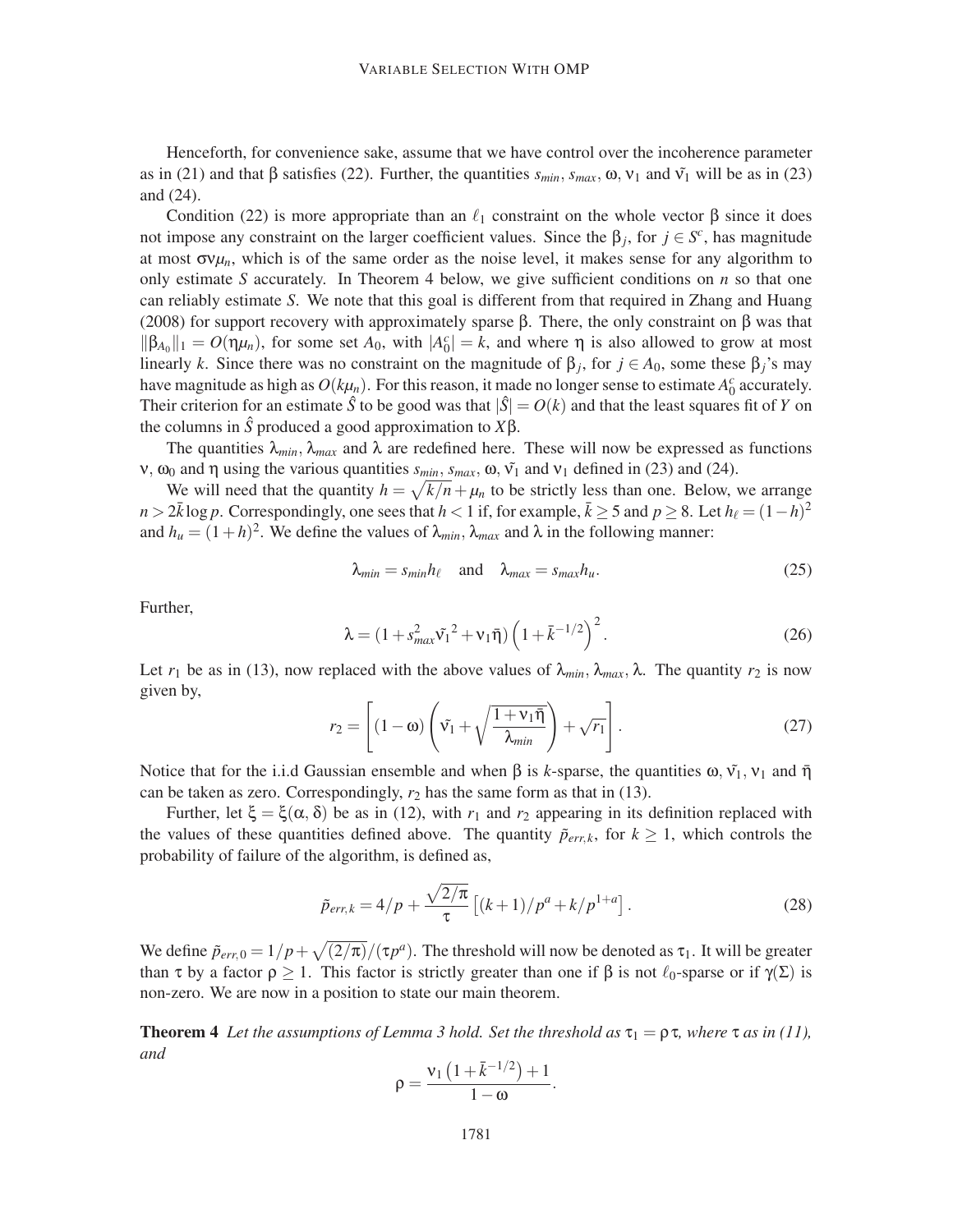*Further, let*

$$
n = \xi \bar{k} \tau_1^2. \tag{29}
$$

*Then, if k*  $\geq$  1 *the following holds with probability at least*  $1-\tilde{p}_{err,k}$ *:* 

$$
\hat{S} \subseteq S \quad and \quad \sum_{j \in \hat{F}} \beta_j^2 \le \alpha |\hat{F}|,\tag{30}
$$

 $\alpha$  *where*  $\hat{F} = S - \hat{S}$ *. In particular, if*  $\beta_j^2 > \alpha$ , *for all*  $j \in S$ *, then*  $\hat{S} = S$  with probability at least  $1 - \tilde{p}_{err,k}$ . *If*  $k = 0$ *, one has that*  $\hat{S} = \emptyset$  *with probability at least*  $1 - \tilde{p}_{err,0}$ *.* 

Before stating the analog of Corollary 2, as an aside, we give implications of the above theorem for exact recovery of support for *k*-sparse vectors and i.i.d designs for large *n*, *p* and *k*. This will help in understanding the results of Theorem 4 better.

Wainwright (2009) show that for *k*-sparse vectors and i.i.d Gaussian designs, that there is a sharp threshold, namely  $n \approx 2k \log p$ , for exact recovery of the support as  $n, p, k$ , as well as  $k\beta_{min}^2/\sigma^2$ , tends to infinity. This was also proved for the OMP by Fletcher and Rangan (2011), under an additional condition on rate of increase of the signal-to-noise ratio ( $\|\beta\|^2/\sigma^2$ ). We can get similar results using our method by recalling that for i.i.d Gaussian designs and exact sparse vectors,  $s_{min} = s_{max} = 1$  and ω,  $v_1$ ,  $\tilde{v_1}$  and η are all zero. Further, take  $\bar{k} = k$ . Correspondingly, since *h* goes to 0, the quantities  $\lambda_{min}$ ,  $\lambda_{max}$  and  $\lambda$  in (25, 26) tend to 1 as *n*, *p* and *k* become large. This implies that  $r_1$  tends to one and  $r_2$  (27) tends to 2. Further, as  $k\beta_{min}^2/\sigma^2$  tends to infinity, one may also allow  $k\alpha/\sigma^2$  tend to infinity, while keeping  $\alpha < \beta_{min}$ . From Theorem 4, this will ensure that the support will be recovered exactly. Next, let's evaluate the quantity  $\xi$  (12) appearing in the expression for *n*. As  $k\alpha/\sigma^2$  tends to infinity, one sees that the first term in the maximum in (12) is the active one and hence  $\xi$  tends to (1+δ) (using *r*<sup>1</sup> tends to 1). One may also appropriately choose δ to tend to zero, making ξ tend to 1. Accordingly, from (29), one sees that if  $n \approx 2(1+a)k\log p$ , for large k, p, one can recover the support exactly, with probability at least  $1-\tilde{p}_{err,k}$ . When  $\beta$  is extremely sparse, for example, when  $k = O(\log p)$ , then it is possible to arrange for *a* to decrease to 0, while making  $\tilde{p}_{err,k}$  also to 0. In this case, one gets the threshold  $n \approx 2k \log p$  for exact recovery. However, in the regime where *k* is not negligible compared to *p* (for example, when  $k/p$  is constant), then our results only allow for *a* to tend to 1 (from above), so as to ensure  $\tilde{p}_{err,k}$  goes to zero. In this case our results are slightly inferior, requiring  $n \approx 4k \log p$  for exact recovery. We remark in Section 6 on how the results in Fletcher and Rangan (2011) may be carried over to the general case analyzed here.

We now state the analog of Corollary 2. The goal now is not to recover the non-zero entries, but only those that are large compared to the noise level, which is a subset of *S*. We have the following.

**Corollary 5** Let the assumptions of Lemma 3 hold and set the threshold to be  $\tau_1$  as in Theorem 4.  $\Phi$  *Define*  $\bar{\xi} = 32(r_2\rho)^2(1+a)$  *and r* =  $2r_2\rho\sqrt{1+a}$ , where r<sub>2</sub> *as in (27). Let* 

$$
n \ge \bar{\xi} \bar{k} \log p.
$$

*Then, if k*  $\geq$  1*, with probability at least* 1 −  $\tilde{p}_{err,k}$ *, the estimate*  $\hat{S}$  *is contained in S and,* 

$$
\left\{ j : |\beta_j| > r \sigma \sqrt{k} \mu_n \right\} \subseteq \hat{S}.
$$
 (31)

*Further, if*  $|\beta_j| > r \sigma \mu_n$ , *for all j* ∈ *S, one has*  $\hat{S} = S$  *with probability at least*  $1 - \tilde{p}_{err,k}$ *. If*  $k = 0$ *, then*  $\hat{S}$  *is*  $\emptyset$  *with probability at least*  $1 - \tilde{p}_{err}$ <sup>0</sup>*.*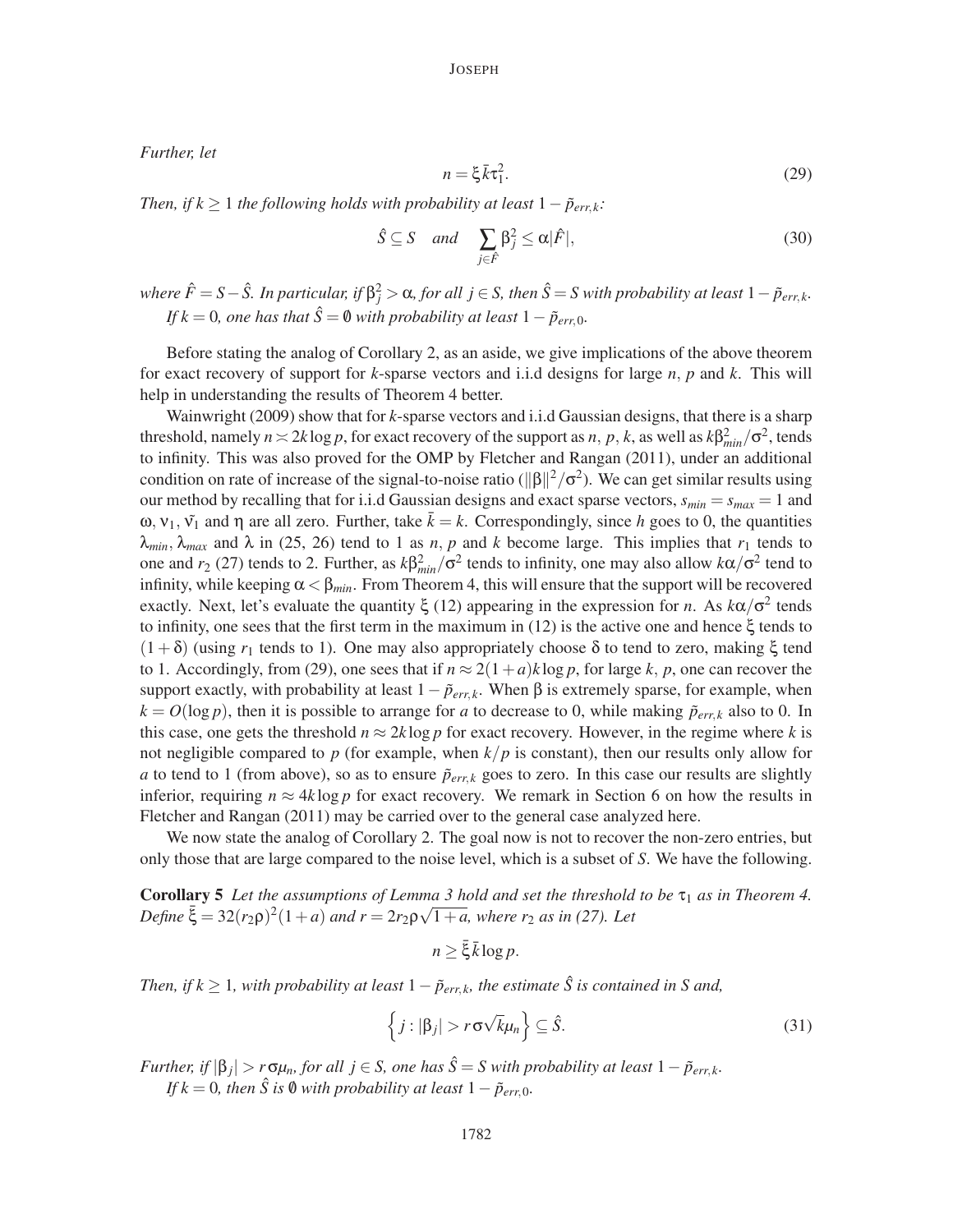We remark that it was assumed that the conditions of Lemma 3 holds for convenience. More generally, the above holds under (17)-(19). In particular, for exact sparse vectors, the conditions are exactly similar to those in Wainwright (2009). Also, as with the case with sub-Gaussian designs, the proof also demonstrates that the algorithm stops within *k* steps, with probability at least  $1 - \tilde{p}_{errk}$ .

Corollary 5 gives strong performance guarantees for the OMP under certain conditions on the correlation matrix and an  $\ell_1$  constraint on the smaller coefficients. From (31), one sees that the larger coefficients, that is, those with magnitude  $\Omega(\sqrt{k}\mu_n)$ , are contained in *S*<sup>̂</sup> with high probability. Better performance can be demonstrated when all  $\beta$ <sub>*j*</sub>'s, for *j*  $\in$  *S*, have magnitude  $\Omega(\mu_n)$ . In this case, it is possible to recover *S*, while ensuring that there are no false positives. This is in a sense ideal, since it is nearly what one would expect in the orthogonal design case discussed in the beginning of Section 2. In this case, assuming  $\hat{S}$  is as in (8), one sees that in order to prevent false positives, *t* needs to be  $\Omega(\mu_n)$ . Thus  $|\beta_j|$ , for  $j \in S$ , also needs to be  $\Omega(\mu_n)$ , with a slightly larger constant, to ensure  $\hat{S} = S$ . For example, if the  $|\beta_j|$ 's, for  $j \in S$ , is at least  $\tilde{t} = (v + 2\sqrt{1+a})\sigma\mu_n$ , then it is not hard to see that the probability  $\hat{S} = S$  is at least  $1 - 2/p^a$ . Of course, the factor of  $r\sigma$  obtained here, is larger than the corresponding factor for the orthogonal case, since the *X* matrix is in general quite far from being orthogonal; indeed, it is singular when  $p > n$ .

As a consequence of the above, we state results demonstrating strong oracle inequalities for parameter estimation under the  $\ell_2$ -loss.

# 2.2.1 ORACLE INEQUALITIES UNDER  $\ell_2$ -LOSS

Let  $\hat{\beta}$  be the coefficient estimate obtained after running the algorithm. More explicitly,  $(\hat{\beta}_j : j \in \hat{S})$ is simply the least squares estimate when *Y* is regressed on  $X_{\hat{S}}$  and  $\hat{\beta}_j = 0$  for  $j \in \hat{S}^c$ .

We assume that the correlation matrix  $\Sigma$  satisfies (21), that is,

$$
\gamma(\Sigma) \le \omega_0/(2\bar{k}),\tag{32}
$$

where  $0 \leq \omega_0 < 1$ .

For simplicity, we consider the case that  $\beta$  satisfies (9) with  $v = 1$ , that is,

$$
S = \{j : |\beta_j| > \sigma \mu_n\} \quad \text{and} \quad ||\beta_{S^c}||_1 \leq \sigma \eta \mu_n,\tag{33}
$$

where  $|S| = k$  and  $\eta$  is allowed to grow at most linearly with  $\bar{k}$ , that is  $\bar{\eta} = \eta/\bar{k}$  is  $O(1)$ . With  $v = 1$ , *S* denotes the set of indices greater than the noise level.

For the above values of  $\eta$ ,  $\omega_0$  and with  $v = 1$ , evaluate the quantities  $s_{min}$ ,  $s_{max}$  as well as  $\tilde{v_1}$ ,  $v_1$ and  $\omega$  using expressions (23) and (24). Evaluate  $r_2$  as in (27), where the quantities  $\lambda$ ,  $\lambda_{min}$ ,  $\lambda_{max}$  are calculated using Equations (25, 26). Further, let  $\bar{\xi}$  and r be as in Corollary 5. Then we have the following.

Theorem 6 *Let (32) and (33) hold. For fixed such* β*, if*

 $n > \bar{\xi} \bar{k} \log p$ ,

*then the following holds with probability at least*  $1-\tilde{p}_{err,k}$ *:* 

$$
\|\hat{\beta}-\beta\|^2 \leq C \sum_{j=1}^p \min(\beta_j^2, \sigma^2 \mu_n^2),
$$

*where*  $C = (4/9)r^2$ .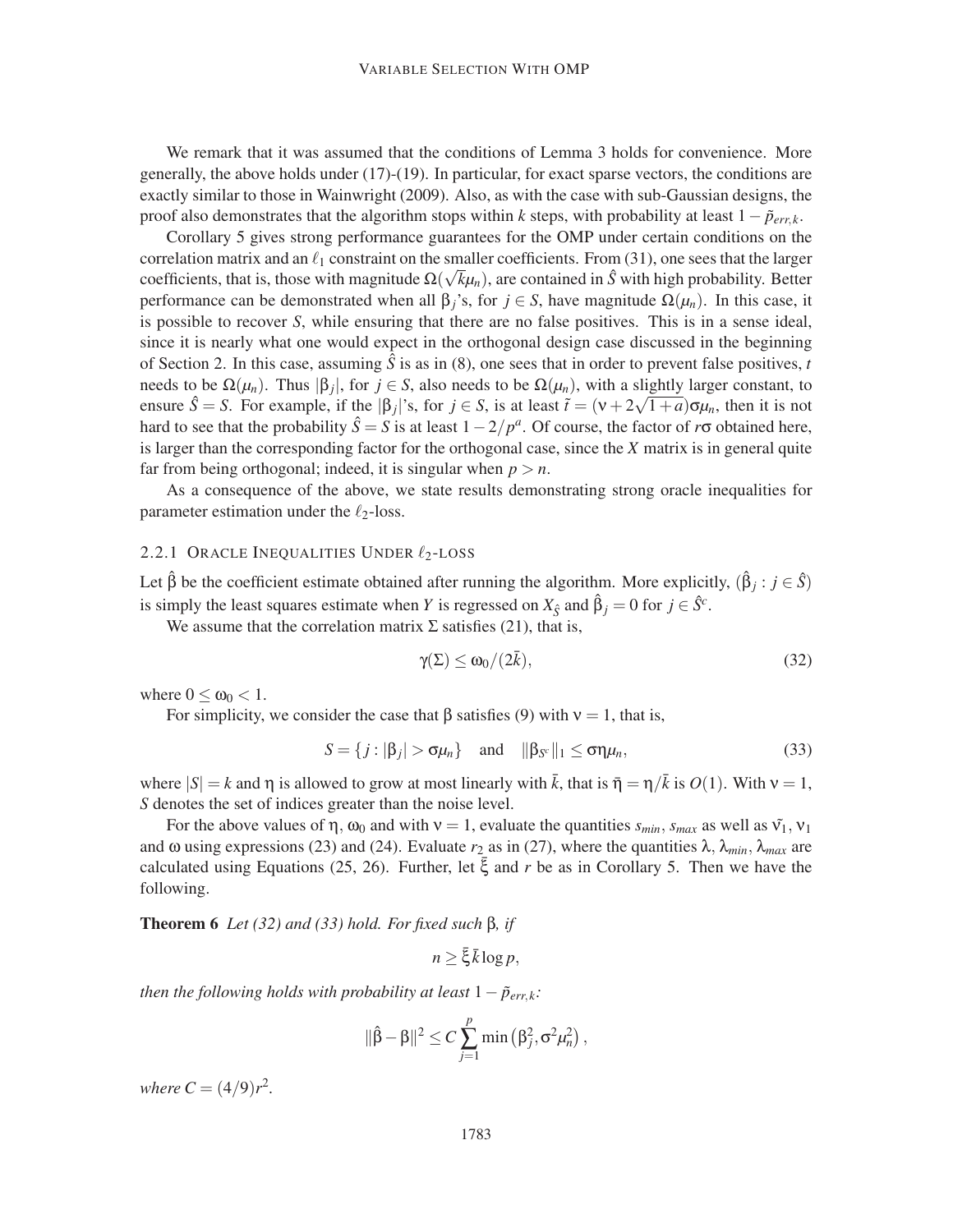The above theorem is essentially the analog of similar results for the Lasso (Zhang, 2009b, Corollary 6.1) and Dantzig selector (Candes and Tao, 2007, Theorem 1.2). Note, the latter assumes ` that β is *k*-sparse. Our results are more general since we only assume that the  $\ell_1$  norm of the smaller coefficients satisfies a certain bound. We proceed to state the corollary of the result assuming  $\beta$  is *k*-sparse.

For *k*-sparse  $\beta$ , we only assume that (32) holds. Take  $\eta = k$ , so that  $\bar{\eta} = 1$ . Evaluate  $r_2$  using this values of  $\eta$ , and with  $v = 1$ , and call it  $r_2^*$ , that is,

$$
r_2^* = \left[ (1 - \omega_0) \left( \omega_0 + \sqrt{\frac{2 + \omega_0}{\lambda_{min}}} \right) + \sqrt{r_1} \right],
$$

where once again, the quantities  $r_1$  and  $\lambda_{min}$  as calculated using (13, 25) and Equations (23) and (24). Further, let  $\xi^*$  have the same expression as  $\bar{\xi}$ , except it is evaluated using  $r_2^*$  instead of  $r_2$ . Similarly, let  $r^* = 2r_2^* \rho \sqrt{1+a}$ . Then we have the following.

**Corollary 7** *Let* (32) hold and let β be a fixed k-sparse vector, for some  $k \geq 0$ . If

$$
n \geq \xi^* \bar{k} \log p,
$$

*then for*  $C_1 = (4/9)(r^*)^2$ , the following holds except on a set with probability  $\tilde{p}_{err,k}$ .

$$
\|\hat{\beta}-\beta\|^2 \leq C_1 \sum_{j=1}^p \min(\beta_j^2, \sigma^2 \mu_n^2).
$$

We now proceed to give proofs of our main results. The proofs employs techniques developed in Zhang (2009a) and Tropp and Gilbert (2007).

## 3. Proof Of Results In Section 2.1

**Proof** [Proof of Theorem 1] The following statistics will be useful in our analysis. Denote,

$$
\mathcal{Z}_i = \max_{j \in S_0} |\mathcal{Z}_{ij}| \quad \text{and} \quad \tilde{\mathcal{Z}}_i = \max_{j \in S_0^c} |\mathcal{Z}_{ij}|
$$

Notice if  $Z_i > \tau$  and  $Z_i > \tilde{Z}_i$ , then the index detected in step *i*, that is  $a(i)$ , belongs to *S*.

We first prove for the case  $k \geq 1$ . Let  $E$  be the event that statement (16) in Theorem 1 does not hold. We want to show that the probability of *E* is small. There are two types of errors that we wish to control. Let  $\mathcal{E}_1$  be the event that  $\hat{S}$  in not contained in  $S_0$ . Further, let  $\mathcal{E}_2$  be the event that  $\hat{S}$  is contained is  $S_0$ , however  $\sum_{j \in \hat{F}} \beta_j^2 > \alpha |\hat{F}|$ . Clearly,  $\mathcal{I} = \mathcal{I}_1 \cup \mathcal{I}_2$ .

We use an argument similar to that used by Tropp and Gilbert (2007). We initially pretend that  $X = X_{S_0}$  and that the coefficient vector  $\beta$  is shortened to a  $k \times 1$  vector  $\beta_{S_0}$  with all non-zero entries. Notice that  $Y = X_{S_0} \beta_{S_0} + \varepsilon$ . For a given threshold  $\tau$ , we run the algorithm on this truncated problem. Notice that *m* has to be less than *k* since the number of columns of  $X_{S_0}$  is at most *k*. Let  $\tilde{R}_1, \tilde{R}_2, \ldots, \tilde{R}_m$  be the associated residuals after each step. Also, denote as  $\tilde{R}_0$  the vector *Y*. Notice that  $m, \tilde{R}_0, \tilde{R}_1, \ldots, \tilde{R}_m$  are functions of  $A = [X_{S_0} : \varepsilon].$ 

Let  $\mathcal{L}_u$  be the event that statement (16) does not hold for the truncated problem. More explicitly, taking  $\hat{S}_1 = \hat{S}(Y, X_{S_0}, \tau)$  and  $\hat{F}_1 = S_0 - \hat{S}_1$ , it is the event that  $\|\beta_{\hat{F}_1}\|^2 > \alpha |\hat{F}_1|$ .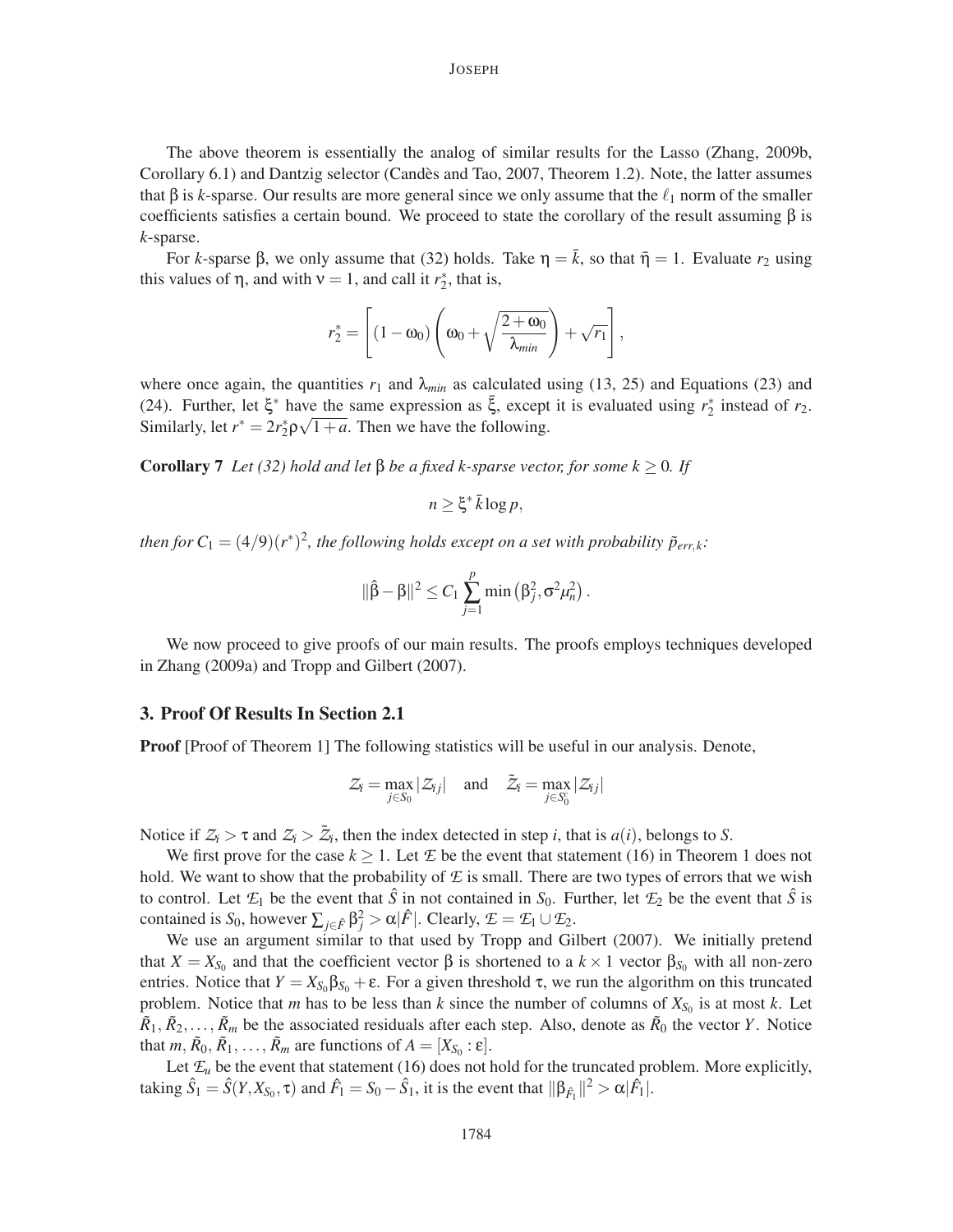Denote  $T_i = \max_{j \in S_0}$  $X_j^{\text{T}} \tilde{R}_{i-1} / ||\tilde{R}_{i-1}||$ and  $\tilde{T}_i = \max_{j \in S_0^c}$  $X_j^{\text{T}} \tilde{R}_{i-1}/\|\tilde{R}_{i-1}\|$ , for  $i = 1, ..., m+1$ . Notice that the statistics  $T_i$ ,  $\tilde{T}_i$  are similar to  $Z_i$ ,  $\tilde{Z}_i$ , the only difference being that the residuals involved in the former arise from running the algorithm on the truncated problem, whereas in the latter they arise from consideration of the original problem. Further, let  $\mathcal{E}_f$  be the event

$$
\mathcal{L}_f = \left\{ \tilde{T}_i > \tau, \, \tilde{T}_i \geq T_i \text{ for some } i \leq m+1 \right\}.
$$

We now show that  $\mathcal{L} \subseteq \mathcal{L}_u \cup \mathcal{L}_f$ . To see this, write  $\mathcal{L}$  as a disjoint union  $\mathcal{L}_1 \cup \tilde{\mathcal{L}}_2$ , where  $\tilde{\mathcal{L}}_2$  $\mathcal{F}_2 \cap \mathcal{F}_1^c$ . Let's first consider the case that  $\tilde{\mathcal{F}}_2$  occurs. Clearly this means that  $\mathcal{F}_u$  has occurred if the algorithm were run on the truncated problem for the given *A*.

Next, consider the case that  $E_1$  occurs. Let  $R_0, R_1$ ...etc. be the residuals for the original problem (1), for the given realization of  $[X:\varepsilon]$ . Let *i*<sup>\*</sup> be the step for which the false alarm occurs for the first time. Clearly,  $i^* \leq m+1$ , since otherwise it would mean that the truncated problem (with  $X = X_{S_0}$  ran for more than *m* steps. Also, we must have  $\{Z_i > \tau, Z_i > \tilde{Z}_i\}$  occur for  $1 \leq i \leq i^* - 1$ and  $\{\tilde{Z}_{i^*} > \tau, \tilde{Z}_{i^*} \geq Z_{i^*}\}\)$  occur. Correspondingly, one sees that  $R_0 = \tilde{R}_0, \ldots, R_{i^*-1} = \tilde{R}_{i^*-1}$ , which implies that  $T_{i^*} = \mathcal{Z}_{i^*}$  and  $\tilde{T}_{i^*} = \tilde{\mathcal{Z}}_{i^*}$ . Consequently, as  $\{\tilde{T}_{i^*} > \tau, \tilde{T}_{i^*} \ge T_{i^*}\}\)$  occurs,  $\mathcal{E}_f$  occurs. Hence, *E* ⊆  $E$ <sup>*u*</sup> ∪  $E$ <sup>*f*</sup> which gives,

$$
\mathbb{P}(\mathcal{E}) \leq \mathbb{P}(\mathcal{E}_u) + \mathbb{P}(\mathcal{E}_f).
$$

Consequently, all we are left with is to bound the probabilities of  $\mathcal{E}_f$  and  $\mathcal{E}_u$ .

We first bound the probability of  $\mathcal{E}_f$ . For this, notice that  $\mathcal{E}_f \subseteq \mathcal{E}'_f$ , where  $\mathcal{E}'_f$  $\{\max_{1 \le i \le m+1} \tilde{T}_i > \tau\}$ . Since  $X_{S_0^c}$  is independent of  $A = [X_{S_0} : \varepsilon]$ , one has that  $X_{S_0^c}$  is independent of  $\tilde{R}_1, \ldots, \tilde{R}_m$ . Correspondingly, from Lemma 13 (a), conditional on *A*, we have that  $X_j^T \tilde{R}_i / ||\tilde{R}_i||$  is sub-Gaussian with mean 0 and scale 1, for  $j \in S_0^c$  and  $1 \le i \le m+1$ . Consequently, using standard results on the maximum of sub-Gaussian random variables (Lemma 13 (b)), if  $\tau$  be as in (11), one gets that  $\mathbb{P}(\mathcal{E}_f | A) \leq 2(m+1)/p^a$ , using  $|S_0^c| \leq p$ . Since  $m \leq k$ , this probability is bounded by  $2(k+1)/p^a$ , which implies  $\mathbb{P}(\mathcal{F}_f) \leq 2(k+1)/p^a$ .

Next, we bound the probability of  $\mathcal{F}_u$ . For this, consider a linear model of the form,

$$
U = H\varphi + w,\tag{34}
$$

where *H* is an  $n \times k$  matrix satisfying, *w* an  $n \times 1$  vector and  $\varphi$  a  $k \times 1$  dimensional coefficient vector. After running the OMP on this model (with  $Y = U, X = H$  and threshold  $\tau_0$ ), let  $\hat{S}_2 = \hat{S}(U, H, \tau_0)$  be the estimate of the support. Further, let  $\hat{\varphi}$  be the coefficient estimate obtained, that is,  $(\hat{\varphi}_j : j \in \hat{S}_2)$ is the least squares estimate when *U* is regressed on  $H_{\hat{S}_2}$  and  $\hat{\varphi}_j = 0$  for *j* not in  $\hat{S}_2$ . We use the following Lemma, the proof of which is similar to the analysis by Zhang (2009a).

Lemma 8 *For the model (34), let the following hold.*

- *(i)* Condition 1 holds for H, that is the eigenvalues of  $H<sup>T</sup>H/n$  are between  $\lambda_{min}$  and  $\lambda_{max}$ .
- (*ii*) Condition 2 holds for w, that is  $||w||^2 \le n\sigma^2\lambda$ , for some  $\lambda > 0$ .
- $(iii)$   $\|\hat{\phi}_{ls} \phi\|_{\infty} \leq \sigma c_0 \tau_0 / \sqrt{n}$ , for some constant  $c_0 > 0$ , where  $\hat{\phi}_{ls}$  is the coefficient vector of the *least square fit of U on H.*

*Under the above, if the OMP is run with*  $Y = U$ ,  $X = H$  and threshold  $\tau_0$ , when the algorithm stops *we must have the following,*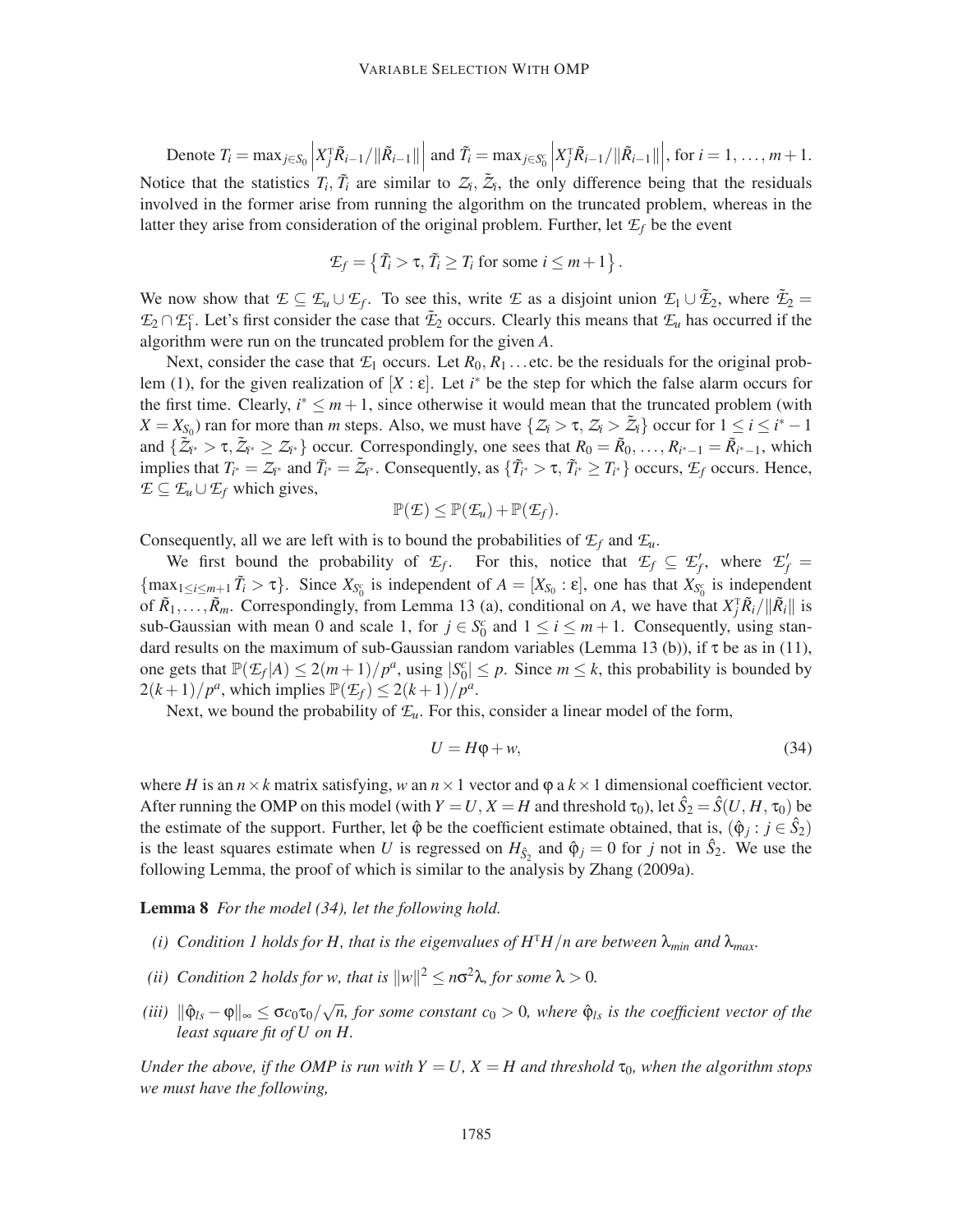*(a)*

$$
\left(1 - \tau_0 \sqrt{r_1 k/n}\right) \|\varphi_{\hat{F}_2}\| \leq \tilde{r}_2 \sigma \tau_0 \sqrt{\frac{|\hat{F}_2|}{n}},\tag{35}
$$

*where*  $\hat{F}_2 = \{1, \ldots, k\} - \hat{S}_2$ , denotes the indices not detected after running the algorithm. Fur*ther, r*<sub>1</sub> *has the same form as (13), replaced with the above values of*  $\lambda_{min}$ ,  $\lambda_{max}$  *and*  $\lambda$ *. Also,*  $\tilde{r}_2 = c_0 + \sqrt{r_1}.$ 

*(b)*

$$
\|\hat{\varphi}-\varphi\|\leq \frac{\tilde{r}_2\sigma\tau_0\sqrt{k/n}}{1-\tau_0\sqrt{r_1k/n}}.
$$

The above lemma is proved in Appendix B. We only require the conclusions in part (a) of the lemma for the time being. Part (b) will be required of Section 2.2.1 to get bounds on  $\ell_2$ -error of the coefficient estimate.

Now apply Lemma 8 to the truncated problem, that is, with  $H = X_{S_0}$ ,  $\varphi = \beta_{S_0}$ ,  $U = Y$  and  $\tau_0 = \tau$ . Notice that in this case  $\hat{F}_2 = \hat{F}_1$  and  $\hat{S}_2 = \hat{S}_1$ . We know that requirements (i) and (ii) of the Lemma 8 hold, except on a set *Econd*. The following lemma shows that (iii) holds with high probability.

**Lemma 9** Let  $\hat{\beta}_{ls}$  be the least squares fit when Y is regressed on  $X_{S_0}$ . Further, let

$$
\mathcal{I}_{ls} = \{ \|\hat{\beta}_{ls} - \beta_{S_0}\|_{\infty} > \sigma c_0 \tau / \sqrt{n} \},\
$$

where  $c_0 = 1/\sqrt{\lambda_{min}}$ . Then  $\mathbb{P}\left(\mathcal{E}_{ls} \cap \mathcal{E}_{cond}^c\right) \leq 2k/p^{1+a}$ .

The above lemma is proved after this proof. Using the above lemma, all requirements of Lemma 8 hold, except on a set  $\tilde{\mathcal{I}}_u = \mathcal{I}_{cond} \cup \mathcal{I}_{ls}$ , the probability of which is bounded by  $\mathbb{P}(\mathcal{I}_{cond}) + 2k/p^{1+a}$ . We now show that  $\mathcal{F}_u \subseteq \tilde{\mathcal{F}}_u$ . We do this by showing  $\tilde{\mathcal{F}}_u^c \subseteq \mathcal{F}_u^c$ . To see this, notice that on  $\tilde{\mathcal{F}}_u^c$ , one has

$$
\left(1 - \tau \sqrt{r_1 k/n}\right) \|\beta_{\hat{F}_1}\| \leq \tilde{r}_2 \sigma \tau \sqrt{\frac{|\hat{F}_1|}{n}}.\tag{36}
$$

from (35). Assume that  $\hat{F}_1$  is non-empty, since otherwise the claim is trivially true. Notice that since  $n \ge (1+\delta)r_1\bar{k}\tau^2$  from (15), one has  $\tau(\bar{k}r_1/n)^{1/2} \le 1/\sqrt{1+\delta}$ . Now, since  $k \le \bar{k}$ , the left side of (36) is non-negative. Thus, (36) can be re-expressed as,

$$
\|\beta_{\hat{F}_1}\|^2 \leq (\sigma^2 r_2^2 f(\delta) \tau^2/n) |\hat{F}_1|,
$$

which follows from noticing that  $r_2 = \tilde{r}_2$ , where  $r_2$  is as in (13). Now, since  $n \ge \sigma^2 r_2^2 f(\delta) \tau^2 / \alpha$ , the left side of the above is at most  $\alpha |F_1|$ . Thus,  $\sum_{j \in \hat{F}_1} \beta_j^2 \leq \alpha |F_1|$  on  $\tilde{\mathcal{I}}_u^c$ , which implies that  $\mathcal{I}_u \subseteq \tilde{\mathcal{I}}_u$ . Consequently,  $\mathbb{P}(\mathcal{F}_u) \leq \mathbb{P}(\mathcal{F}_{cond}) + 2k/p^{1+a}$ . Accordingly, since  $\mathbb{P}(\mathcal{F}) \leq \mathbb{P}(\mathcal{F}_u) + \mathbb{P}(\mathcal{F}_f)$ , one has  $\mathbb{P}(\mathcal{E}) \leq \mathbb{P}(\mathcal{E}_{cond}) + 2k/p^{1+a} + 2(k+1)/p^a$ , which is equal to  $p_{err,k}$ . This completes the proof for the case  $k > 1$ .

For the case  $k = 0$ , we just need to show that the algorithm stops after the first step, in which case  $\hat{S} = \emptyset$ . This is immediately seen by noticing that for  $k = 0$ , one has that  $Z_{1j}$ , for  $j \in J$ , are sub-Gaussian with mean 0 and scale 1. Correspondingly, from Lemma 13(b), the event  $\{\max_{j\in J} |Z_{1j}| > \}$  $\tau$ } has probability at most  $p_{err,0} = 2/p^a$ .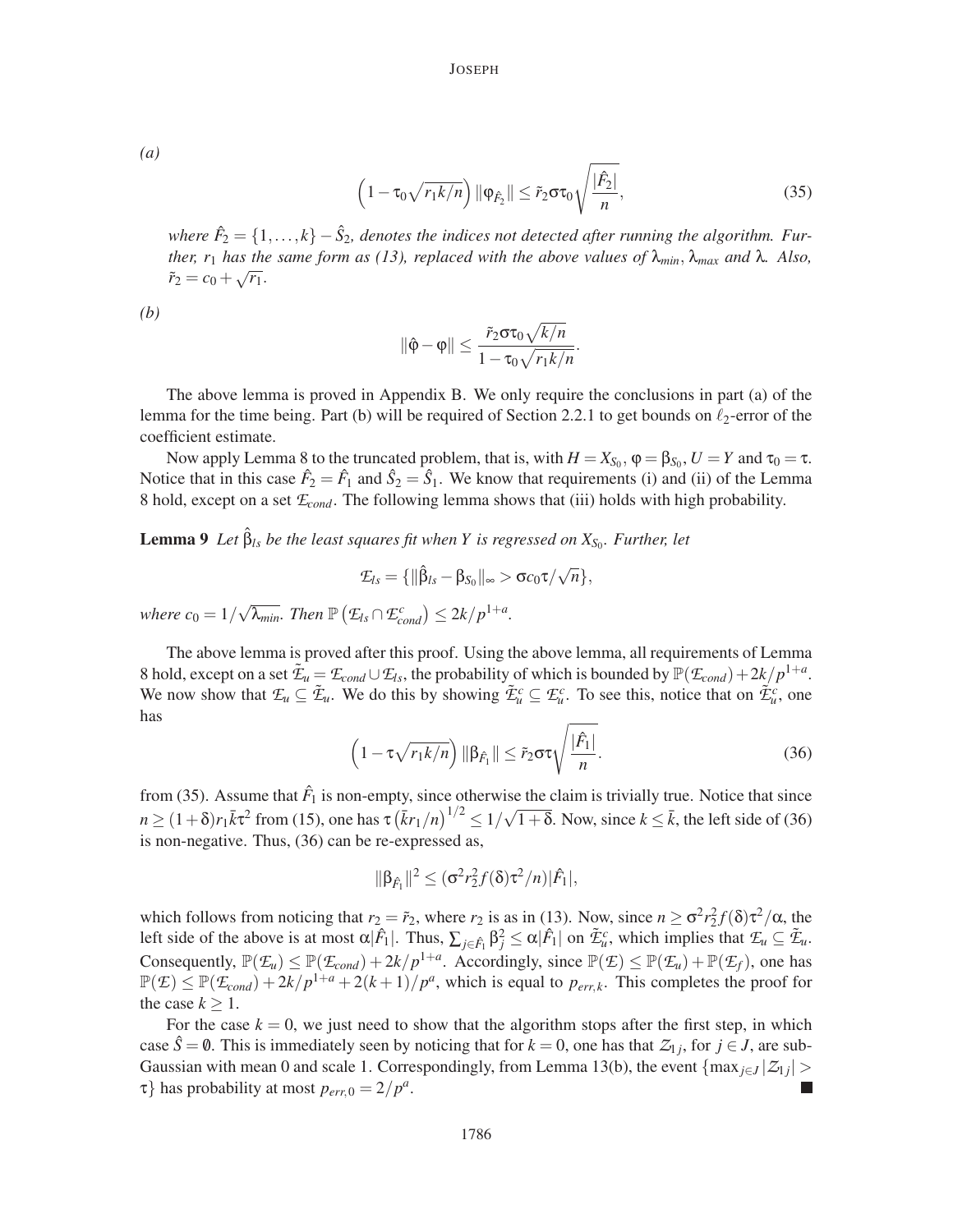**Proof** [Proof of Lemma 9] Note that  $\hat{\beta}_{ls} - \beta_{S_0}$  can be expressed as  $Z = (X_{S_0}^T X_{S_0})^{-1} X_{S_0}^T \varepsilon$ . Let  $Z = (Z_j : j = 1, \ldots, k)$ . Now, conditioned on  $X_{S_0}$ , each  $Z_j$  is sub-Gaussian with mean 0 and scale  $\sigma_j = \sigma \sqrt{e_j^T (X_{S_0}^T X_{S_0})^{-1} e_j}$ . Here,  $e_j$  is the *j* th column of the size *k* identity matrix. Correspondingly, from Lemma 13(b), one gets  $\max_j |Z_j|$  is less than  $(\max_j \sigma_j)\tau$ , except on a set with probability  $2k/p^{1+a}$ . Finally, observe that on  $\mathcal{L}_{cond}^c$ , one has  $e_j^T (X_{S_0}^T X_{S_0})^{-1} e_j \leq 1/(n\lambda_{min})$ , since the maximum eigenvalue of  $(X_{S_0}^T X_{S_0}/n)^{-1}$  is at most  $1/\lambda_{min}$ . Thus, max<sub>j</sub>  $\sigma_j \tau$  is at most  $\sigma c_o \tau / \sqrt{n}$ , with  $c_0 = 1/\sqrt{\lambda_{min}}.$ 

**Proof** [Proof of Corollary 2] Take  $\alpha(\delta) = \sigma^2/[(1+\delta)\bar{k}]$ . Further, let  $\xi(\delta) = \xi(\alpha(\delta), \delta)$ , which, using  $r_2^2 \ge r_1$  and  $f(\delta) \ge 1$ , can be written as,

$$
\xi(\delta) = (1+\delta)f(\delta)r_2^2.
$$

The function  $(1 + \delta) f(\delta)$ , for  $\delta > 0$ , has its minimum at  $\delta^* = 3$ . Further, it is increasing and goes to infinity as  $\delta$  tends to infinity. Now, using  $\xi(\delta^*) = 16r_2^2$ , notice that  $\xi(\delta^*)\overline{k}\tau^2 = \overline{\xi}\overline{k}\log p$ . Correspondingly, since  $n \geq \bar{\xi} \bar{k} \log p$ , one gets that

$$
n = \xi(\delta)\bar{k}\tau^2,\tag{37}
$$

for some  $\delta \geq \delta^*$ . Consequently, from Theorem 1, one has,

$$
\hat{S} \subseteq S_0 \quad \text{and} \quad \sum_{j \in \hat{F}} \beta_j^2 \le \alpha(\delta) |\hat{F}|,\tag{38}
$$

with probability at least  $1 - p_{err,k}$ . Use  $f(\delta) \le f(\delta^*) = 4$ , to get from (37) that  $n \le (1 + \delta)r\overline{k}\tau^2$ . *n*<sub>n</sub> *n*<sup>*n*</sup> consequently, α(δ) is at most  $r^2\sigma^2\mu_n^2$ . Consequently, any *j*, with  $|\beta_j| > r\sigma\sqrt{k}\mu_n$  cannot be in *f*<sup>∂</sup> since it would contradict the inequality in (38). Further, if  $\beta_{min} > r\sigma\mu_n$ , the inequality in (38) cannot hold if  $\hat{F}$  is non-empty. In this case the algorithm recovers the entire support.

## 4. Proof Of Results In Section 2.2

**Proof** [Proof of Theorem 4] Once again, we first prove for the case  $k \ge 1$ . As before, we are interested in bounding the probability of *E*, where  $\mathcal{E} = \mathcal{E}_1 \cup \mathcal{E}_2$ . Here  $\mathcal{E}_1$  is the event that *S*<sup> $\dot{S}$ </sup> is not contained in  $S = S(\beta)$ . Also,  $\mathcal{L}_2$  is the event  $\hat{S} \subseteq S$  and  $\|\beta_{\hat{F}}\|^2 > \alpha |\hat{F}|$ , where, here  $\hat{F} = S - \hat{S}$ and  $\hat{S} = \hat{S}(Y, X, \tau_1)$ . Write *Y* as  $Y = X_S\beta_S + \tilde{\epsilon}$ , where  $\tilde{\epsilon} = X_{S^c}\beta_{S^c} + \epsilon$ . Analogous to before, we initially pretend that  $X = X_S$  and  $\beta = \beta_S$  and run the algorithm on the truncated problem to get residuals  $\tilde{R}_0, \tilde{R}_1, \tilde{R}_2, \ldots, \tilde{R}_m$ . These residuals are functions of  $A = [X_S : \tilde{\epsilon}]$ . Further, as before, let  $\mathcal{F}_u$  be the event that statement (30) is not met for this truncated problem. With  $\hat{S}_1 = \hat{S}(Y, X_S, \tau_1)$ and  $\hat{F}_1 = S - \hat{S}_1$ , it is the event that  $\|\beta_{\hat{F}_1}\|^2 > \alpha |\hat{F}_1|$ . Similarly, we define  $T_i$ ,  $\tilde{T}_i$  as before, now with the maximum taken over *S* instead of  $S_0$ . Further, define the event  $\mathcal{F}_f$  analogous to before, with  $\tau$ replaced by  $\tau_1$ . Using the same reasoning as in Theorem 1, one has  $\mathcal{E} \subseteq \mathcal{E}_u \cup \mathcal{E}_f$ . We first proceed to bound the probability of  $\mathcal{I}_f$ . Notice that unlike previously, the  $X_j$ 's, for  $j \in S^c$ , are not independent of the  $\tilde{R}_i$ 's. This makes bounding the probability of  $\mathcal{I}_f$  more involved.

The following lemma will be useful, both in bounding  $\mathbb{P}(\mathcal{E}_f)$  as well as  $\mathbb{P}(\mathcal{E}_u)$ . We denote as  $\beta_{ls}$  the least square estimate when *Y* is regressed on  $X_s$ .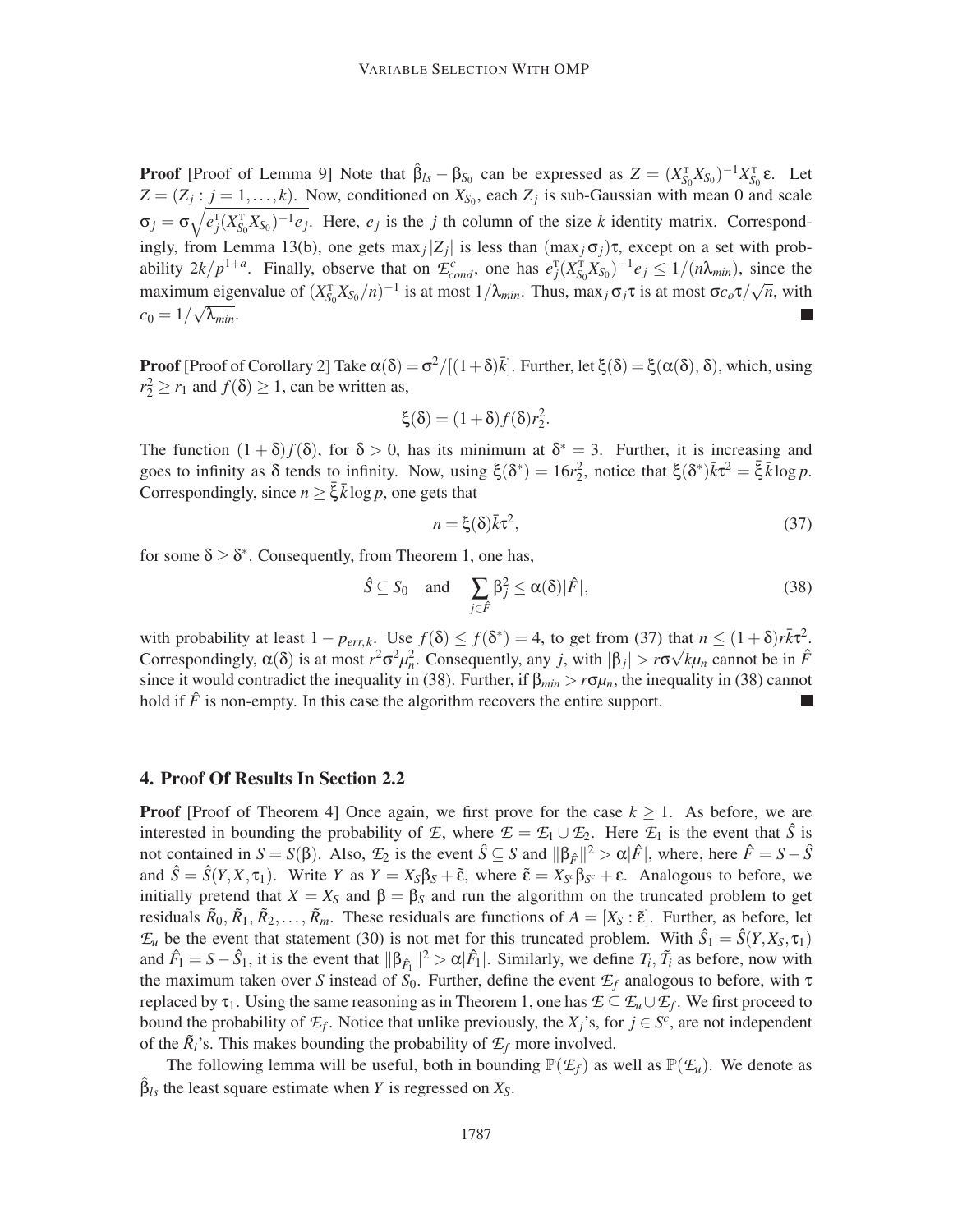Lemma 10 *Parts (i)-(iii) of this lemma demonstrate that requirements (i)-(iii) of Lemma 8 are satisfied with high probability.*

*(i) With* λ*min*, λ*max as in (25), the following holds with probability at least 1 - 2/p:*

$$
\lambda_{min} ||v||^2 \leq ||X_S v||^2 / n \leq \lambda_{max} ||v||^2 \quad \text{for all} \quad v \in \mathbb{R}^k.
$$

- $(iii)$  Let  $\lambda$  be as in (26). Then  $\|\tilde{\varepsilon}\|^2/(n\sigma^2) \leq \lambda$ , with probability at least  $1-1/p$ .
- *(iii)* Let  $\mathcal{L}_{ls} = {\left\{\|\hat{\beta}_{ls} \beta_{S}\|_{\infty} > \sigma c_0 \tau_1 / \sqrt{n}\right\}},$  where

$$
c_0 = (1 - \omega) \left[ \tilde{v_1} + \sqrt{\frac{1 + v_1 \bar{\eta}}{\lambda_{\min}}} \right]
$$
 (39)

*Then*  $\mathbb{P}(\mathcal{E}_{cond}^c \cap \mathcal{E}_{ls}) \leq (\sqrt{2/\pi})k/(\tau p^{1+a})$ *, where*  $\mathcal{E}_{cond}$ *, here, is the event that (i) or (ii) above fails. From (i) and (ii) it has probability at most* 3/*p.*

The above lemma is proved in Section 5. As mentioned before, the  $X_j$ 's, for  $j \in S^c$ , are not independent of the  $\tilde{R}_i$ 's. We get around this by finding the conditional distribution of each  $X_j$  given  $X_S$  and  $\tilde{\epsilon}$ . Correspondingly, each  $X_j$  may be represented as a linear combination of columns in  $A = [X_S : \tilde{\epsilon}]$  plus a noise vector, which we call  $Z_j$ . This noise term is independent of *A* and hence  $\tilde{R}_0, \tilde{R}_1, \ldots, \tilde{R}_m$ 

Let  $a_j = \sum_{SS}^{-1} \sum_{Sj}$  and

$$
b_j = \frac{e_j^{\mathrm{T}} \Sigma_{S^c | S} \beta_{S^c}}{\sqrt{d}},\tag{40}
$$

where  $e_j$  is the *j*th column of the size  $p - k$  identity matrix and

$$
d = \sigma^2 + \beta_{S^c}^{\mathrm{T}} \Sigma_{S^c | S} \beta_{S^c}.
$$
\n(41)

The following lemma characterizes the conditional distribution of *X<sup>j</sup>* given *A*.

**Lemma 11** Let  $a_j$ ,  $b_j$ , for  $j \in S^c$ , be as above. Then we have the following:

*(i)* The distribution of  $X_j$ , for  $j \in S^c$ , may be represented as

$$
X_j \stackrel{\mathcal{D}}{=} X_S a_j + b_j W + Z_j \tag{42}
$$

 $W \sim N(0, I_n)$  *and is independent of*  $X_s$ *. Further,*  $Z_j$  *is independent of*  $[X_s : \tilde{\epsilon}]$  *and follows*  $N(0, \tilde{\sigma}_{i}$ <sub>*i*</sub> $I_n)$ *, with*  $\tilde{\sigma}_{i} \leq \sigma_{i} = 1$ *.* 

*(ii) Define, for*  $j \in S^c$  *and*  $i = 1, ..., m + 1$ *,* 

$$
V_{ji} = b_j W^{\rm T} \frac{\tilde{R}_{i-1}}{\|\tilde{R}_{i-1}\|} + E_{ji},\tag{43}
$$

*where*  $E_{ji} = Z_j^{\text{T}} \tilde{R}_{i-1} / ||\tilde{R}_{i-1}||$ *. Let,* 

$$
\tilde{\mathcal{L}}_f = \left\{ \max_{1 \le i \le m+1, j \in S^c} |V_{ji}| > (1 - \omega) \tau_1 \right\}.
$$

*Then*  $\mathbb{P}(\tilde{\mathcal{E}}_f) \leq 1/p + (\sqrt{2/\pi})(k+1)/(\tau p^a)$ .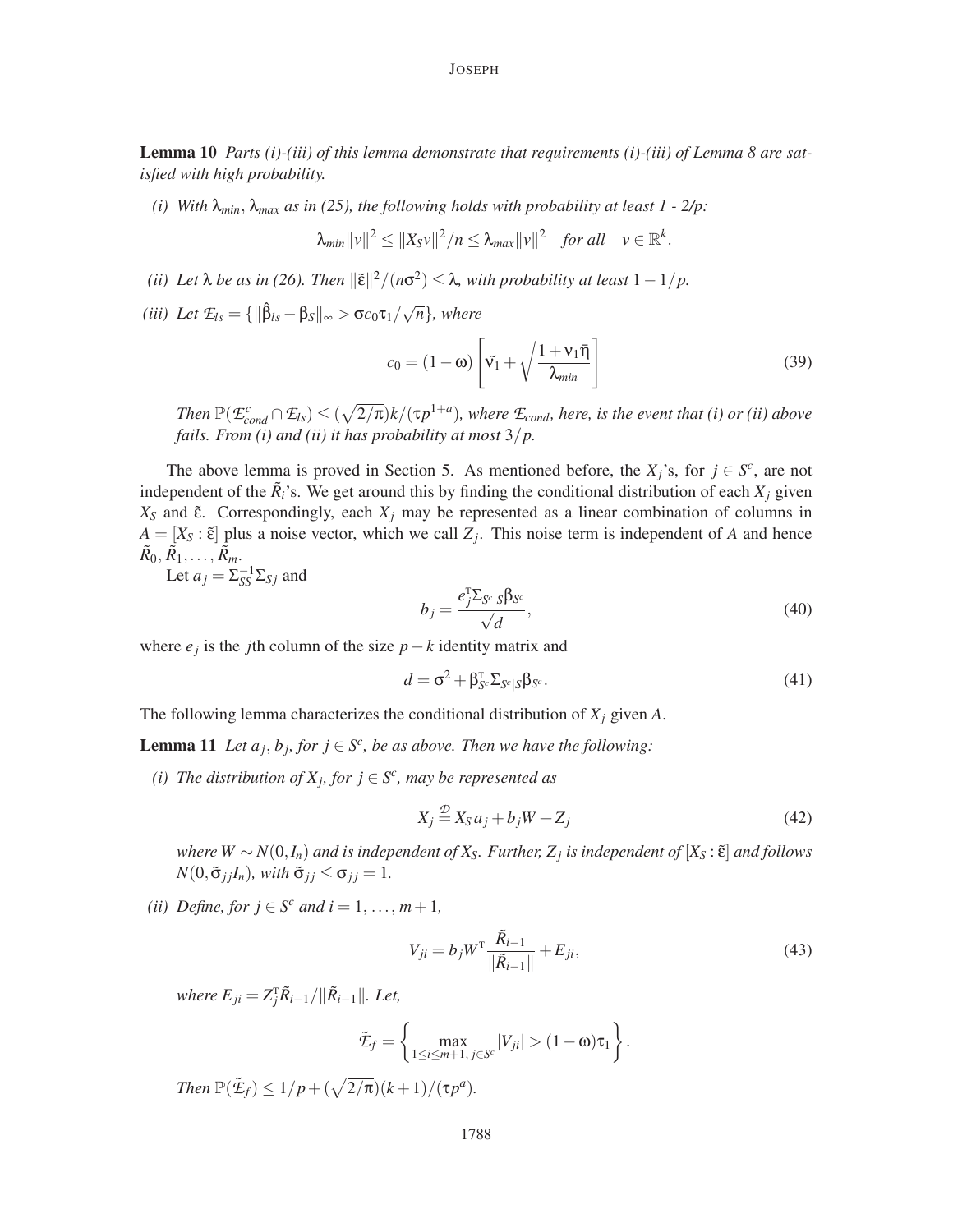The above lemma is proved in Section 5. We now show that  $\mathcal{I}_f \subseteq \tilde{\mathcal{I}}_f$ . To see this, notice that on  $\tilde{\mathcal{E}}_f^c$  one has,

$$
\tilde{T}_i \leq (\max_{j \in S^c} ||a_j||_1) T_i + (1 - \omega)\tau_1,
$$
\n
$$
\leq \omega T_i + (1 - \omega)\tau_1,
$$
\n(44)

for  $i = 1, ..., m + 1$ . Here, the first inequality follows from using (42) and  $\Big|$  $\left|a_{j}^{\text{T}}X_{S}^{\text{T}}\tilde{R}_{i-1}/\|\tilde{R}_{i-1}\|\right|\leq$  $||a_j||_1T_i$ , along with the fact that  $|V_{ji}|$  is bounded by  $(1 − ω)\tau_1$  on  $\tilde{\mathcal{L}}_f^c$ . The second inequality follows from (18). We now show that

$$
\mathcal{L}' = \left\{ \tilde{T}_i \leq \omega T_i + (1 - \omega)\tau_1 \text{ for each } i \leq m + 1 \right\}
$$

implies  $\mathcal{E}_f^c$ . To see this, for each *i*, consider two cases, viz.  $T_i > \tau_1$  and  $T_i \leq \tau_1$ . From (44), in the first case one has  $\tilde{T}_i < T_i$ , and in the second case, one has  $\tilde{T}_i \leq \tau_1$ . Correspondingly,  $\mathcal{L}'$  is contained in

$$
\{\tilde{T}_i < T_i \text{ or } \tilde{T}_i \le \tau_1 \quad \text{for each } i \le m+1\},
$$

which is  $\mathcal{E}_f^c$ . Consequently,  $\mathcal{E}_f \subseteq \tilde{\mathcal{E}}_f$ . Consequently,  $\mathbb{P}(\mathcal{E}_f) \leq 1/p + (\sqrt{2/\pi})(k+1)/(\tau p^a)$  from Lemma 11.

What remains to be seen is that the probability of the event  $\mathcal{L}_u$  can be bounded as before. For this we apply Lemma 8 once again. That conditions (i) - (iii), required for application of Lemma 8, are satisfied with high probability is proved parts (i)-(iii) of Lemma 10. Consequently, as before, if  $\tilde{\mathcal{L}}_u = \mathcal{L}_{cond} \cup \mathcal{L}_l$ , where the sets on the right side are as in Lemma 10, one gets that on  $\tilde{\mathcal{L}}_u^c$ ,

$$
\left(1 - \tau_1 \sqrt{r_1 k/n}\right) \|\beta_{\hat{F}_1}\| \leq \tilde{r}_2 \sigma \tau_1 \sqrt{\frac{|\hat{F}_1|}{n}}.\tag{45}
$$

Here  $\tilde{r}_2 = c_0 + \sqrt{r_1}$ , where  $c_0$  as in (39). Notice that  $\tilde{r}_2 = r_2$ , where  $r_2$  as in (27). Now, once again use the fact that  $n \ge (1+\delta)r_1k\tau_1^2$  and  $n \ge r_2^2f(\delta)\sigma^2\tau_1^2/\alpha$ , to get that (45) implies  $\mathcal{L}_u^c$ . Accordingly,  $\mathbb{P}(\mathcal{F}_u) \leq \mathbb{P}(\tilde{\mathcal{F}}_u)$ . Consequently, one has,

$$
\mathbb{P}(\mathcal{E}) \leq \mathbb{P}(\mathcal{E}_u \cup \mathcal{E}_f) \leq \mathbb{P}(\mathcal{E}_{cond}) + \mathbb{P}(\mathcal{E}_{cond}^c \cap \mathcal{E}_{ls}) + \mathbb{P}(\mathcal{E}_f),
$$

which is at most  $\tilde{p}_{err,k} = 4/p + (\sqrt{2/\pi}/\tau) [(k+1)/p^a + k/p^{1+a}]$ . This completes the proof for  $k \geq 1$ .

If  $k = 0$ , we will show that the probability that  $\max_{j \in J} |Z_{1j}|$  exceeds  $\tau_1$  is at most  $\tilde{p}_{err,0}$ . This would imply that the algorithm stops after one step and  $\hat{S}$  is empty. Notice that  $S^c = J$  and hence  $\tilde{\epsilon} = Y$ . Consequently,  $X_j \stackrel{\mathcal{D}}{=} \tilde{b}_j Y/\sigma_Y + Z_j$ , where  $Z_j \sim N(0, \tilde{\sigma}_j)$  is independent of *Y*, with  $\tilde{\sigma}_j \leq 1$ . Also,  $\tilde{b}_j = e_j^{\text{T}} \Sigma \beta / \sigma_Y$ , where  $\sigma_Y^2 = \text{Var}(Y_1) = \sigma^2 + \beta^{\text{T}} \Sigma \beta$ . Correspondingly,

$$
\mathcal{Z}_{1j} \stackrel{\mathcal{D}}{=} \tilde{b}_j \| Y \| / \sigma_Y + Z_j^{\mathrm{T}} \frac{Y}{\| Y \|}
$$
\n(46)

Using  $\sigma_Y \ge \sigma$ , one has  $\tilde{b}_j \le \nu_1 \mu_n$ . Further, using  $||Y||/\sigma_Y \le (1+\mu_n)$ , with probability at least  $1-1/p$ from Lemma 14, one has that the first term in the right side of (46) is at most  $v_1 \tau (1 + \bar{k}^{-1/2})$  with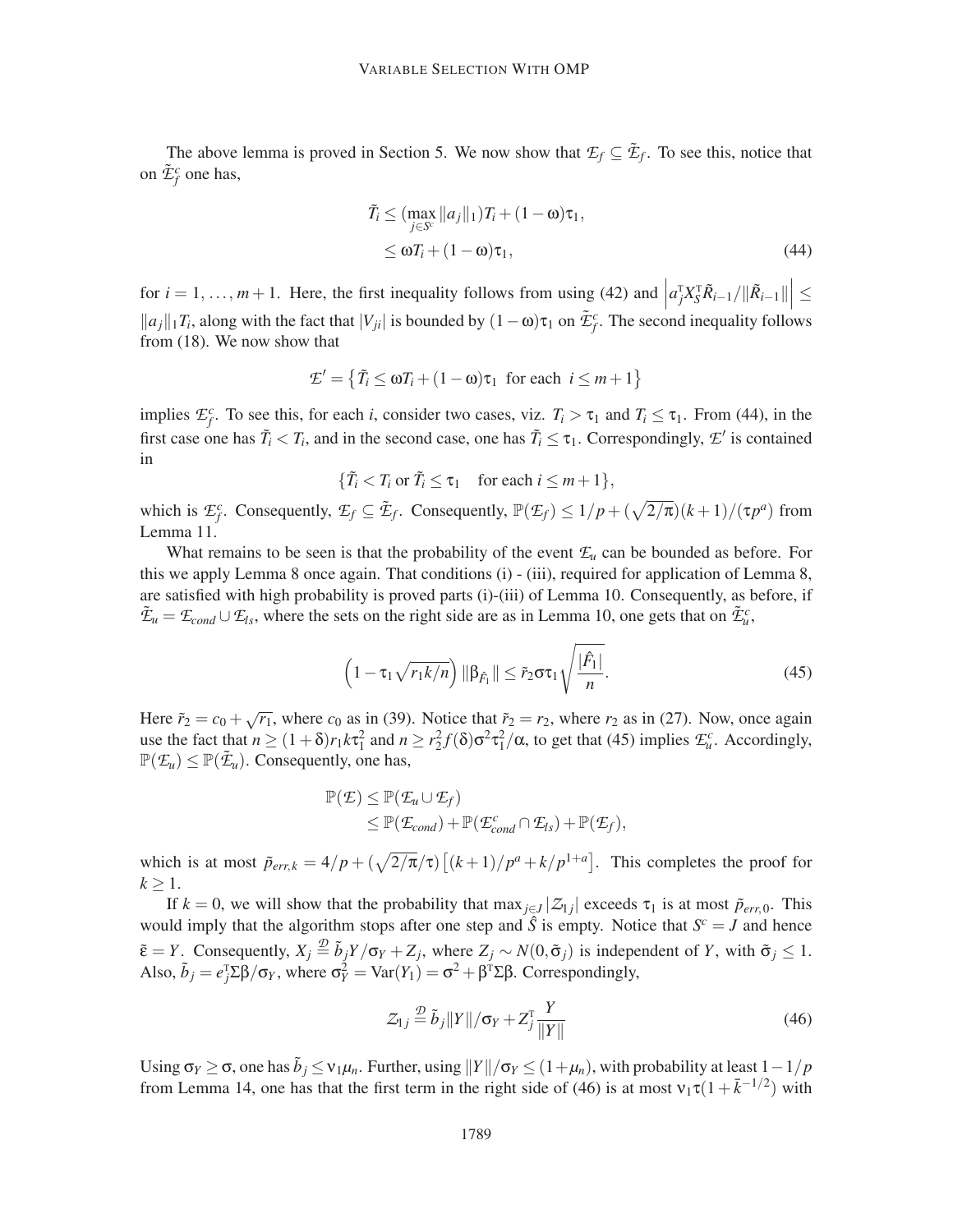probability at least  $1 - 1/p$ . Further  $|Z_j^T Y/||Y|||$ , using the independence of  $Z_j$  and  $Y$ , is less than  $\tau$  for all *j* with probability at least  $1 - \sqrt{\frac{2}{\pi}}$ /(τ*p<sup>a</sup>*) (Lemma 13 (b)). Denoting, τ<sub>2</sub> = [ν<sub>1</sub>(1+ $\bar{k}$ <sup>-1/2</sup>)+1]τ, one sees  $\max_{j\in J} |Z_{1j}| \leq \tau_2$ , with probability at least  $1-\tilde{p}_{err,0}$ . Notice that since  $\tau_1 \geq \tau_2$ , the event  $\max_{j\in J} |Z_{1j}| \leq \tau_1$  also has probability at least  $1-\tilde{p}_{err,0}$ . This completes the proof.

**Proof** [Proof of Corollary 5] The proof is exactly similar to that of Corollary 2. As before, taking  $\alpha(\delta) = \sigma^2/[(1+\delta)\bar{k}]$  and  $\xi(\delta) = \xi(\alpha(\delta), \delta)$ , we notice that  $\rho^2 \xi(\delta^*) \bar{k} \tau^2 = \bar{\xi} \bar{k} \log p$ , where  $\delta^* = 3$ . Correspondingly, if  $n \ge \bar{\xi} \bar{k} \log p$ , one has  $n = \rho^2 \xi(\delta) \bar{k} \tau^2$  for some  $\delta \ge \delta^*$  and hence,

$$
\hat{S} \subseteq S
$$
 and  $\sum_{j \in \hat{F}} \beta_j^2 \leq \alpha(\delta) |\hat{F}|$ 

with probability at least  $1 - \tilde{p}_{err,k}$ , from Theorem 4. Further,  $\alpha(\delta)$  is at most  $r^2 \sigma^2 \mu_n^2$ , using the same reasoning as before. The conclusions on recovering the large coefficients follow immediately from this.

Proof [Proof of Theorem 6] Notice that,

$$
\|\hat{\beta} - \beta\|^2 = \|\hat{\beta}_S - \beta_S\|^2 + \|\hat{\beta}_{S^c} - \beta_{S^c}\|^2.
$$
 (47)

We apply the result of Corollary 5, to get that except on a set with probability  $\tilde{p}_{err,k}$ , one has  $\hat{S} \subseteq S$ . Correspondingly, the second term in (47) is simply  $\|\beta_{S^c}\|^2$ , which is equal to  $\sum_{j \in S^c} \min\{\beta_j^2, \sigma^2 \mu_n^2\}$ .

Let's next concentrate on the first term in (47). Notice that since  $\hat{S} \subseteq S$ , one has  $\hat{\beta}_S$  is same as the coefficient estimate one would get if the OMP were run on the truncated problem. Correspondingly, using part (b) of Lemma 8, with  $\tau_0 = \tau_1$  and  $\tilde{r}_2 = r_2$ , one gets that

$$
\|\hat{\beta}_S - \beta_S\| \le \frac{r_2 \sigma \tau_1 \sqrt{k/n}}{1 - \tau_1 \sqrt{r_1 k/n}},\tag{48}
$$

with probability at least  $1 - \tilde{p}_{err,k}$ . Next, use the fact that  $\tau_1 \sqrt{k/n} \leq 1/(4r_2)$  using  $\bar{\xi} \bar{k} \log p =$  $16r_2^2\bar{k}\tau_1^2$ . Consequently, the denominator in the right side of (48) is at least  $1-\sqrt{r_1}/4r_2$ . The latter is at least  $3/4$  using  $r_2 \ge \sqrt{r_1}$ . Thus,

$$
\|\hat{\beta}_S - \beta_S\| \leq \frac{4r_2\rho\sqrt{1+a}}{3}\sigma\sqrt{k}\mu_n,
$$
  
=  $\sqrt{C}\sigma\sqrt{k}\mu_n$ ,

where  $C = (4/9)r^2$ . Correspondingly, from (47) one gets that,

$$
\|\hat{\beta} - \beta\|^2 \le C\sigma^2 k \mu_n^2 + \sum_{j \in S^c} \min\{\beta_j^2, \sigma^2 \mu_n^2\}
$$
  

$$
\le C \sum_{j=1}^p \min\{\beta_j^2, \sigma^2 \mu_n^2\},
$$

where the last inequality from using  $\sigma^2 k \mu_n^2 = \sum_{j \in S} \min\{\beta_j^2, \sigma^2 \mu_n^2\}$ , since  $S = \{j : |\beta_j| > \sigma \mu_n\}$ .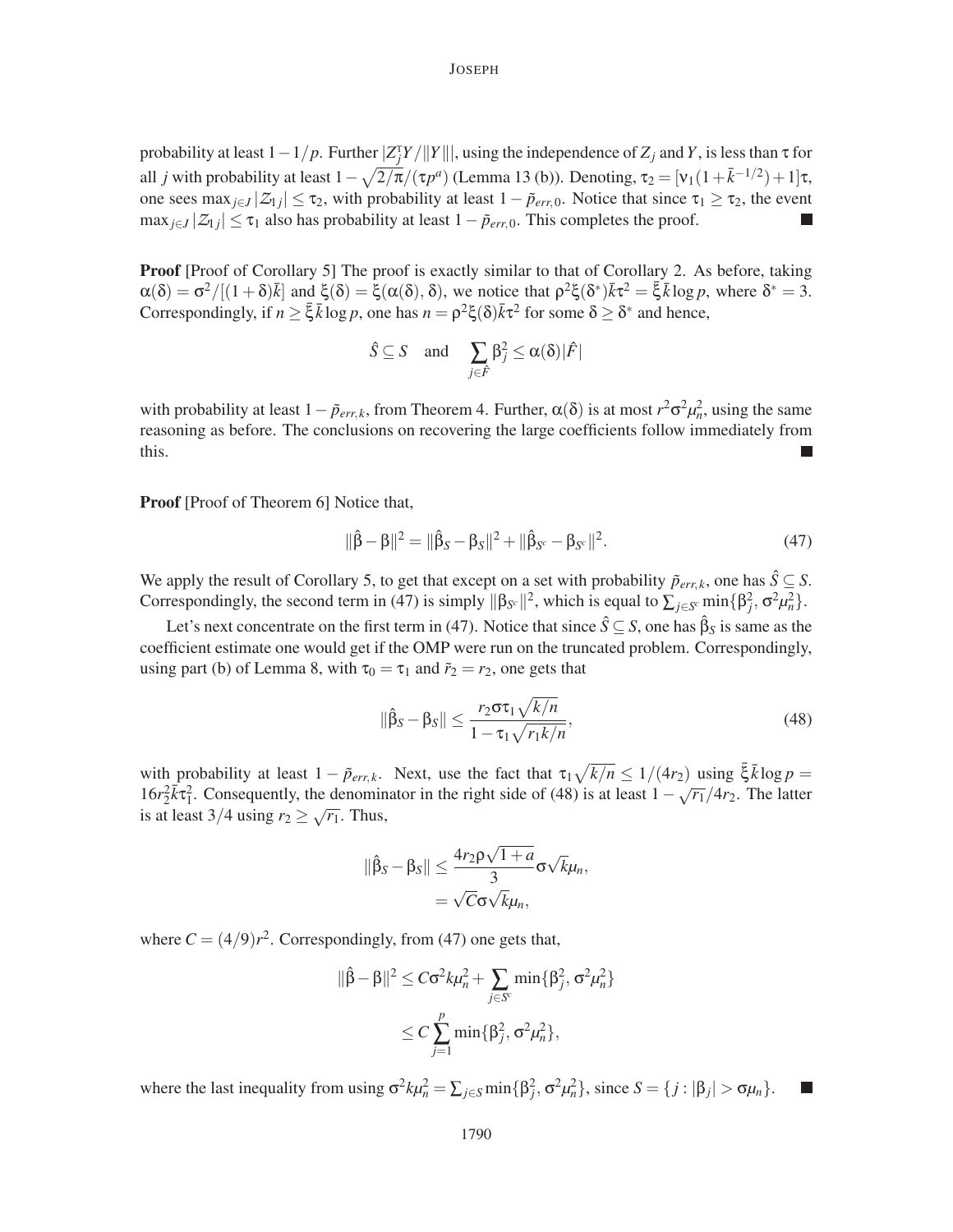**Proof** [Proof of Corollary 7] For *k*-sparse  $\beta$ , once again let  $S = \{j : |\beta_j| > \sigma \mu_n\}$ . Now  $||\beta_{S^c}||_1 \leq$  $\eta \sigma \mu_n$ , where  $\eta = \bar{k}$ , since there are at most  $\bar{k}$  non-zero entries outside of *S*, with magnitude at most  $\sigma \mu_n$ . Now apply Theorem 6, with  $\eta = \bar{k}$  (or  $\bar{\eta} = 1$ ) to get the desired result.

## 5. Proof Of Results From Section 4

The following simple lemma will prove useful in proving Lemma 10.

**Lemma 12** *Let*  $\theta_n = \bar{k}^{1/2}\mu_n$ *. Conditions (17) - (19) imply the following:* (*i*) Let d be as in (41). Then  $d \leq \sigma^2(1 + v_1 \bar{\eta} \theta_n^2)$ .  $(iii)$   $\|\Sigma_{SS}g\|^2 \leq \sigma^2 s_{max}^2 \tilde{v}_1^2 \theta_n^2$ , where  $g = \Sigma_{SS}^{-1} \Sigma_{SS^c} \beta_{S^c}$ .

**Remark:** Since we take  $n > 2\bar{k} \log p$ , we have  $\theta_n \leq 1$ . Accordingly, the above bound holds with  $\theta_n$ replaced by 1.

**Proof** [Proof of Lemma 12] We first prove part (i). Recall that  $d = \sigma^2 + \beta_{S^c}^T \Sigma_{S^c} S_{S^c} \beta_{S^c}$ . Write  $\beta_{S^c}^T \Sigma_{S^c | S} \beta_{S^c}$  as  $\sum_{j \in S^c} \beta_j e_j^T \Sigma_{S^c | S} \beta_{S^c}$ , which can be bounded by  $(\|\Sigma_{S^c | S} \beta_{S^c} \|_{\infty}) \|\beta_{S^c} \|_1$ , which is at most  $\sigma v_1 \bar{\eta} \, \theta_n^2$  from (19) and (10). This completes the proof.

For part (ii) use the fact that  $\|\Sigma_{SS}g\|^2 \leq s_{max}^2 \|g\|^2$  from (17) and  $\|g\| \leq \sigma \sqrt{k} \tilde{v_1} \mu_n$  from (19), to complete the proof.

Proof [Proof of Lemma 10] We use a result in Szarek (1991) that gives tails bounds for the largest and smallest singular values of Gaussian random matrices. Let  $U \in \mathbb{R}^{n \times k}$  be a matrix with i.i.d. standard Gaussian entries. Then, for  $r > 0$ , one has,

$$
\mathbb{P}(\lambda_k (U/\sqrt{n}) > 1 + \sqrt{k/n} + r) \le e^{-nr^2/2}
$$
  

$$
\mathbb{P}(\lambda_1 (U/\sqrt{n}) < 1 - \sqrt{k/n} - r) \le e^{-nr^2/2},
$$

where  $\lambda_k(.)$  and  $\lambda_1(.)$  gives the largest and smallest singular values respectively, of an  $n \times k$  matrix. Now, taking  $r = \mu_n$ , one has, using the above, that with probability at  $1 - 2/p$  the following holds:

$$
h_{\ell}||v||^2 \leq \frac{1}{n}||Uv||^2 \leq h_{\mu}||v||^2 \quad \text{for all} \quad v \in \mathbb{R}^k.
$$

Now, notice that since  $X_S \stackrel{\mathcal{D}}{=} U \Sigma_{SS}^{1/2}$ , one has from the above that, with probability at least  $1-2/p$ ,

$$
h_{\ell} \|\Sigma_{SS}^{1/2} \nu\|^2 \leq \frac{1}{n} \|X_{S} \nu\|^2 \leq h_{\mu} \|\Sigma_{SS}^{1/2} \nu\|^2 \quad \text{for all} \quad \nu \in \mathbb{R}^k.
$$

Correspondingly, from (17), since  $s_{min} \leq ||\sum_{SS}^{1/2} v||^2/||v||^2 \leq s_{max}$ , which implies that, with probability at least 1−2/*p*,

$$
\lambda_{min} ||v||^2 \leq \frac{1}{n} ||X_S v||^2 \leq \lambda_{max} ||v||^2 \quad \text{for all} \quad v \in \mathbb{R}^k,
$$

where  $\lambda_{min}$ ,  $\lambda_{max}$  as in (26).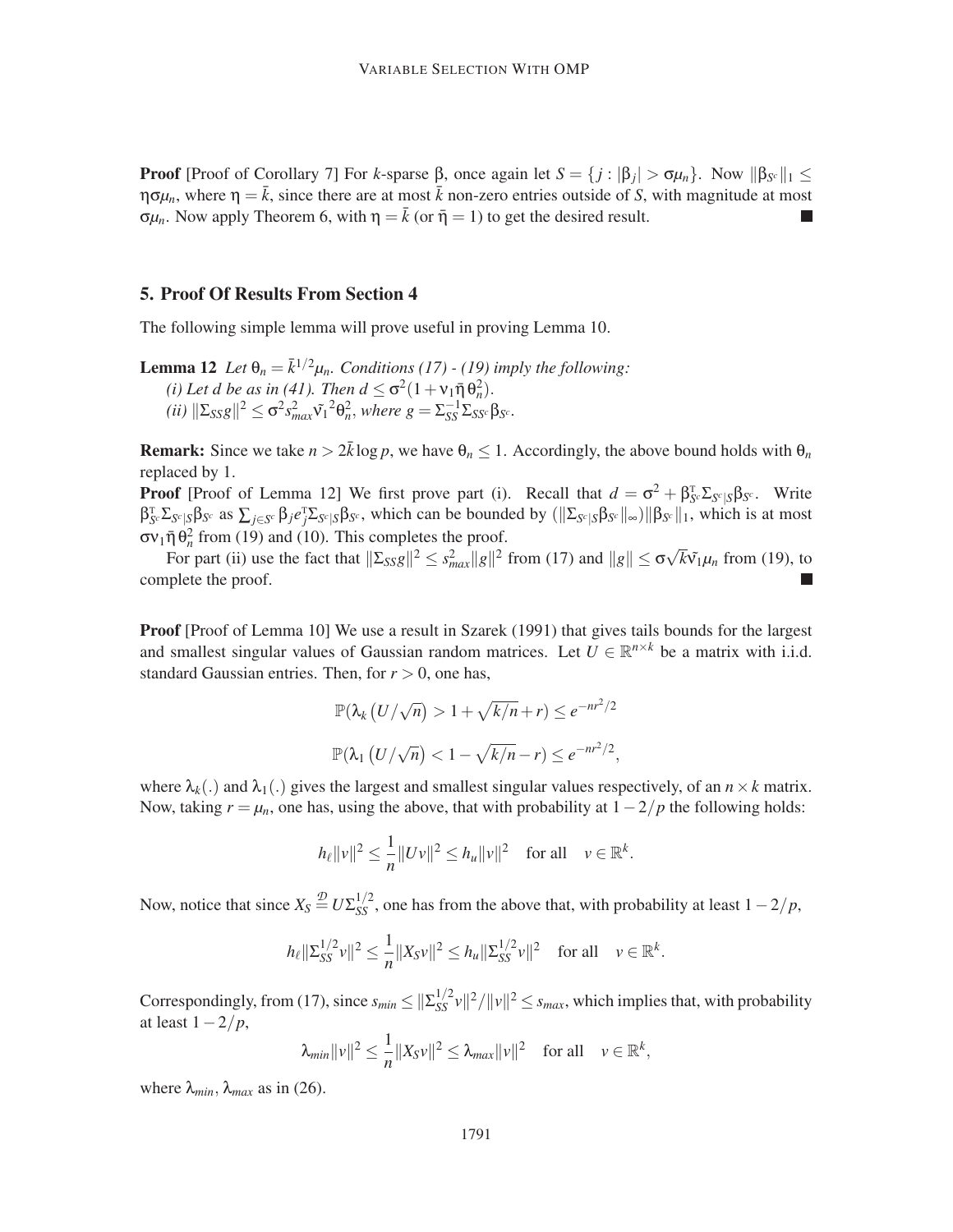Before proving parts (ii) and (iii), observe that by conditioning on  $X<sub>S</sub>$ , the distribution of  $\tilde{\epsilon}$  may be expressed as,

$$
\tilde{\varepsilon} \stackrel{\mathcal{D}}{=} X_S g + \sqrt{d} W,\tag{49}
$$

where  $g = \sum_{SS}^{-1} \sum_{SS} \beta_{S^c}$  and *d* as in (41). Here  $W \sim N(0, I_n)$  and is independent of  $X_S$ .

For part (ii), notice that from the above  $\tilde{\sigma}^2 := \text{Var}(\tilde{\epsilon}_1) = ||\Sigma_{SS}g||^2 + d$ , which is at most  $\sigma^2(1 + \tilde{\epsilon}_2)$  $s_{max}^2 \tilde{v}_1^2 + v_1 \bar{\eta}$ ) from Lemma 12. Further,  $\|\tilde{\varepsilon}\|^2 / \tilde{\sigma}^2 \sim \chi_n^2$ . Now from Lemma 14, the probability of the event  $\|\tilde{\varepsilon}\|^2/(n\tilde{\sigma}^2) > (1 + \mu_n)^2$  is bounded  $1/p$ . Use  $\mu_n \leq \bar{k}^{-1/2}$  and  $\tilde{\sigma}^2 \leq \sigma^2(1 + s_{max}^2 \tilde{v_1}^2 + v_1 \bar{\eta})$ , to get that  $\mathbb{P}\left(\|\tilde{\varepsilon}\|^2/(n\sigma^2) > \lambda\right) \le 1/p$ , where  $\lambda$  as in (26).

For part (iii), notice that  $\hat{\beta}_{ls} - \beta_S = (X_S^T X_S)^{-1} X_S^T \tilde{\epsilon}$ , which using (49), can be expressed as,

$$
\hat{\beta}_{ls} - \beta_S \stackrel{\mathcal{D}}{=} g + \sqrt{d}(X_S^{\mathrm{T}} X_S)^{-1} X_S^{\mathrm{T}} W.
$$

Let  $\tilde{\mathcal{I}}_{\mathcal{I}_{\mathcal{S}}} = {\{\sqrt{d} \mid |(X_{\mathcal{S}}^{T}X_{\mathcal{S}})^{-1}X_{\mathcal{S}}^{T}W \mid \}} \sim \sigma \sqrt{1+\nu_1\bar{\eta}}\tau/\sqrt{\lambda_{min}n}$ . Now, since *W* is independent of  $X_{\mathcal{S}}$ , and  $d \leq \sigma^2(1+\nu_1\bar{\eta})$ , one can use the same logic as in the proof of Lemma 9 to get that,  $\mathbb{P}(\mathcal{E}_{cond}^c \cap \tilde{\mathcal{E}}_{ds}) \leq \sqrt{2/\pi}k/(\tau p^{1+a})$ . Further,  $||g||_{\infty} \leq \sigma\tilde{v}_1\mu_n$  using (19), which, using  $\mu_n \leq \tau/\sqrt{n}$ , is  $\sqrt{2/\pi}k/(\tau p^{1+a})$ . Further,  $||g||_{\infty} \leq \sigma \tilde{v_1} \mu_n$  using (19), which, using  $\mu_n \leq \tau/\sqrt{n}$ , is at most  $\sigma \tilde{v_1} \tau/\sqrt{n}$ . Accordingly, on  $\mathcal{E}_{cond}^c \cap \tilde{\mathcal{E}}_{ls}^c$ , one has,

$$
\|\hat{\beta}_{ls} - \beta_S\|_{\infty} \leq \sigma \left[\tilde{v_1} + \sqrt{\frac{1 + v_1 \bar{\eta}}{\lambda_{min}}}\right] \tau / \sqrt{n},
$$

$$
= \sigma \frac{c_0}{\sqrt{n}} \frac{\tau}{1 - \omega},
$$

where  $c_0$  as in (39). Now use  $\tau/(1-\omega) \le \tau_1$ , to get that  $\mathbb{P}(\mathcal{E}_{cond}^c \cap \mathcal{E}_{ls}) \le \sqrt{\frac{2}{\pi}}k/(\tau p^{1+a})$ . This completes the proof of the lemma.

**Proof** [Proof of Lemma 11] We first prove part (i). Recall, from (49), one has,  $\tilde{\epsilon} \stackrel{\mathcal{D}}{=} X_S g + \sqrt{d}W$ , where  $g = (\Sigma_{SS})^{-1} \Sigma_{SS^c} \beta_{S^c}$  and *d* as in (41). Further, *W* is independent of  $X_S$  and follows  $N(0, I_n)$ . Correspondingly, the conditional distribution of  $X_i$  given  $[X_S : W]$  may be expressed as,

$$
X_j \stackrel{d}{=} X_S a_j + b_j W + Z_j
$$

where  $a_j = \text{Cov}(X_{1,S}, X_{1j})[\text{Var}(X_{1,S})]^{-1}$  and  $b_j = \text{Cov}(X_{1j}, W_1)$ . Further,  $Z_j \sim N(0, \tilde{\sigma}_{jj} I_n)$  and is independent of *X<sup>S</sup>* and *W*, with

$$
\tilde{\sigma}_{jj} = \sigma_{jj} - a_j^{\mathrm{T}} \Sigma_{SS} a_j - b_j^2,
$$

which is at most 1. Clearly, the expression for  $a_j$  matches that given in the statement of the lemma. Further, from (49), one has that,

$$
Cov(X_{1j},W_1) = \frac{1}{\sqrt{d}} \left[ Cov(X_{1j}, \tilde{\varepsilon}_1) - Cov(X_{1j}, X_{1,S}g) \right].
$$

Notice that  $Cov(X_{1j}, \tilde{\epsilon}_1) = \sum_{jS^c} \beta_{S^c}$  and  $Cov(X_{1j}, X_{1,S}g) = Cov(X_{1j}, X_{1,S})g$ , which is  $\sum_{jS} \sum_{SS}^{-1} \sum_{SS^c} \beta_{S^c}$ . Correspondingly, the numerator of the above is  $e_j^T \Sigma_{S^c|S} \beta_{S^c}$ , and hence, the expression for *b<sub>j</sub>* given above matches that in (40).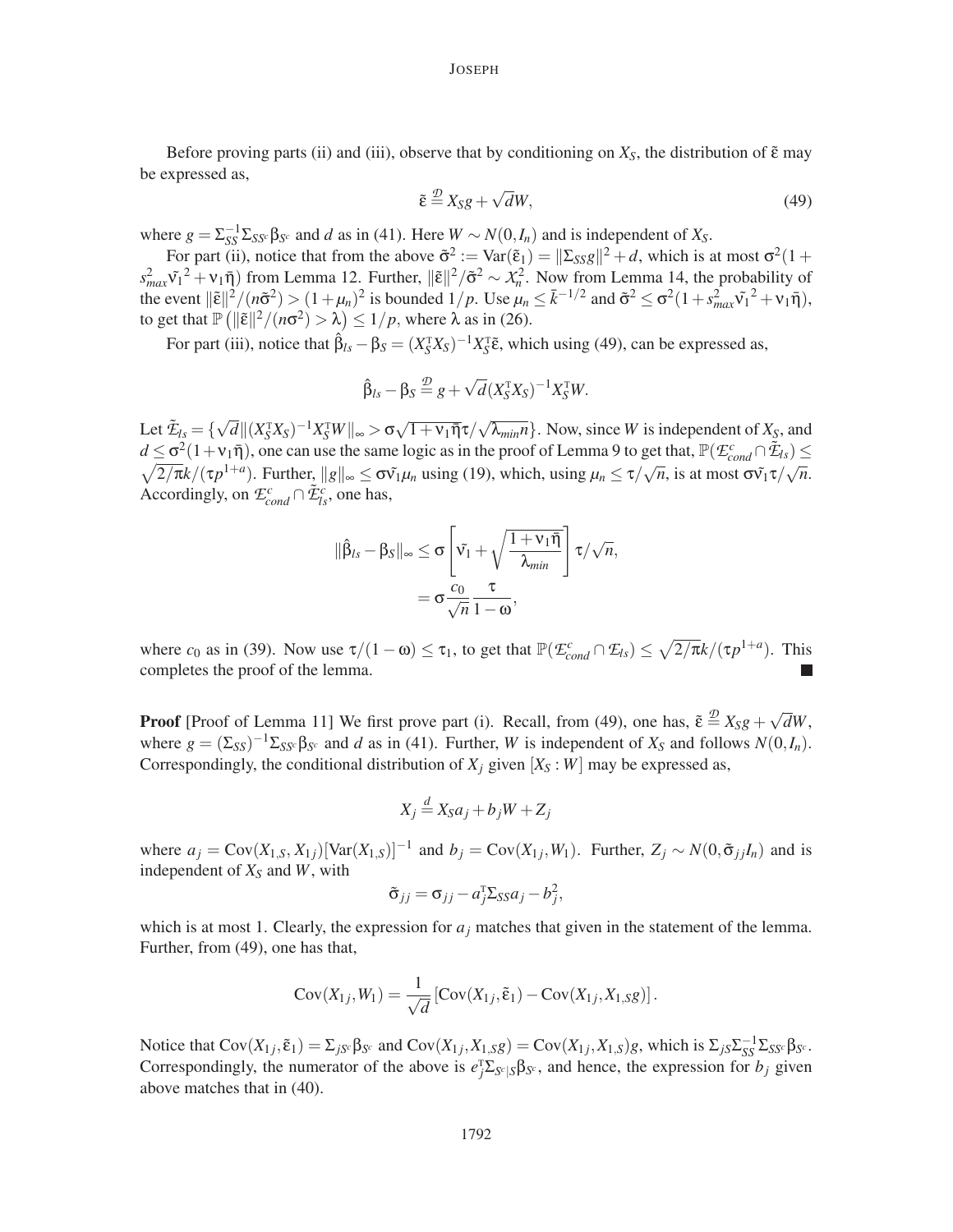We now prove part (ii) of Lemma 11. Firstly, notice that  $\max_{j \in S^c} |b_j| \le v_1 \mu_n$ . This follows from observing that  $d \geq \sigma^2$ , from (41), and also the fact that  $|e_j^T \Sigma_{S^c | S} \beta_{S^c}| \leq \sigma v_1 \mu_n$ , for all  $j \in S^c$ , from (19).

Recall the statistic  $V_{ji}$  given by (43). One sees that,

$$
|V_{ji}|\leq|b_j|\|W\|+\left|E_{ji}\right|.
$$

Now  $||W||^2 \sim \chi_n^2$ . Correspondingly, from Lemma 14, the event  $\{||W||/\sqrt{n} > (1 + \mu_n)\}\$  has probability at most 1/*p*.

Further,  $Z_j$ 's are independent of  $[X_S : \tilde{\epsilon}]$  and, hence, are also independent of  $\tilde{R}_0, \ldots, \tilde{R}_m$ , since these residuals are functions of  $[X<sub>S</sub> : \tilde{\epsilon}]$ . Consequently, the  $E<sub>ji</sub>$ 's are standard normal random variables; Indeed, conditional on the  $\tilde{R}_i$ 's, they follow  $N(0,1)$ , and hence, follow the same distribution unconditionally. Accordingly, using the same logic as in the proof of Theorem 1, the event

$$
\left\{\max_{1\leq i\leq m+1,\,j\in\mathcal{S}^c}|E_{ji}|>\tau\right\}\tag{50}
$$

has probability bounded by  $\sqrt{2/\pi}(k+1)/(\tau p^a)$ .

Consequently, using the bounds on  $|b_j|$  and the above, one gets that except on a set with probability  $1/p + \sqrt{2/\pi}(k+1)/(\tau p^a)$ , one has

$$
\max_{1 \leq i \leq m+1, j \in S^c} |V_{ji}| \leq \nu_1 \mu_n \sqrt{n} (1 + \mu_n) + \tau.
$$

Using  $\tau \ge \mu_n \sqrt{n}$  and  $\mu_n \le \bar{k}^{-1/2}$ , the right side of the above is at most  $(1 - \omega)\tau_1$ . This completes the proof of the lemma.

# 6. Conclusion

The paper analyzed variable selection for the OMP for random *X* matrices. We analyzed performance with i.i.d sub-Gaussian designs, which has uses in compressed sensing. We remark that for these i.i.d designs, the analysis carries over for the hard thresholded version of the algorithm, in which, instead of choosing the *j* which maximizes the  $|Z_i|$ 's, one chooses all *j* satisfying  $|Z_i| > \tau$ . It is only when there is some correlation within the rows that we find it advantageous to choose the index which maximizes  $|Z_{ij}|$ .

For Gaussian designs, with correlation within rows, we give much more general results. Apart from showing that results similar to that by Wainwright (2009), for exact support recovery, are also possible using the OMP, we show additional recovery properties by relaxing the assumption of exact sparsity to a more realistic assumption of a control over the  $\ell_1$ -norm of the smaller coefficients. Oracle inequalities for the coefficient estimate also followed easily as a consequence of these results.

As mentioned earlier, one drawback of the analysis is the crude manner in which the probability of event (50), that no terms outside of *S* are selected, is bounded. This gives rise to the  $\sqrt{2/\pi}(k +$  $1/(\tau p^a)$  term in the expression for  $\tilde{p}_{err,k}$  (28), because of which *a* has to be greater than 1 when *k* is not negligible compared to *p*. In Fletcher and Rangan (2011), a more careful analysis had been carried out for exact recovery with i.i.d. designs and  $\ell_0$ -sparse vectors. Their analysis carries over, for the general case analyzed here, by noting that the random variables  $E_{ji}$ , for  $i = 1, \ldots, m+1$ ,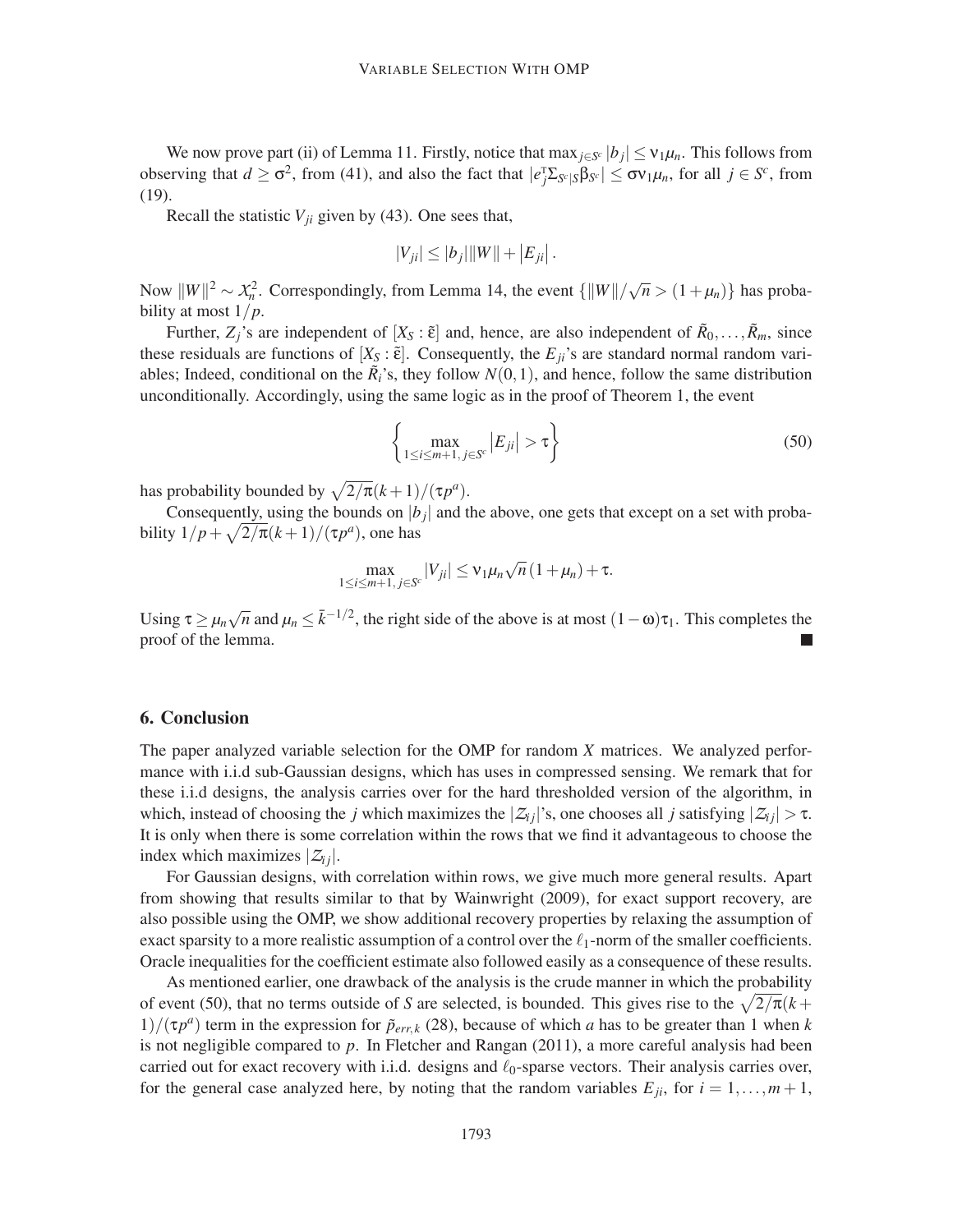defined in Lemma 11, has the same covariance structure as a normalized Brownian motion at times  $t_1, \ldots, t_{m+1}$ , where  $t_i = ||\tilde{R}_{i-1}||^2$ . This should improve the probability of the event (50) to something closer to  $1/p^a$ .

For random designs, we measure the performance after averaging over the distribution of *X*. As mentioned before, this can be contrasted to another method, as done by Candes and Plan (2009) for ` the Lasso, in which a distribution is assigned to  $\beta$  and the performance is measured after averaging over this distribution. Although these two methods do not imply each other, it is interesting to compare the average performance using both methods. To be consistent with their notation, let's assume that the entries of *X* are scaled so that the columns have norm equal (or nearly equal) to one. Under a mild assumption on the incoherence, it is shown that for  $\ell_0$ -sparse vectors the support can be recovered, if

$$
k = O(p/[\|X\|^2 \log p]),
$$
\n(51)

where  $|||X|||$  denotes the spectral norm of *X*. If *X* has i.i.d  $N(0,1/n)$  entries, then  $|||X||| \approx \sqrt{p/n}$ , so that the sparsity requirement (51) would translate to  $k = O(n/\log p)$ , which is of the same order as what we get here. However, the situation is different in the general case when the rows are i.i.d  $N(0, \Sigma/n)$ . Then *X* may be expressed as  $\tilde{X} \Sigma^{1/2}$ , where  $\tilde{X}$  has i.i.d  $N(0,1/n)$  entries. Consider the example where  $\Sigma_{ii} = 1$  and  $\Sigma_{ij} = c/k$ , when  $i \neq j$ , with *c* appropriately chosen. In this case  $||X|| \approx c'p/\sqrt{nk}$ . Consequently, (51) translates to assuming  $n = \Omega(p \log p)$ . Our results are better in this case, since we only require  $\Omega(k \log p)$  observations even for such correlated designs.

An advantage of the work by Candès and Plan (2009) is its applicability to broad classes of deterministic designs. It is unclear at this stage whether such results also hold for the OMP.

## Appendix A. Tail Bounds

A random variable *Z* is said to be sub-Gaussian with mean 0 and scale  $\sigma > 0$ , if  $E e^{tZ} \le e^{t^2 \sigma^2/2}$  for each  $t \in \mathbb{R}$ .

**Lemma 13** Let  $W = (W_j : 1 \le j \le n)^T$ , with each  $W_j$  sub-Gaussian with mean 0 and scale  $\sigma_j > 0$ . *Let*  $\sigma = \max_j {\{\sigma_j\}}$ *. The following hold.* 

- *(a)* Let  $h \in \mathbb{R}^n$ , with  $||h|| \leq 1$ . If the entries of W are independent then  $h^TW$  is sub-Gaussian with *mean 0 and scale* σ*.*
- (b) Let  $\rho = \sigma \sqrt{2(1+a) \log p}$  with  $a > 0$ . Then  $P(\max_j |W_j| > \rho) \leq 2n/p^{1+a}$ . Further, if the  $W_j \sim$  $N(0, \sigma^2)$  *then this probability can be bounded by*  $\sqrt{2/\pi}(\sigma n)/(\rho p^{1+a})$ *.*

**Proof** For part (a), we need to show that  $\text{Exp}\{t h^T W\} \leq \exp\{t^2 \sigma^2/2\}$ . To see this, notice that  $\text{Exp}\{t\} h^{\text{T}}W\} = \text{Exp}\left\{t^2 \sum_{j=1}^n h_j^2 \sigma_j^2/2\right\}$ , using independence of  $W_j$ 's. The claim is proved by noticing that  $\sum_{j=1}^{n} h_j^2 \sigma_j^2 / 2 \le \sigma^2$ , using  $||h|| \le 1$  and  $\sigma_j \le \sigma$ .

For part (b), use a Chernoff bound, followed by optimizing the exponent to get that,

$$
\mathbb{P}(|W_j| > \rho) \leq 2 \exp\left(-\frac{\rho^2}{2\sigma^2}\right).
$$

If the *Wj*'s were normal, standard tail bounds (Feller, 1950) reveals that the above bound can be improved to  $\left(2/(\sqrt{2\pi}\rho)\right)$  exp $\left(-\frac{\rho^2}{2\sigma^2}\right)$  $\frac{\rho^2}{2\sigma^2}$ ). Now use a union bound, along with the fact that  $\exp\left(-\frac{\rho^2}{2\sigma^2}\right)$  $\frac{\rho^2}{2\sigma^2}\Big) =$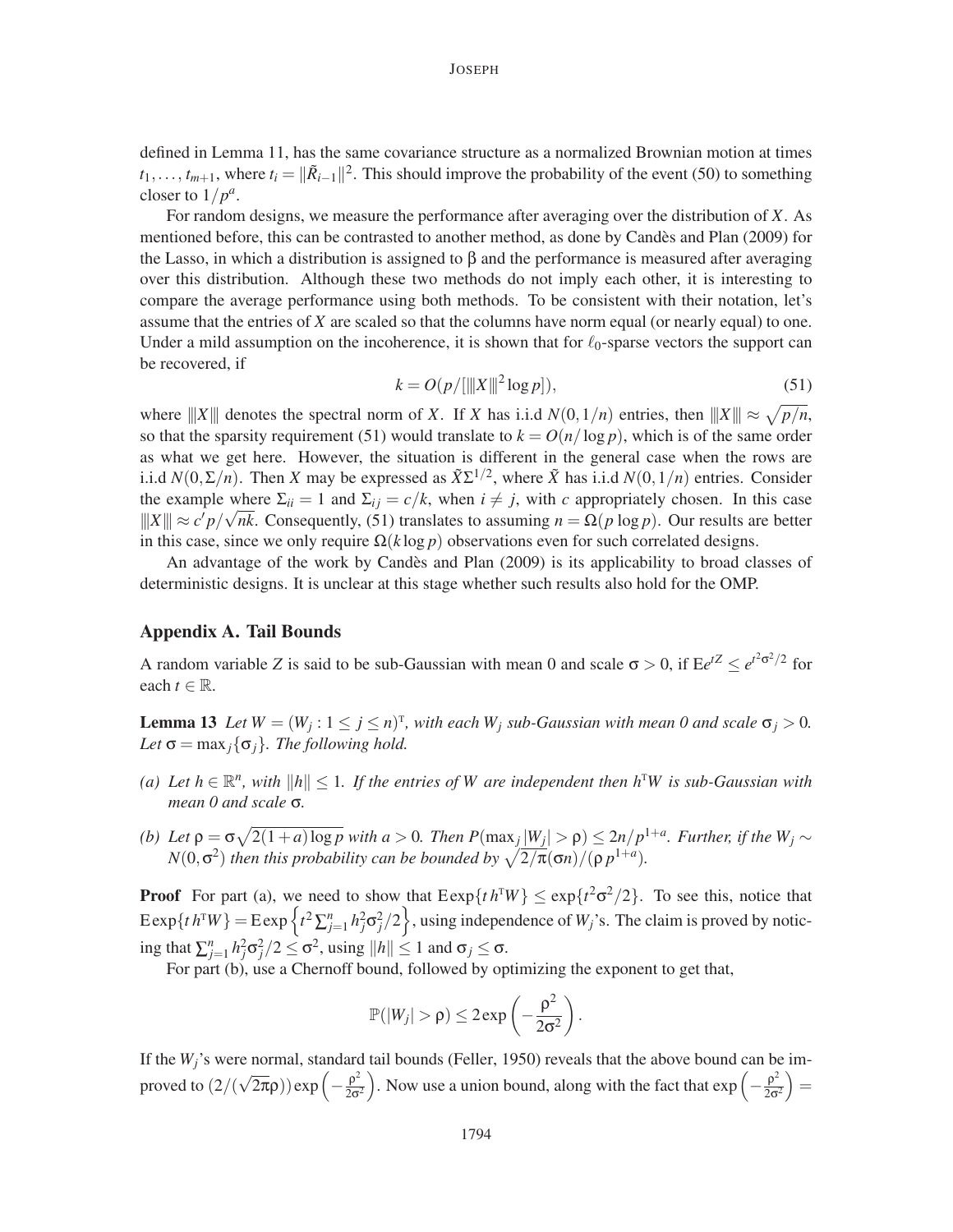$\overline{\phantom{a}}$ 

 $1/p^{1+a}$ , to prove the claim.

Next we give a simple lemma on chi-square tail bounds, which will be used repeatedly.

**Lemma 14** *Let W* follow  $N(0, I_n)$ *. Then* 

$$
\mathbb{P}\left(\|W\|/\sqrt{n}\geq 1+\mu_n\right)\leq 1/p,
$$

*where*  $\mu_n = \sqrt{(2 \log p)/n}$ .

**Proof** Use the fact (Donoho, 2006b) that for  $h > 0$ , one has

$$
\mathbb{P}\left(\|W\|/\sqrt{n}\geq 1+h\right)\leq e^{-nh^2/2}.
$$

Substitute  $h = \sqrt{(2 \log p)/n}$  to get the result.

**Corollary 15** *Let*  $W_j \sim N(0, I_n)$ *. Then, with probability at least*  $1 - p^{a-1}$ *, for each*  $j = 1, ..., n$ *,* 

$$
||W_j||/\sqrt{n} \leq 1 + \frac{\sqrt{2a\log p}}{\sqrt{n}}.
$$

**Proof** Substitute  $h = \sqrt{2a \log p}/\sqrt{n}$  in Lemma 14 and take a union bound over the *j* events.

## Appendix B. Proof Of Lemma 8

For convenience, let  $S = \{1, \ldots, k\}$ . Let  $H_j$ ,  $1 \le j \le k$  denote the columns of the *H* matrix. Assume that the algorithm runs for *m* steps and let  $R_1, \ldots, R_{m-1}$  denote the associated residuals. Let  $R_0 = Y$ . Denote as  $\hat{U}_A$ , the least square fit when *U* is regressed on  $H_A$ . We also denote as  $u(i) = S - d(i)$ , which corresponds to the terms in *S* undetected after step *i*. We assume  $u(0) = S$  and  $\hat{U}_{d(0)} = 0$ .

The following lemma is from Zhang (2009a).

**Lemma 16** *(Zhang, 2009a) For each i, with*  $0 \le i \le m$ , if  $|u(i)| > 0$ , then

$$
\max_{j\in u(i)}\left|\frac{H_j^{\mathrm{T}} R_i}{\|H_j\|}\right| \geq \sqrt{\lambda_{min}} \frac{\|\hat{U}_{d(i)} - \hat{U}_S\|}{\sqrt{|u(i)|}},
$$

The results is a consequence of Lemmas 6 and 7 in Zhang (2009a, page 566). Using his notation, in our case,  $\lambda_{min} = \rho(\bar{F}), R_i = Y - X\beta^{(k-1)}, \hat{U}_{d(i)} = X\beta^{(k-1)}, \hat{U}_S = X\beta_X(\bar{F}, y)$  and  $u(i) = \bar{F} - F^{(k-1)}$ .

**Lemma 17** *For each i, with*  $0 \le i \le m$ *, one has* 

$$
||R_i||/\sqrt{n} \leq \sqrt{\tilde{\lambda}_{max}}(||\varphi_{u(i)}|| + \sigma),
$$

 $where \tilde{\lambda}_{max} = \max\{\lambda, \lambda_{max}\}.$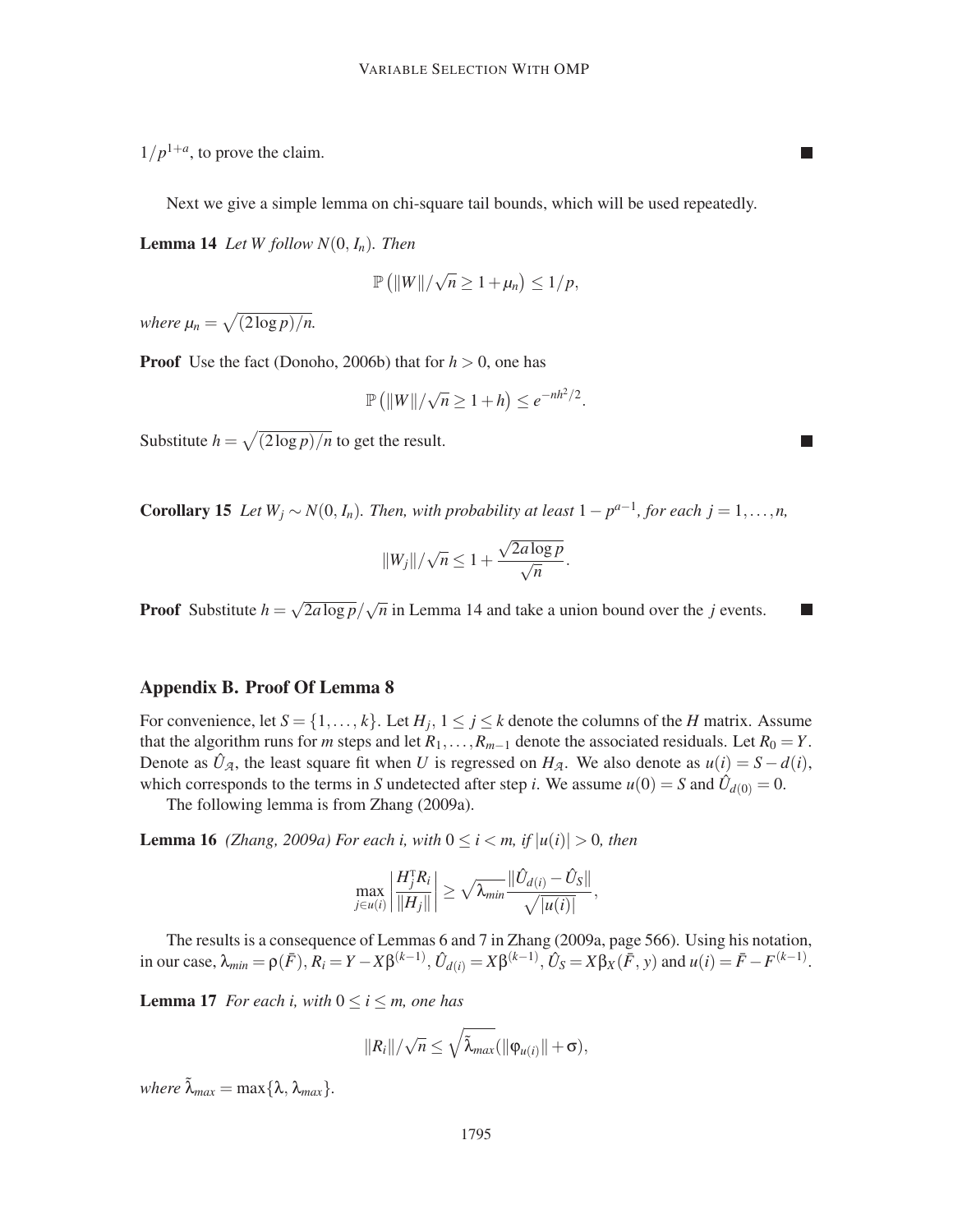**Proof** [Proof of 17] Write  $R_i = (I - P_i)U$ , where here  $P_i$  is the projection matrix for column space of  $H_{d(i)}$ . Now  $U = H_{d(i)}\varphi_{d(i)} + H_{u(i)}\varphi_{u(i)} + \varepsilon$  and  $(I - \mathcal{P}_i)H_{d(i)} = 0$ . Correspondingly,  $R_i = (I - \varphi_i)H_{d(i)}$  $\mathcal{P}_i[H_{u(i)}\varphi_{u(i)} + \varepsilon]$ . Consequently,  $||R_i|| \leq ||H_{u(i)}\varphi_{u(i)}|| + ||\varepsilon||$ , since  $||(I - \mathcal{P}_i)x|| \leq ||x||$  for any  $x \in \mathbb{R}^n$ . The result immediately follows from using  $||H_{u(i)}\varphi_{u(i)}||/\sqrt{n} \le \sqrt{\lambda_{max}} ||\varphi_{u(i)}||$  and  $||\varepsilon||/(\sqrt{n}\sigma) \le \sqrt{\lambda}$ . This completes the proof of the lemma.

Now use the fact that  $||H_j|| \ge \sqrt{n}\sqrt{\lambda_{min}}$ , to get from Lemma 16 that,

$$
\max_{j\in u(i)}|H_j^{\mathrm{T}}R_i|\geq \sqrt{\frac{n\rho_1}{|u(i)|}}\|\hat{U}_{d(i)}-\hat{U}_S\|,
$$

where  $\rho_1 = \lambda_{min}^2$ . Consequently, using Lemma 17 and the above, one has that,

$$
\max_{j\in u(i)}\left|H_j^T\frac{R_i}{\|R_i\|}\right|\geq \sqrt{\frac{n\rho_2}{|u(i)|}}\frac{\|\hat{U}_{d(i)} - \hat{U}_S\|/\sqrt{n}}{\|\varphi_{u(i)}\|+\sigma},\,
$$

where  $\rho_2 = \rho_1 / \tilde{\lambda}_{max}$ . The algorithm continues as long as the left side of the above is at least  $\tau_0$ . Consequently, following the reasoning in Zhang (2009a), when the algorithm stops, one must have that either  $|\hat{F}_2| = 0$  or the right side of the above, with  $u(i)$  replaced by  $\hat{F}_2$ , is at most  $\tau_0$ . Let's assume that  $|\hat{F}_2| > 0$ , since otherwise we would have correctly decoded all terms. Correspondingly, we have,

$$
\|\hat{U}_{\hat{S}} - \hat{U}_S\| / \sqrt{n} \le \tau_0 \sqrt{\frac{|\hat{F}_2|}{np_2}} (\|\varphi_{\hat{F}_2}\| + \sigma)
$$
\n(52)

when the algorithm stops. Now,

$$
\|\phi_{\hat{F}_2}\| \le \sqrt{|\hat{F}_2|} \|\phi - \hat{\phi}_{ls}\|_{\infty} + \|\hat{\phi}_{ls} - \hat{\phi}\|.
$$
 (53)

To see this note that  $\|\varphi_{\hat{F}_2}\|$  is bounded by the sum of  $\|\varphi_{\hat{F}_2} - \hat{\varphi}_{ls,\hat{F}_2}\|$  and  $\|\hat{\varphi}_{ls,\hat{F}_2}\|$ , where  $\hat{\varphi}_{ls,\hat{F}_2}$  is the sub-vector of  $\hat{\varphi}_{ls}$  with indices in  $\hat{F}_2$ . The first term in the bound is at most  $\sqrt{|\hat{F}_2|} \|\varphi - \hat{\varphi}_{ls}\|_{\infty}$ , whereas the second term can be bounded by  $\|\hat{\varphi}_{ls} - \hat{\varphi}\|$ , since  $\hat{\varphi}_j$  is zero for all indices *j* in  $\hat{F}_2$ . Now, use the fact that  $\|\hat{\phi}_{ls} - \phi\|_{\infty}$  is bounded by  $c_0 \sigma \tau_0 / \sqrt{n}$  along with the fact that  $\|\hat{U}_{\hat{S}} - \hat{U}_{S}\| / \sqrt{n} \geq$  $\sqrt{\lambda_{min}} ||\hat{\phi} - \hat{\phi}_{ls}||$ , to get that from (52) and (53) that,

$$
\|\varphi_{\hat{F}_2}\| \le c_0 \sigma \tau_0 \sqrt{\frac{|\hat{F}_2|}{n}} + \tau_0 \sqrt{r_1 \frac{|\hat{F}_2|}{n}} (\|\varphi_{\hat{F}_2}\| + \sigma)
$$
(54)

when the algorithm stops. Here we use that  $r_1 = 1/(\lambda_{min} \rho_2)$ . One gets from (54) that

$$
\left(1-\tau_0\sqrt{\frac{r_1|\hat{F}_2|}{n}}\right)\|\varphi_{\hat{F}_2}\| \leq \tilde{r}_2\sigma\tau_0\sqrt{|\hat{F}_2|}/\sqrt{n},
$$

where  $\tilde{r}_2 = c_0 + \sqrt{r_1}$  and  $r_1 = 1/\rho$ . Using  $|\tilde{F}_2| \le k$ , the term  $\tau_0 \sqrt{r_1 |\tilde{F}_2|/n}$  appearing in the left side of the above can be bounded by  $\tau_0 \sqrt{r_1 k/n}$ . This leads us to (35), which completes the proof of part (a).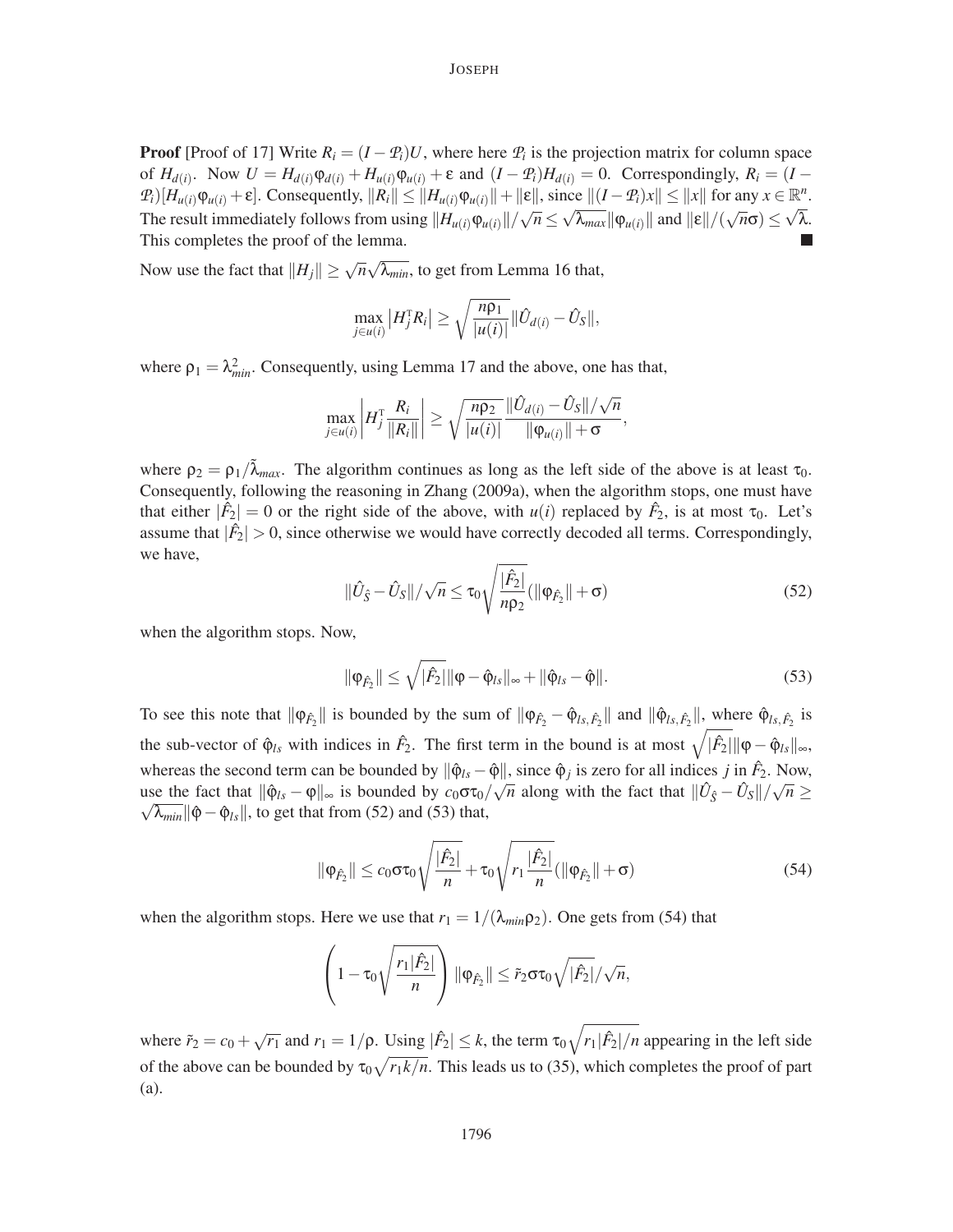For part (b), notice that

$$
\|\hat{\varphi} - \varphi\| \le \sqrt{k} \|\hat{\varphi}_{ls} - \varphi\|_{\infty} + \|\hat{\varphi}_{ls} - \hat{\varphi}\|.
$$
\n(55)

Now use,

$$
\|\hat{\varphi}_{ls} - \hat{\varphi}\| \leq \tau_0 \sqrt{r_1 k/n} (\|\varphi_{\hat{F}_2}\| + \sigma)
$$

along with,

$$
\|\varphi_{\hat{F}_2}\| \leq \frac{\tilde{r}_2 \sigma \tau_0 \sqrt{k/n}}{\left(1 - \tau_0 \sqrt{r_1 k/n}\right)},
$$

to get, after rearranging, that,

$$
\|\hat{\varphi}_{ls}-\hat{\varphi}\| \leq \sigma \tau_0 \sqrt{r_1 k/n} \frac{(c_0 \tau_0 \sqrt{k/n}+1)}{1-\tau_0 \sqrt{r_1 k/n}}.
$$

Now use  $\|\hat{\varphi}_{ls} - \varphi\|_{\infty} \leq \sigma c_0 \tau_0 \sqrt{k/n}$ , along with  $\tilde{r}_2 = c_0 + \sqrt{r_1}$ , to get from (55) and the above that,

$$
\|\hat{\varphi}-\varphi\| \leq \frac{\tilde{r}_2 \sigma \tau_0 \sqrt{k/n}}{\left(1-\tau_0 \sqrt{r_1 k/n}\right)}.
$$

This completes the proof of the lemma.

# Appendix C. Proof Of Lemma 3

For a matrix  $A \in \mathbb{R}^{n \times m}$ , and  $a = 1$  or  $\infty$ , denote as  $|||A|||_a = \sup_{v \neq 0} ||Av||_a / ||v||_a$ . Recall that  $|||A||_1$  is the maximum of the  $\ell_1$  norms of the columns, whereas  $||A||_{\infty}$  is the maximum of the  $\ell_1$  norms of the rows.

We first prove part (i). Use the fact (Cai and Wang, 2011, Lemma 2),

$$
1 - \gamma(k - 1) \leq s_{\min} \leq s_{\max} \leq 1 + \gamma(k - 1).
$$

Now γ ≤  $ω_0/(2k)$ , since  $k \leq \bar{k}$ , and hence, the left side of the above is at least  $1-ω_0/2$  and the right side is at most  $1+\omega_0/2$ . Further (Tropp, 2004, Theorem 3.5),

$$
\|\Sigma_{SS}^{-1}\Sigma_{Sj}\|_1 \leq \frac{\gamma k}{1-\gamma(k-1)}
$$

The right side of the above is at most  $\omega_0$ . Correspondingly, we may take  $\omega$  as  $\omega_0$ .

We next prove part (ii). Use the fact that,

$$
\|\Sigma_{SS}^{-1}\Sigma_{SS^c}\beta_{S^c}\|_{\infty} \le \|\Sigma_{SS}^{-1}\|_{\infty}\|\Sigma_{SS^c}\beta_{S^c}\|_{\infty}.
$$
\n(56)

.

Now as  $\Sigma_{SS}^{-1}$  is symmetric,  $\|\Sigma_{SS}^{-1}\|_{\infty} = \|\Sigma_{SS}^{-1}\|_{1}$ ; the latter is at most  $1/(1 - \gamma(k-1))$  from Tropp (2004, Theorem 3.5). Further,  $\|\Sigma_{SS} \beta_{S^c}\|_{\infty} \leq \gamma \|\beta_{S^c}\|_1$ , which is at most  $\sigma \gamma \eta \mu_n$ . Correspondingly, from (56), one gets

$$
\|\Sigma_{SS}^{-1}\Sigma_{SS^c}\beta_{S^c}\|_{\infty} \leq \sigma \frac{\gamma \bar{k}}{1-\gamma(k-1)}\bar{\eta}\mu_n.
$$
\n(57)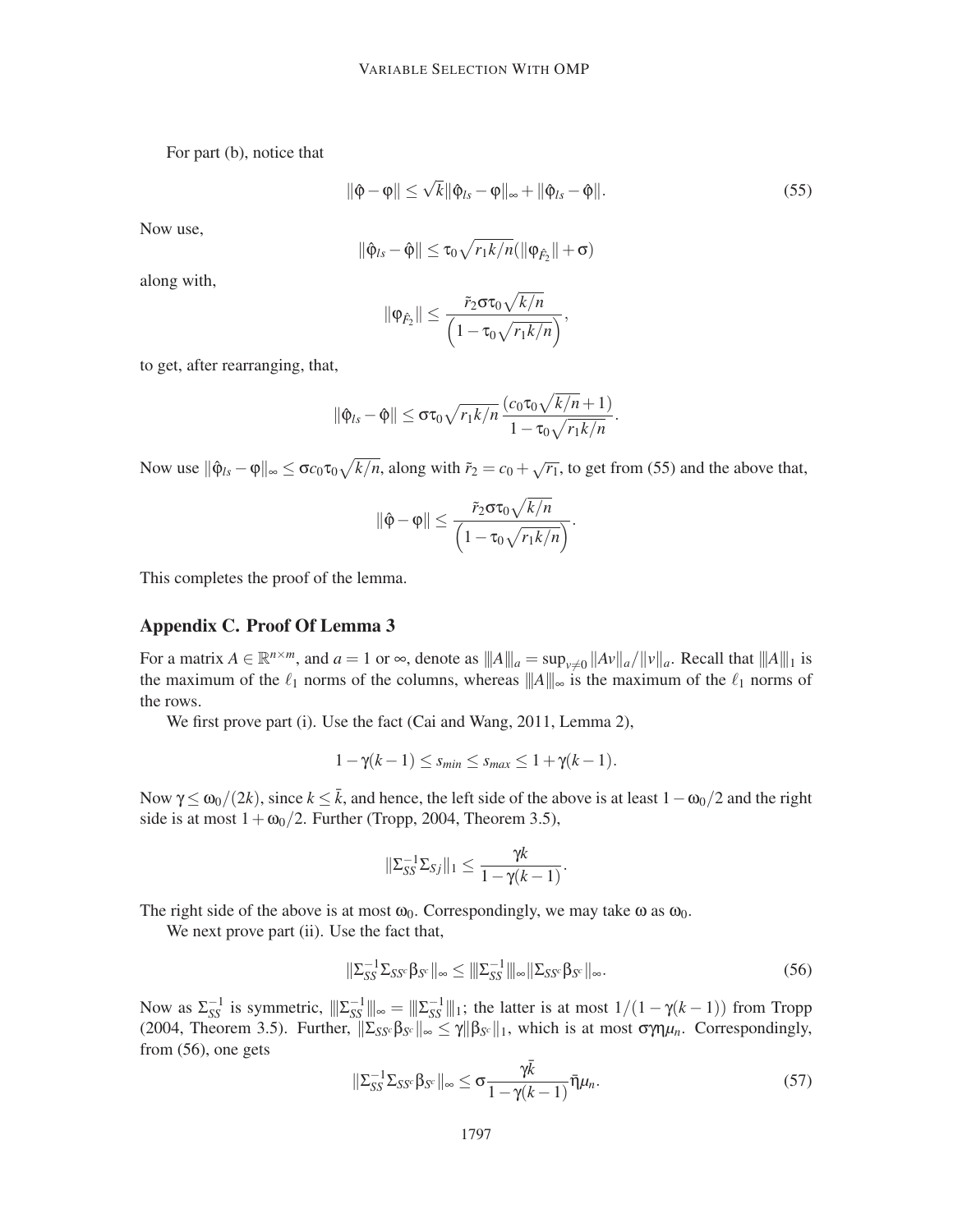The right of the above is at most  $\sigma \omega_0 \bar{\eta} \mu_n$ , using the bound on  $\gamma$ . Further,

$$
\|\Sigma_{S^c|S}\|_{\infty} \le \|\Sigma_{S^c S^c} \beta_{S^c}\|_{\infty} + \|\Sigma_{S^c S} \Sigma_{SS}^{-1} \Sigma_{SS^c} \beta_{S^c}\|_{\infty}.
$$
\n(58)

 $\begin{aligned} &\text{Now,}\ \|\Sigma_{\mathcal{S}^c\mathcal{S}^c}\beta_{\mathcal{S}^c}\|_\infty\leq \|\beta_{\mathcal{S}^c}\|_\infty+\|(\Sigma_{\mathcal{S}^c\mathcal{S}^c}-I)\beta_{\mathcal{S}^c}\|_\infty. \text{ Further, use}\ \|\beta_{\mathcal{S}^c}\|_\infty\leq \sigma\textsf{v}\mu_n\text{ and}\ \|(\Sigma_{\mathcal{S}^c\mathcal{S}^c}-I)\beta_{\mathcal{S}^c}\|_\infty\leq \sigma\textsf{v}\mu_n\text{ and}\ \|\mathcal{S}^c\|_\in$  $\gamma$ ||β<sub>*S<sup>c</sup>*</sub>||<sub>1</sub>, the right side of which is at most σγη $\mu$ <sub>*n*</sub>. Also, the second term in (58) can be bounded as follows:

$$
\|\Sigma_{S^c S}\Sigma_{SS}^{-1}\Sigma_{SS^c}\beta_{S^c}\|_\infty\leq \|\Sigma_{S^c S}\|_\infty\|\Sigma_{SS}^{-1}\Sigma_{SS^c}\beta_{S^c}\|_\infty.
$$

The first term in the right side product is bounded by  $\gamma k$ , whereas the second term, from (57), is bounded by  $\sigma \omega_0 \bar{\eta} \mu_n$ . Correspondingly, one gets that

$$
\|\Sigma_{S^c|S}\beta_{S^c}\|_{\infty}\leq \sigma \nu \mu_n+\sigma\gamma\eta\mu_n+\sigma\gamma\omega_0\eta\mu_n.
$$

*Further, using*  $\gamma$ η + γηω<sub>0</sub> ≤ 2γη, which is at most ω<sub>0</sub>η, one gets the bound on  $\|\Sigma_{S^c|S} \beta_{S^c}\|_{\infty}$ .

For  $k = 0$ , one has  $\|\Sigma_{S^c S^c}\beta_{S^c}\|_{\infty} \le \nu + \omega_0 \bar{\eta}$ , which is at most  $\nu + \omega_0 \bar{\eta}$ , from the bound derived above. This completes the proof of the lemma.

## **References**

- R. Baraniuk, M. Davenport, R. DeVore, and M. Wakin. The Johnson-Lindenstrauss lemma meets compressed sensing. *Constructive Approximation*, 2007.
- A.R. Barron and A. Joseph. Sparse superposition codes: Fast and reliable at rates approaching capacity with gaussian noise. Technical report, Yale University, 2010.
- A.R. Barron and A. Joseph. Least squares superposition codes of moderate dictionary size, reliable at rates up to channel capacity. *IEEE Trans. Inform. Theory*, 58:2541 – 2557, 2012.
- A.R. Barron, A. Cohen, W. Dahmen, and R.A. DeVore. Approximation and learning by greedy algorithms. *Ann. Statist.*, 36(1):64–94, 2008.
- T.T. Cai and L. Wang. Orthogonal matching pursuit for sparse signal recovery with noise. *IEEE Trans. Inform. Theory*, 57(7):4680–4688, 2011.
- E. Candès and T. Tao. The Dantzig selector: Statistical estimation when p is much larger than n. *Ann. Statist.*, 35(6):2313–2351, 2007.
- E.J. Candès and Y. Plan. Near-ideal model selection by 11 minimization. Ann. Statist., 37(5A): 2145–2177, 2009.
- E.J. Candes and T. Tao. Decoding by linear programming. ` *IEEE Trans. Inform. Theory*, 51(12): 4203–4215, 2005.
- E.J. Candes and T. Tao. Near-optimal signal recovery from random projections: Universal encoding strategies? *IEEE Trans. Inform. Theory*, 52(12):5406–5425, 2006.
- D.L. Donoho. Compressed sensing. *IEEE Trans. Inform. Theory*, 52(4):1289–1306, 2006a.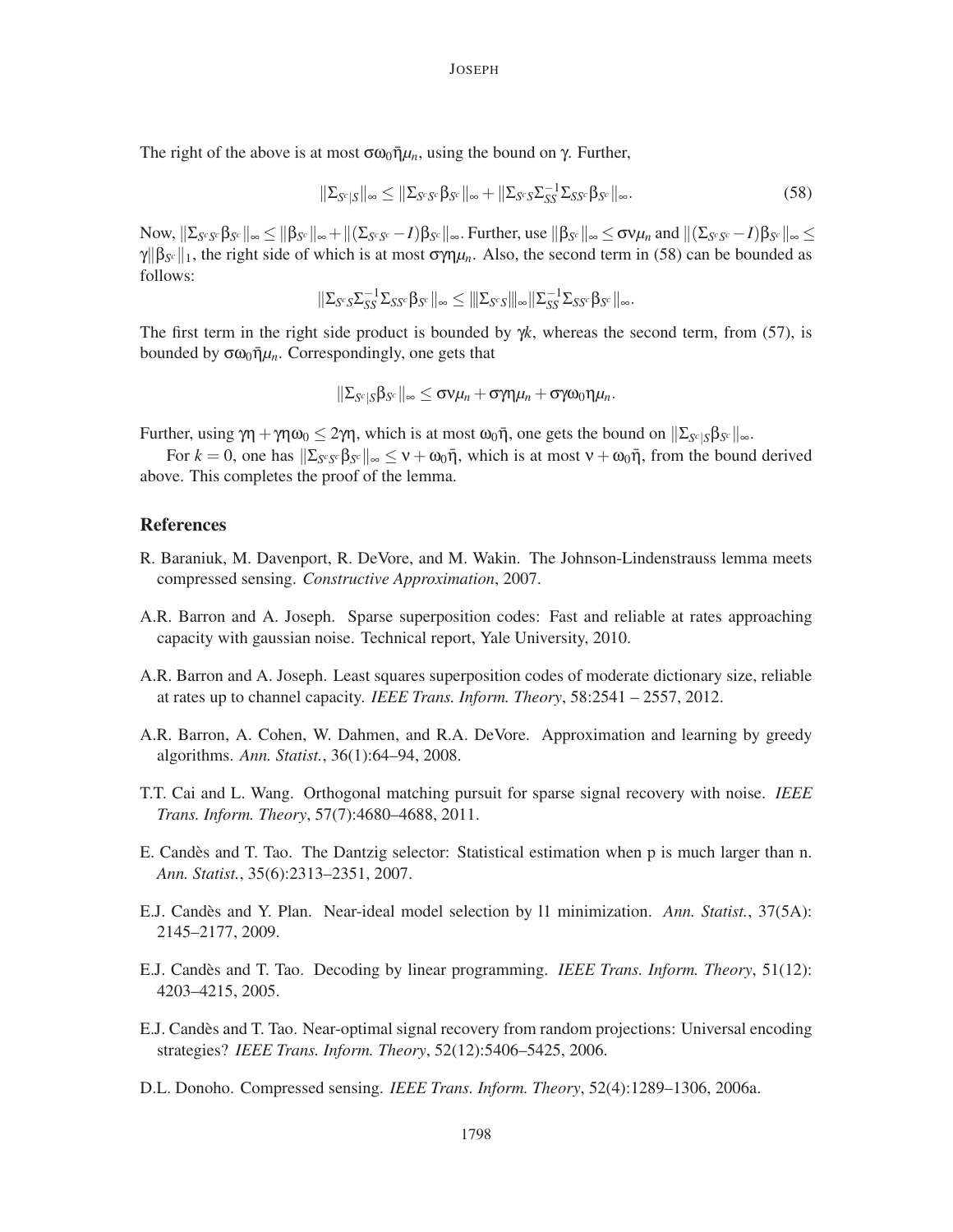- D.L. Donoho. For most large underdetermined systems of equations, the minimal l1-norm nearsolution approximates the sparsest near-solution. *Communications On Pure And Applied Mathematics*, 59(7):907–934, 2006b.
- D.L. Donoho, M. Elad, and V.N. Temlyakov. Stable recovery of sparse overcomplete representations in the presence of noise. *IEEE Trans. Inform. Theory*, 52(1):6–18, 2006.
- W. Feller. An Introduction To Probability Theory And Its Applications. Vol. i. 1950.
- A.K. Fletcher and S. Rangan. Orthogonal matching pursuit: A Brownian motion analysis. *IEEE Trans. Sig. Processing*, (99):1–1, 2011.
- C. Huang, G.H.L. Cheang, and A.R. Barron. Risk of penalized least squares, greedy selection and l1 penalization for flexible function libraries. *Technical Report*, 2008.
- L. Jones. A simple lemma for optimization in a Hilbert space, with application to projection pursuit and neural net training. *Ann. Statist.*, 20:608–613, 1992.
- W.S. Lee, P.L. Bartlett, and R.C. Williamson. Efficient agnostic learning of neural networks with bounded fan-in. *IEEE Trans. Inform. Theory*, 42(6):2118–2132, 1996.
- S. Mallat and S.M.Z. Zhang. Matching pursuit with time-frequency dictionaries. *IEEE Trans. Signal Processing*, 41:3397–3415, 1993.
- N. Meinshausen and P. Buhlmann. High-dimensional graphs and variable selection with the lasso. *Ann. Statist.*, 34(3):1436–1462, 2006.
- Y.C. Pati, R. Rezaiifar, and PS Krishnaprasad. Orthogonal matching pursuit: Recursive function approximation with applications to wavelet decomposition. In *Conf. Rec. 27th Asilomar Conf. Sig., Sys. and Comput.*, pages 40–44. IEEE, 1993.
- S.J. Szarek. Condition numbers of random matrices. *Journal of Complexity*, 7(2):131–149, 1991.
- R. Tibshirani. Regression shrinkage and selection via the lasso. *J. R. Stat. Soc. Ser. B Stat. Methodol.*, pages 267–288, 1996.
- J.A. Tropp. Greed is good: Algorithmic results for sparse approximation. *IEEE Trans. Inform. Theory*, 50(10):2231–2242, 2004.
- J.A. Tropp. Just relax: Convex programming methods for identifying sparse signals in noise. *IEEE Trans. Inform. Theory*, 52(3):1030–1051, 2006.
- J.A. Tropp and A.C. Gilbert. Signal recovery from random measurements via orthogonal matching pursuit. *IEEE Trans. Inform. Theory*, 53(12):4655–4666, 2007.
- M.J. Wainwright. Sharp thresholds for high-dimensional and noisy sparsity recovery using  $\ell_1$ constrained quadratic programming (lasso). *IEEE Trans. Inform. Theory*, 55(5):2183–2202, 2009.
- C.H. Zhang and J. Huang. The sparsity and bias of the lasso selection in high-dimensional linear regression. *Ann. Statist.*, 36(4):1567–1594, 2008.